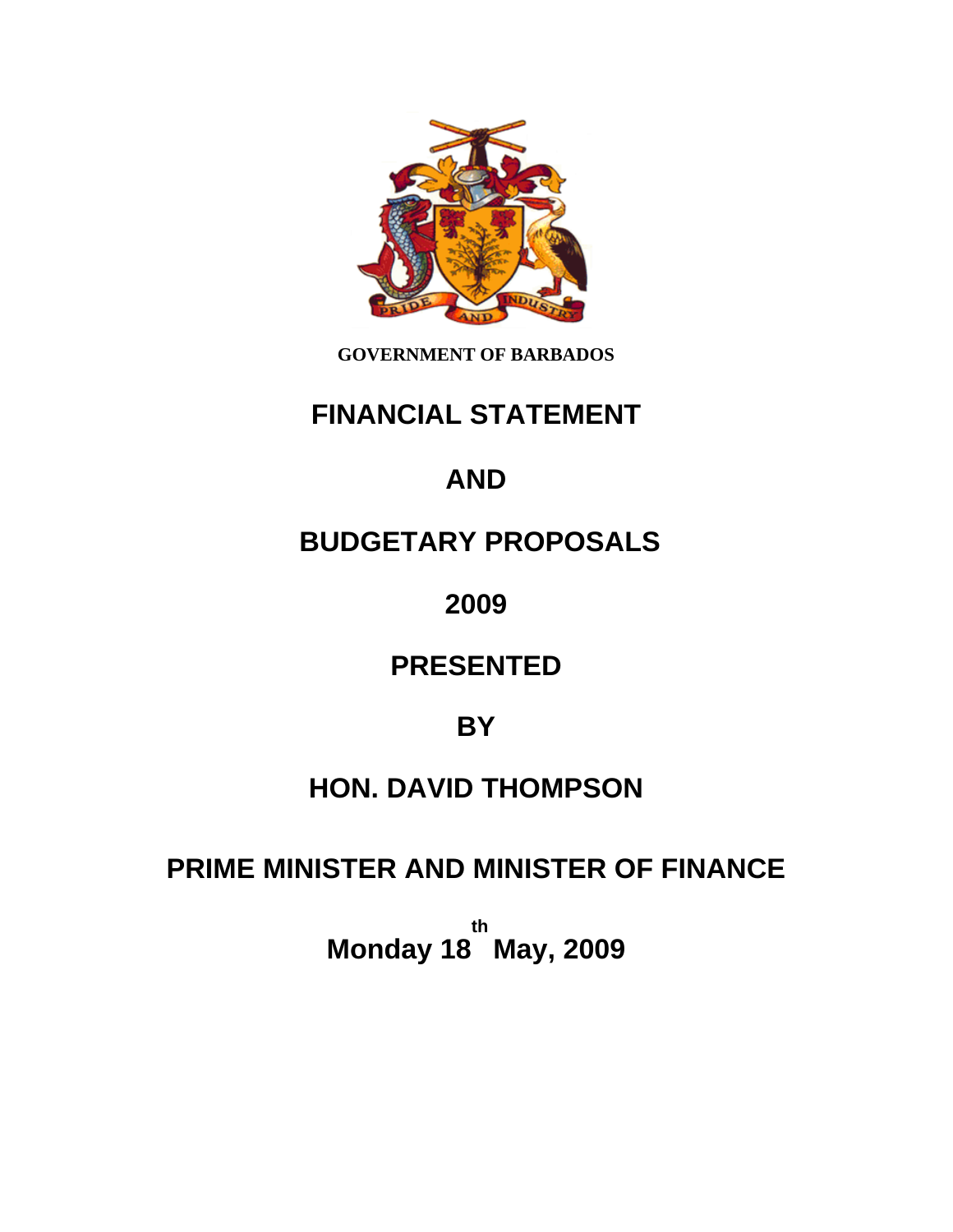Mr. Speaker, I rise to present this Financial Statement in the year of Our Lord 2009 cognizant that acute challenges face our country and confront the world. To paraphrase Charles Dickens, these times are, *"the best of times, the worst of times; the age of wisdom, the age of foolishness; the epoch of belief, the epoch of incredulity; the season of light, the season of*  darkness; the spring of hope, the winter of despair..."

I take comfort from the fact that the vast majority of Barbadians, judging from the tone and focus of their submissions, suggestions and counseling, are fully aware and appreciative of the nature of my task, created in large measure by circumstances not of our making.

Political friends and foes alike agree that, just as was the case in 1986 and even more so in 1991, this Democratic Labour Party has been dealt, financially-speaking, a 'bad hand'. We have also inherited a multiplicity of national ills and a veritable cauldron of economic and social problems of a national, regional and international character.

Ninety per cent of our citizens and residents alive today would not have experienced a global economic downturn of the scope and magnitude of that which currently engulfs the world and which has placed small, open, vulnerable economies such as Barbados in a proverbial tailspin.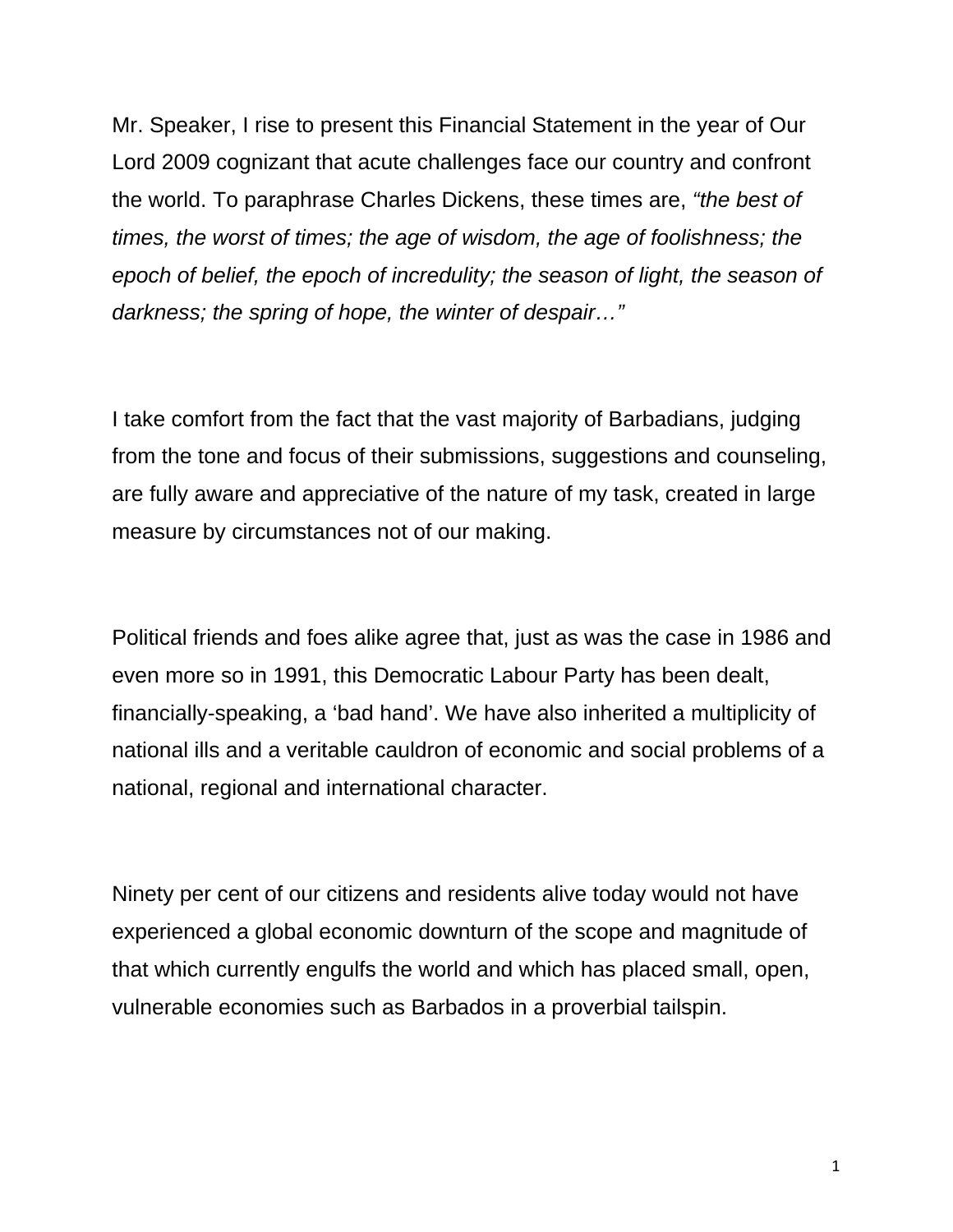Economies in our Caribbean region are foundering in a morass of declining values and markets for their exports, tight fiscal positions and weak administrative capability for implementing national and regional decisions.

Nationally, we devised an attractive political, social and economic agenda in 2008 which tackles the main domestic challenges but is very much influenced by a hostile external environment.

There are no sure-footed policies that can be pursued, simply because we are walking an uncharted path; not having a reliable concept of how long or how severe the international economic and financial upheaval will last.

We have chosen as a government to pursue a road less traveled as we seek to bring some creativity and ingenuity to our task. Our policies will not find favour with everyone – some for narrow political reasons - others because their natural stance in times of difficulty is merely blame allocation.

Estimates ranging from 12 to more than 36 months in relation to the length of the recession are compounded by experts differing – even widely and dramatically - on what lies ahead for industrialized as well as developing countries.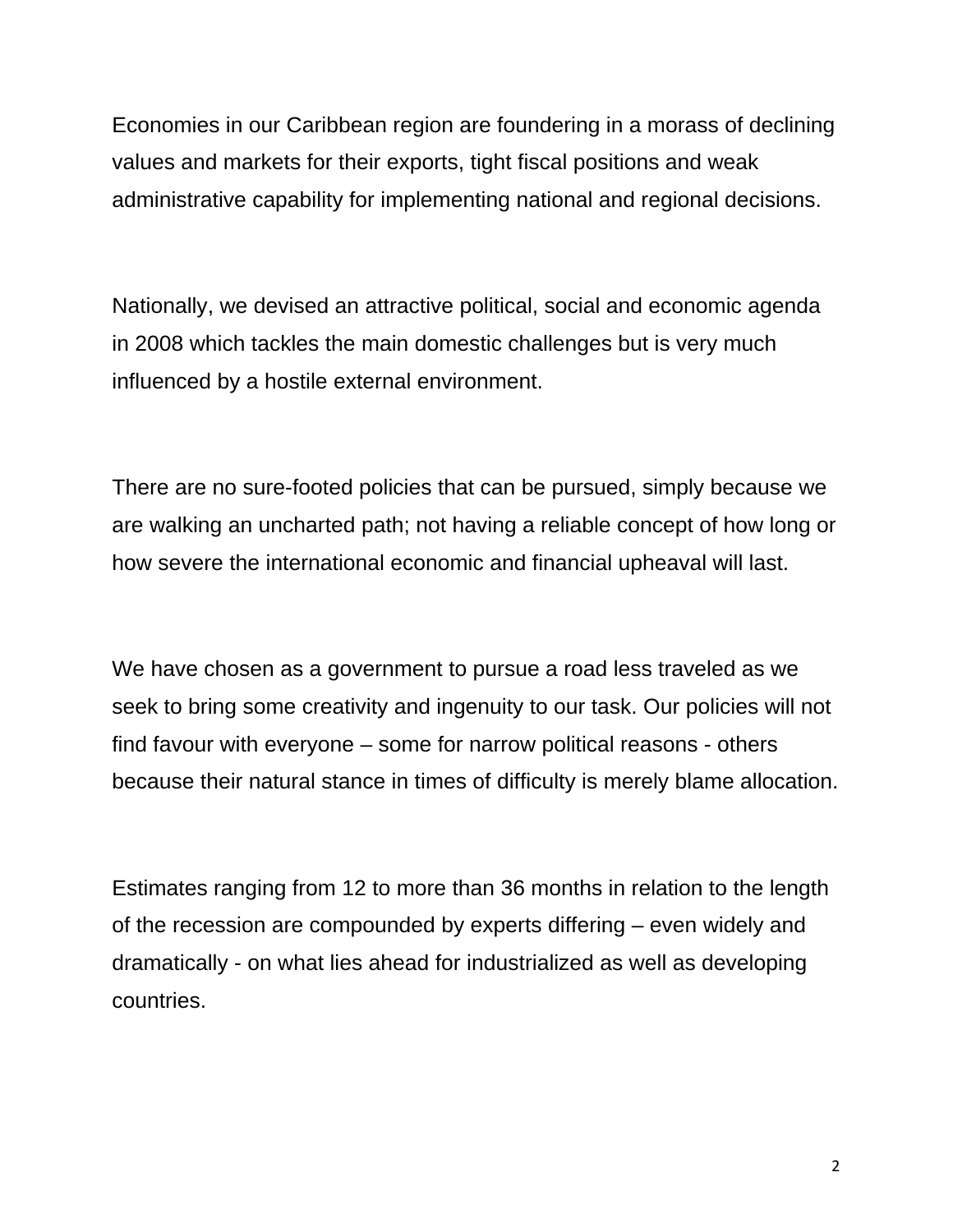What we do know, Mr. Speaker, is that those countries displaying encouraging signs of coping, note I did not say recovery but merely coping, are those that have been able to unite their best minds and brains around the problem and rally their populations towards a common sense of purpose. They work like a team, pursuing a goal, pulling together, managing internal conflict and keeping their eyes on the prize.

The one thing that Barbados starts with is our Social Partnership. Our next step is to create a **Team Barbados** strategy and work together to achieve our goals.

Of equal significance is the questionable success and effectiveness various strategies, including so-called "stimulus packages" crafted with the declared intent of arresting turbulence and decay.

This economic virus, similar in nature to the H1N1 virus, commonly known as Swine Flu, has spread with great efficiency from continent to continent. And while some economies in the developed world may have discovered and accessed the financial know-how and capability over the past eighty years since the last major economic upheaval of this type, none of them has as yet come up with the economic vaccine to both prevent as well as fend off the symptoms.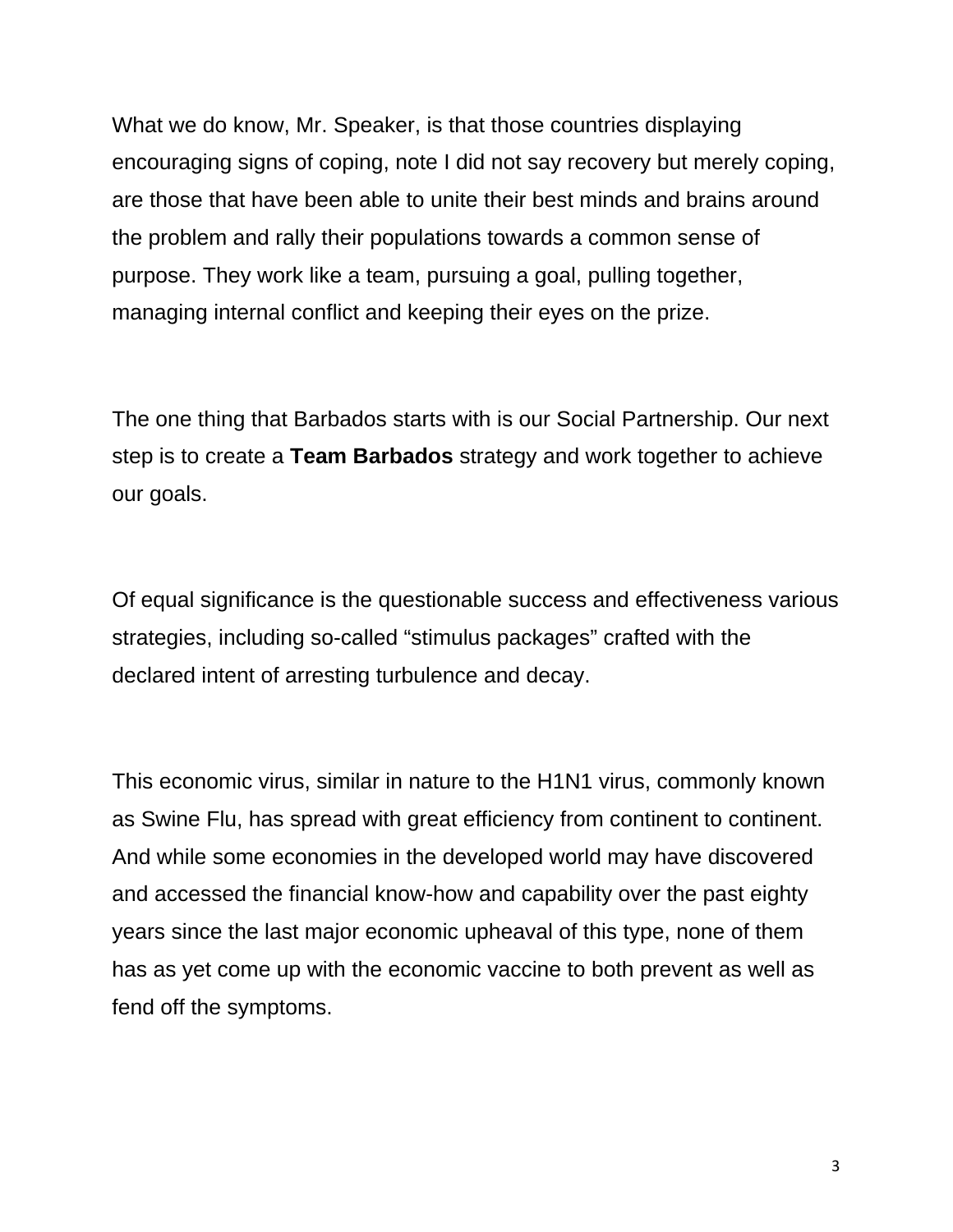As a nation and as a people, we can tinker with systems and re-order priorities, but the options for economic planners in a country like Barbados, at this particular time, are few. There is also a tendency to believe that what is afflicting us is a cycle and that it is in fact predictable and measureable based on past experience.

That however is not my view. It is always easy to work backwards from a crisis and attribute factors and exigencies to its occurrence. But when you are in the middle of a major economic upheaval, it is necessary to frankly appreciate that there are things that we simply do not know and that only hindsight can explain.

That was my experience in 1992 when I first came into the Ministry of Finance. There has been a tendency for us to stay in the box and give greater credence to trends, forecasts, external predictions and stories of doom and gloom. The qualities that lead to change - risk taking, innovation, creativity and bravado - don't come in a box.

We must, as a small nation, appreciate that there are things that we do not know. Therefore we have to test, adapt, review and constantly be creative in applying solutions. Who could have known in 1961 the spectacular results that free Secondary Education would have wrought for our society?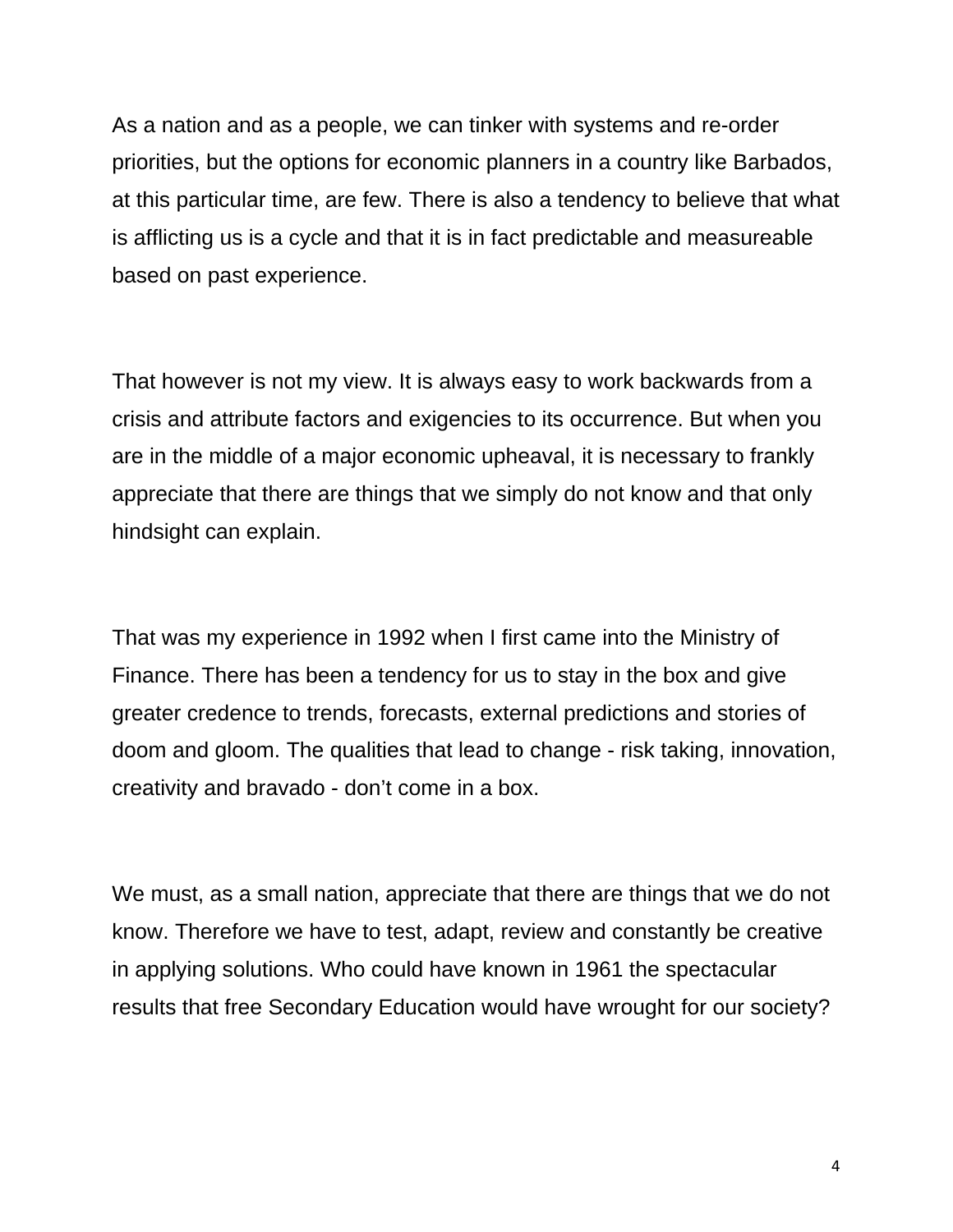In 1991, do we remember that every prediction from every quarter was that the Barbados dollar would be devalued?

I am always inspired by the Biblical advice, *"Now faith is being sure of what we hope for and certain of what we do not see."* (Hebrews 11:1)

This government will do nothing reckless. But we will not fold our arms and do nothing either.

We must not be arrogant about the gifts that God has given us and we should acknowledge that there are some things that we do know: Anyone traveling to Europe or the United States and browsing the shopping malls or having enlightened discussions with persons of varying social and professional backgrounds, would understand clearly why our tourism sector in Barbados and the region, is under threat.

The persons we are wooing to this region are themselves victims of the economic downturn. Many of them were employed at General Motors, at various financial establishments that have gone belly up, in state agencies that have been downsized, in multinational companies that have exported their jobs to Central and Latin America.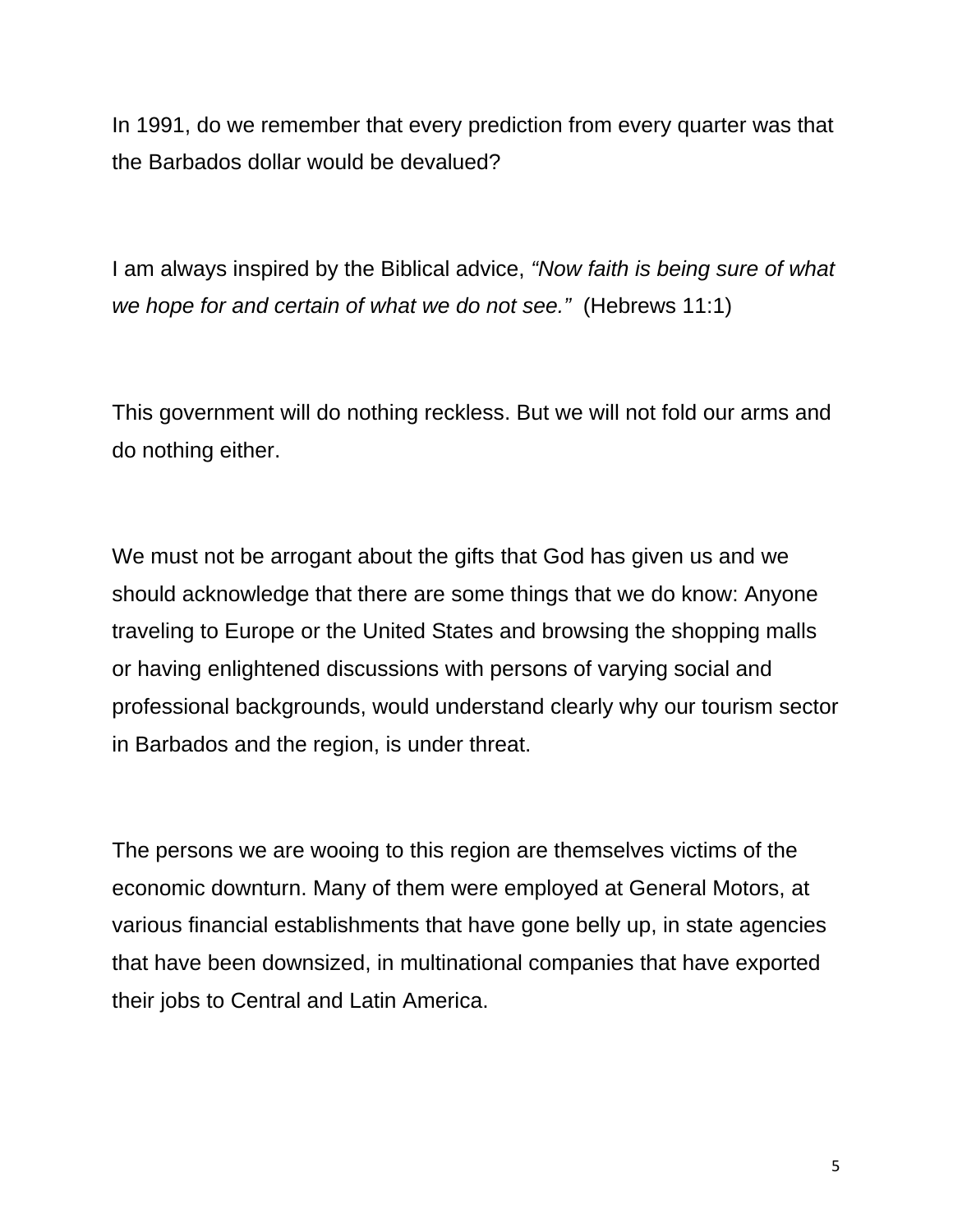This past week alone, 63 000 jobs were lost in the United States of America! This has nothing to do with the more than 15, 000 that were axed by British Telecoms earlier last week.

Many potential visitors to Barbados are this evening in London and Washington working in jobs over which dark clouds hover. In this environment, the prudent head of a household adopts a posture of wait and see.

We are also competing against tourist destinations and chain enterprises in competing destinations that can absorb prolonged losses. How, for example, do we respond to a situation where airline, hotel, car rental and holiday attraction rates in some tourist cities in Europe and the US have been slashed by as much as 75 per cent for an indefinite period?

Sand, sea and sun are as commonplace today as is satellite television and amusement parks. How do you convince a family of the merits of passing up a \$1,000 vacation at home or close to home in preference to the same experience in Barbados that will cost them approximately six times as much?

These are real and serious issues that confront us as a nation going forward in this period of global economic uncertainty.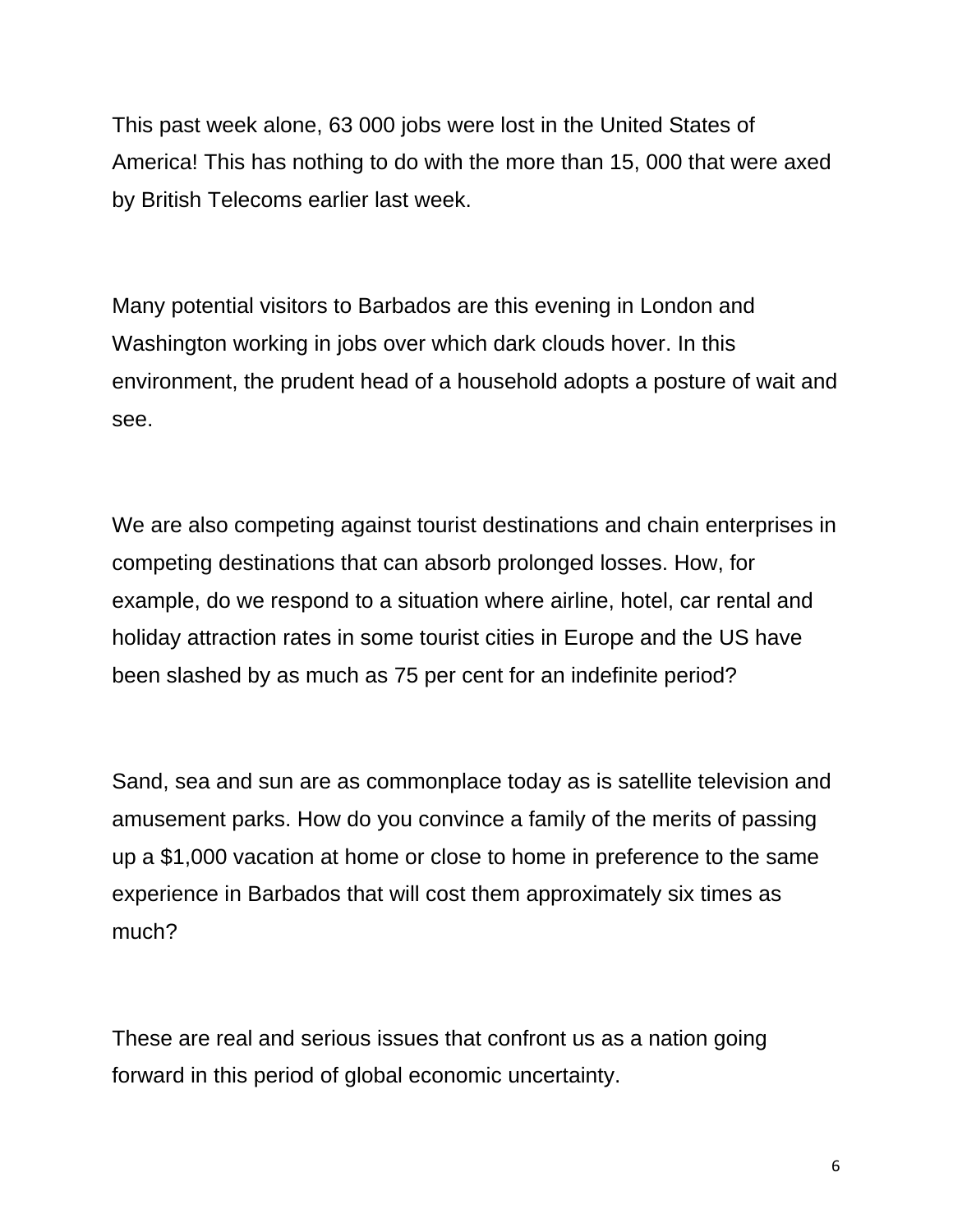And how also do you remain profitable as an attractive financial services sector, when the source of your revenue and profits is being offered free of cost by your competition, in an effort to thrive and survive?

How do you promote and protect your local agriculture sector, when alternative sources of produce, with cheap labour and greater resources, land and otherwise, can deliver the said product to our shores for a fraction of what it cost us to produce here?

How do you guarantee the maintenance of high paying, quality jobs in the manufacturing sector, when that which you produce can be fetched from low cost suppliers in countries paying slave wages for less than the cost of your raw materials?

These are not abstract or esoteric questions. These are the realities.

This is no attempt to mitigate the impact of hard or maybe unpopular decisions that will have to be made. This is the gravity of the situation that confronts us as a nation today and these are the challenges that we have to overcome.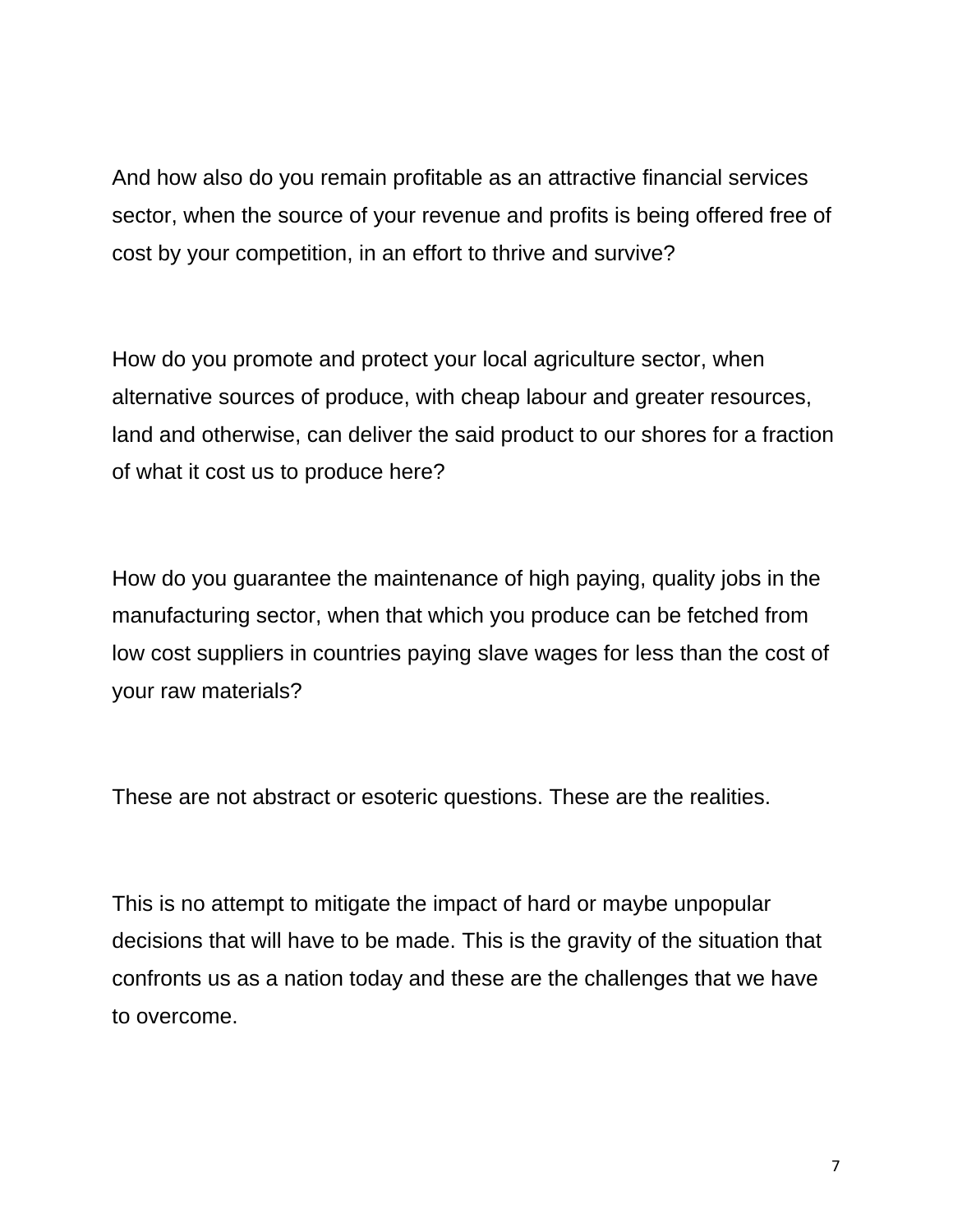I said earlier that hope was being engendered in societies where the better minds and more fertile brains are uniting and rallying around the national flag.

In the United States of America, President Obama's load in the first six months was made much lighter as a result of the cooperative and conciliatory approach of John McCain and other persons of influence seated across the political divide. That is not to say that he did not have other powerful critics.

In the United Kingdom, Opposition Leader David Cameron is doing well in the polls because he is not seeking to undermine or tear down the positives that Gordon Brown is seeking to put forward.

It is, in fact, a strategy that the Westminster political system seldom fostered in the past but the intelligence, sagacity and awareness of patriotic citizens is greater and they are not easily fooled by harmful posturing and political high-wire stunts.

In other words, the language of hope is easier to convey to the populace when all sectors and quarters of influence are focused and united in their resolve.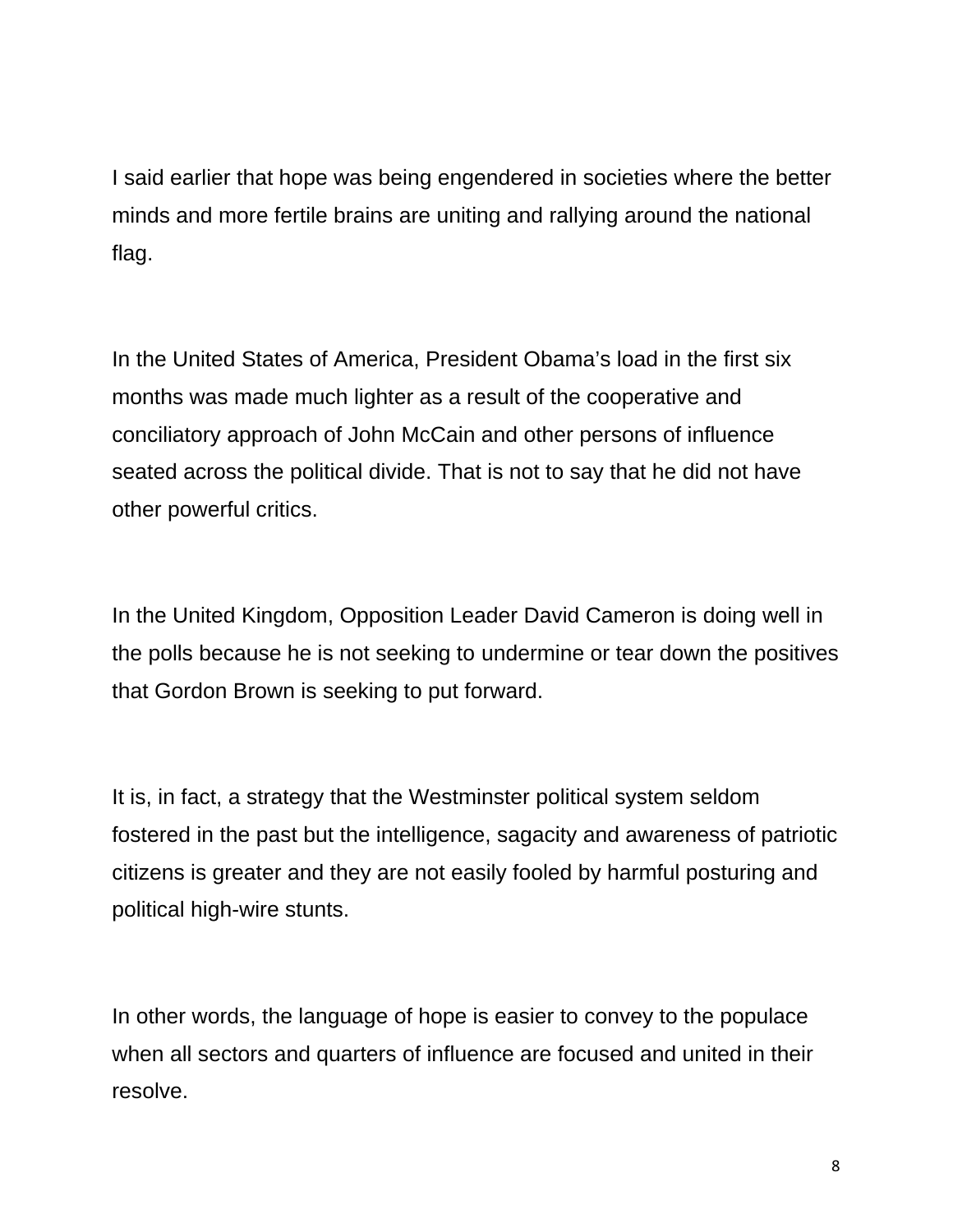There comes a time in the life of a leader - whether it be in business, religion, trade unionism or politics - where and when the national good must supersede all considerations. I submit that now is the time for that awareness and maturity to manifest itself in our approach to problem solving.

We need as leaders in our various fields of endeavor to inspire the population. Barbados' successful navigation of the economic challenges we confront, depends squarely on our capacity to rally the country behind widely accepted and embraced objectives.

The optimum value and impact of any policy will be realized, only if and when the wider society subscribes to and pursues that objective.

In that regard, the timing of this Financial Statement is opportune, for we need as a nation to take stock of the trajectory of our actions, given the dynamic nature of events around us.

This presentation is but a single guide to how we intend to approach challenges in the short and medium term.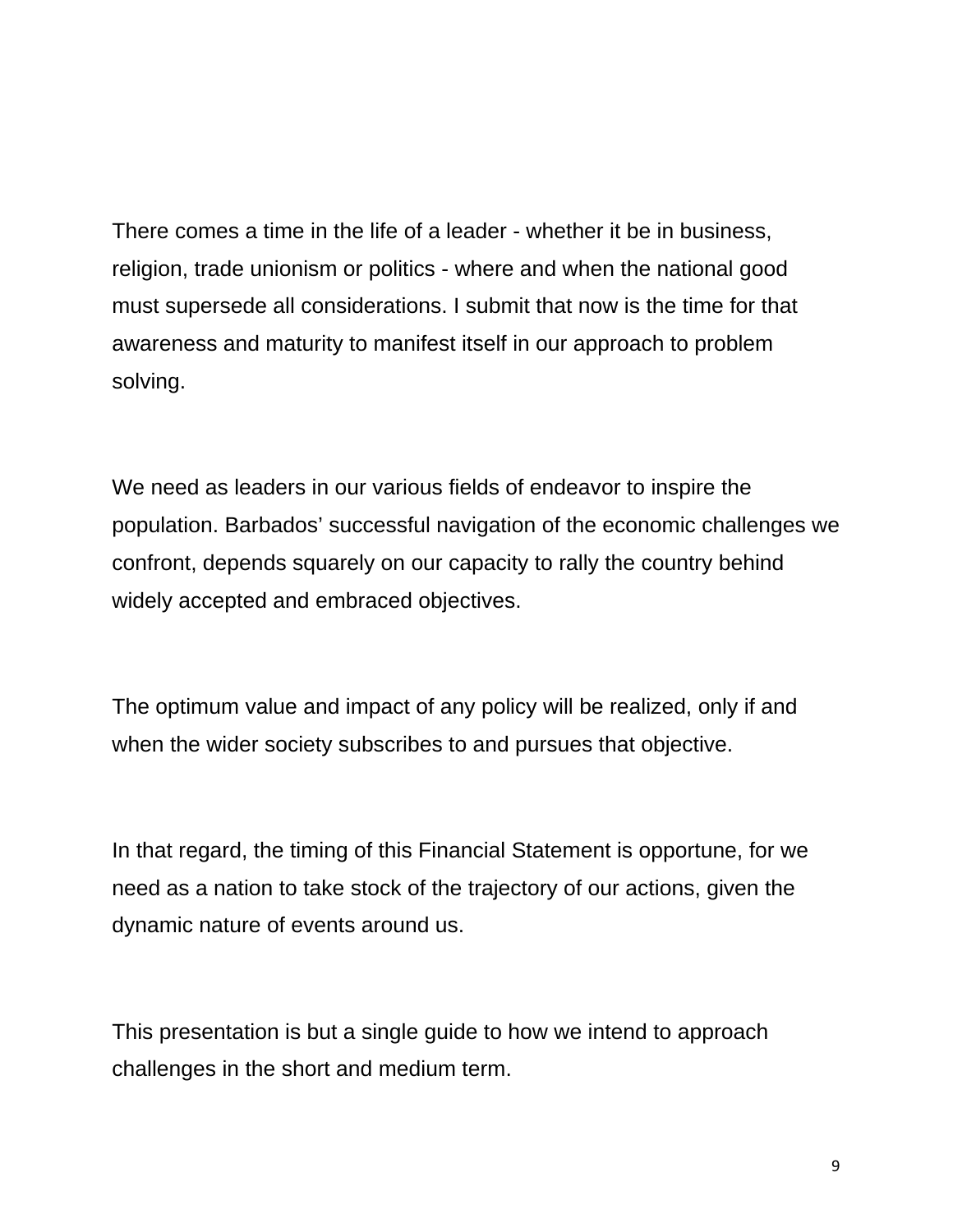One of the hallmarks of our tenure to date has been our capacity and indeed the deliberate manner in which we responded to situations; were they the oil and fuel crisis, the burgeoning cost of vital commodities as a result thereof, our practical and commonsense approach to issues of migration or our prioritization of certain social services that have enabled vulnerable groups to cope with the crisis and lead dignified lives.

The government which I have the honour to lead does not believe it has a monopoly on good ideas or that any position it takes is etched in stone. We have been and will continue to be flexible. No good idea, from whatever source, will be frowned upon.

The impact of drainage in Barbados will be minimized this year, I am sure, because we have benefitted from the input and wisdom of senior folks, many of who, never crossed the door of a secondary school, far less a college or university.

Our communities will be infused with greater democratization as over 400 men and women will be inducted into 30 new Community Councils to have a greater say in their own lives.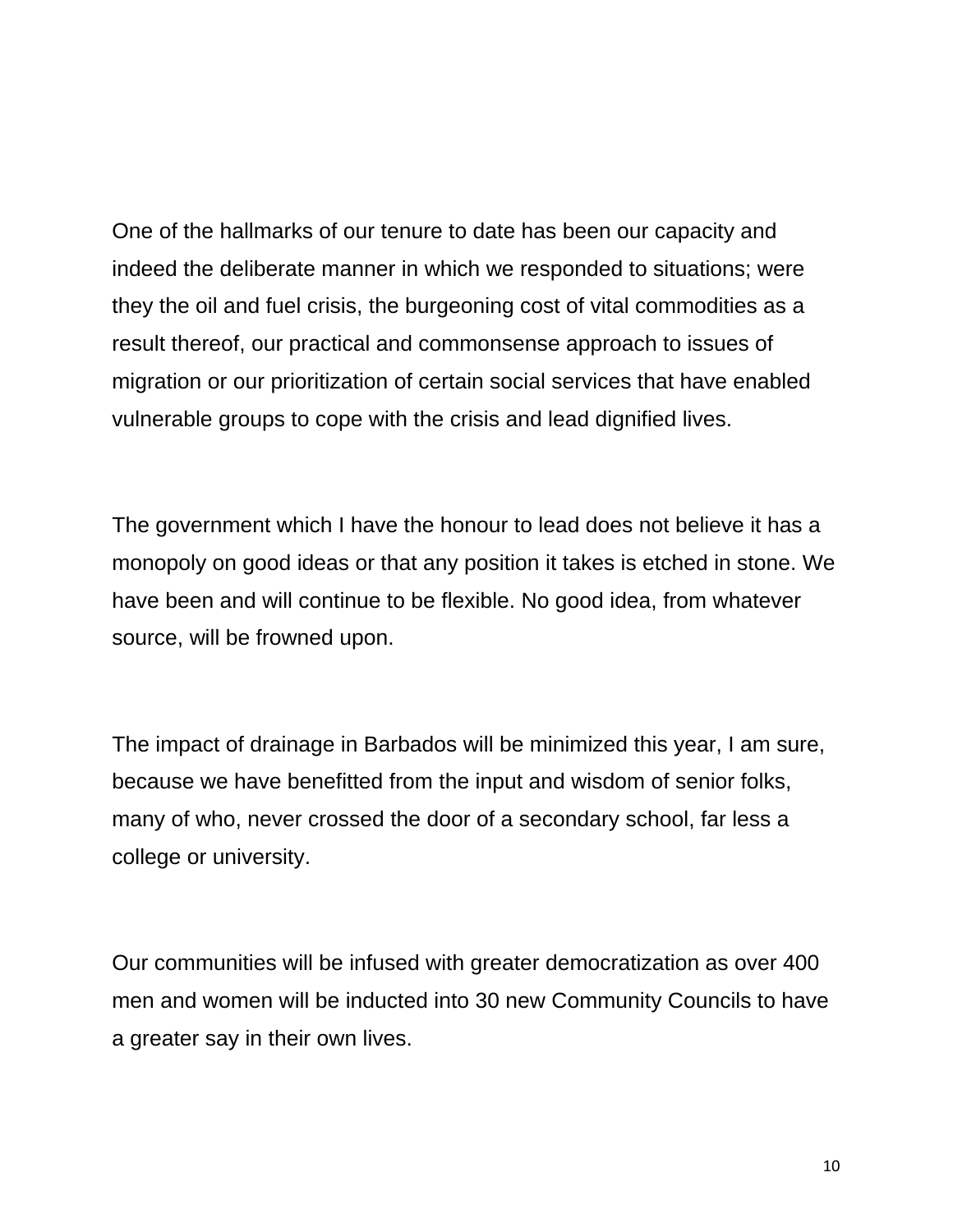We have quietly and without fanfare democratised the Cabinet System by establishing four Cabinet Committees – Economic Policy, Social Policy, Infrastructure and Governance – to engender greater participation in Cabinet decisions by Public Officers, representatives of Statutory Corporations and Stakeholders to the opportunity to help explain, augment, prioritise and critique draft Policy Papers before they reach the full Cabinet. In some cases, the Committees have been given power to decide matters which do not need to go to the full Cabinet.

This Financial Statement is therefore made cognizant of the fact that further changes and amendments to all areas of policy will have to be made as we go along.

As I said previously, we are navigating an uncharted path. No one knows what lies beyond the bend. In fact, we have not yet even seen the bend.

Our actions and approaches will not be characterized by arrogance or conceit. If we make mistakes, we will take stock, reverse them and get on the correct path. If we under-do, or over-do in any regard, we will correct that as well.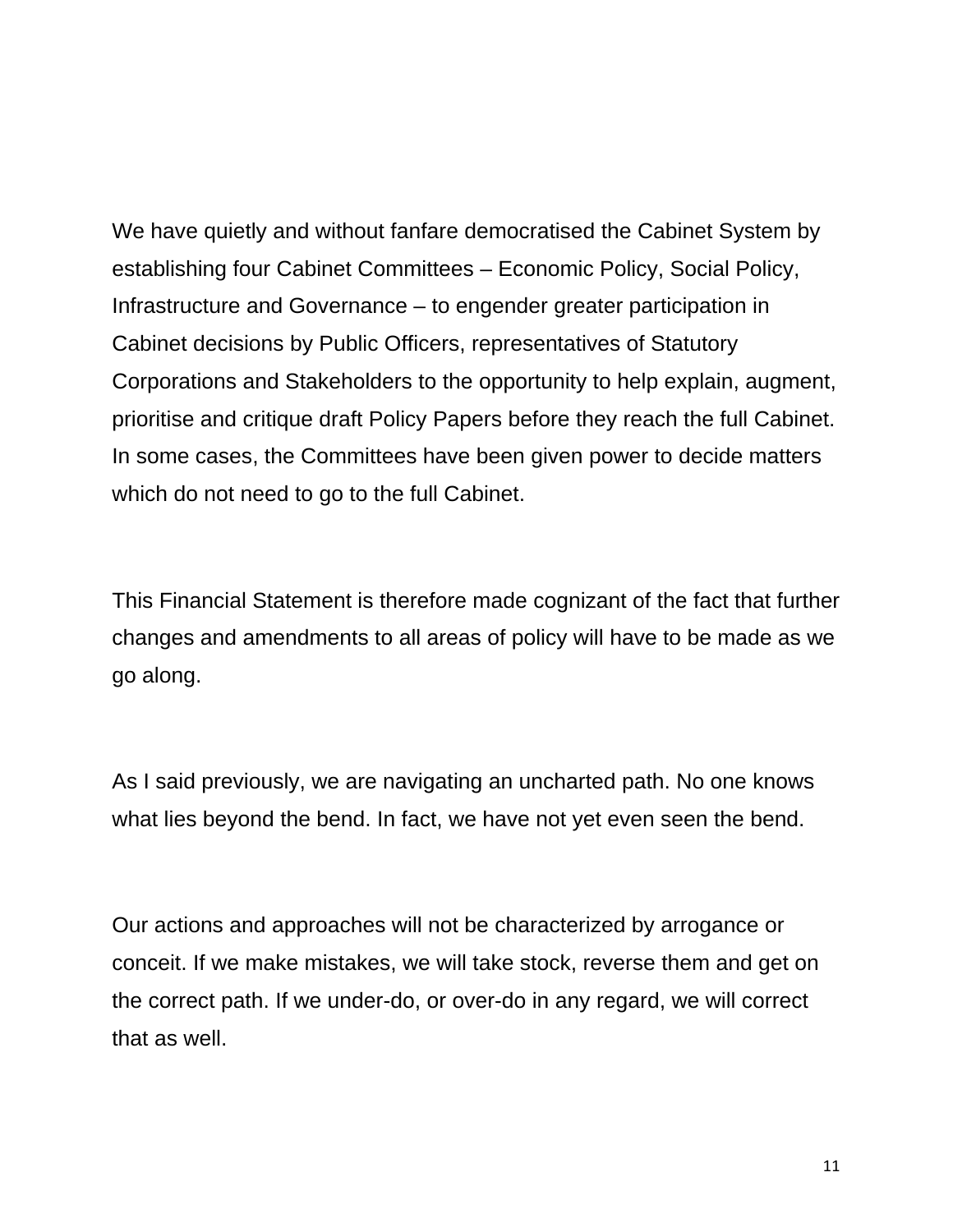What we will not do is fail to take hard or unpopular decisions for fear of partisan, political or other fall out. What we also will not become is wrong and strong, in our approach to problem solving.

We therefore come to the nation today, fortified in the knowledge that Barbadians know and understand the environment and the limitations with which we operate.

We are confident that our people will not expect more of us than we can reasonably give and, at the same time, that they will not expect us to give without taking…a little something.

After all, Mr. Speaker, the national cake has gotten no bigger. To lengthen the top we are forced sometimes to shorten the bottom. To protect the weak and vulnerable we are forced sometimes to borrow or take a little from the slightly better off.

In the final analysis there is one Barbados, and it is the duty of economic planners to seek out and safeguard the interests of all inhabitants.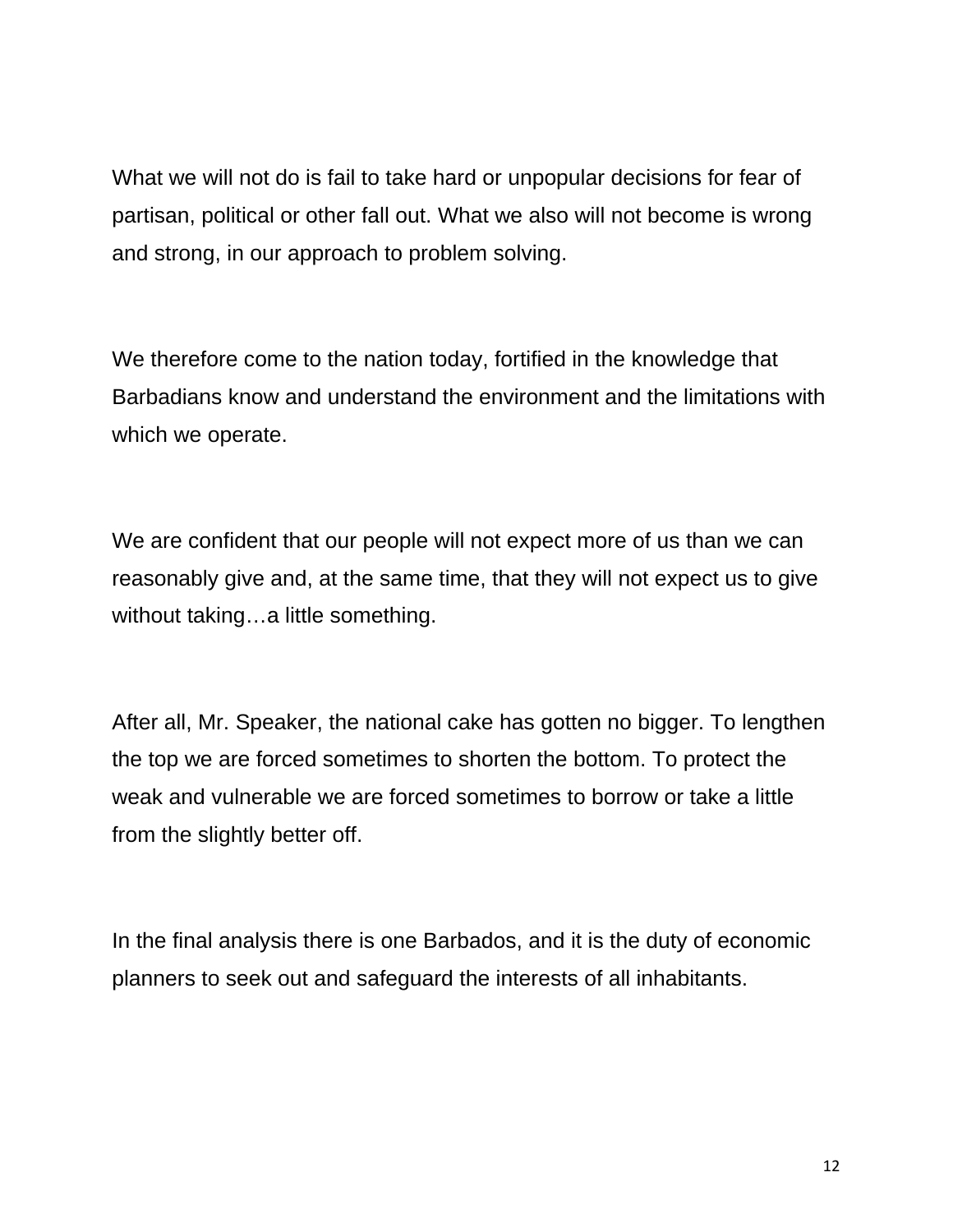It is against the backdrop of that reassurance and understanding, Mr. Speaker that I now set forth, in greater detail, the international, regional and domestic economic environment, in which this presentation is made.

### **The Economic Picture - International Perspective**

The escalation of the US financial crisis in September 2008 has led to a severe downturn in the global economy evident in an unprecedented contraction in global activity and trade. Global GDP contracted by an alarming 6¼ percent (annualized) in the fourth quarter of 2008, a swing of 10.25 percentage points from 4.0 percent growth a year earlier!

In addition, financial markets continued to face persistent liquidity shortages, thereby placing pressure on financial institutions. Within such a context, these financial sector shocks are expected to further retard growth within the developed economies, despite the substantial policy stimulus packages that are currently being implemented.

These developments will have severe economic, financial and investment ramifications for small open economies like Barbados. By any measure, the current financial and economic crisis represents by far the deepest and most pervasive post-World War II recession.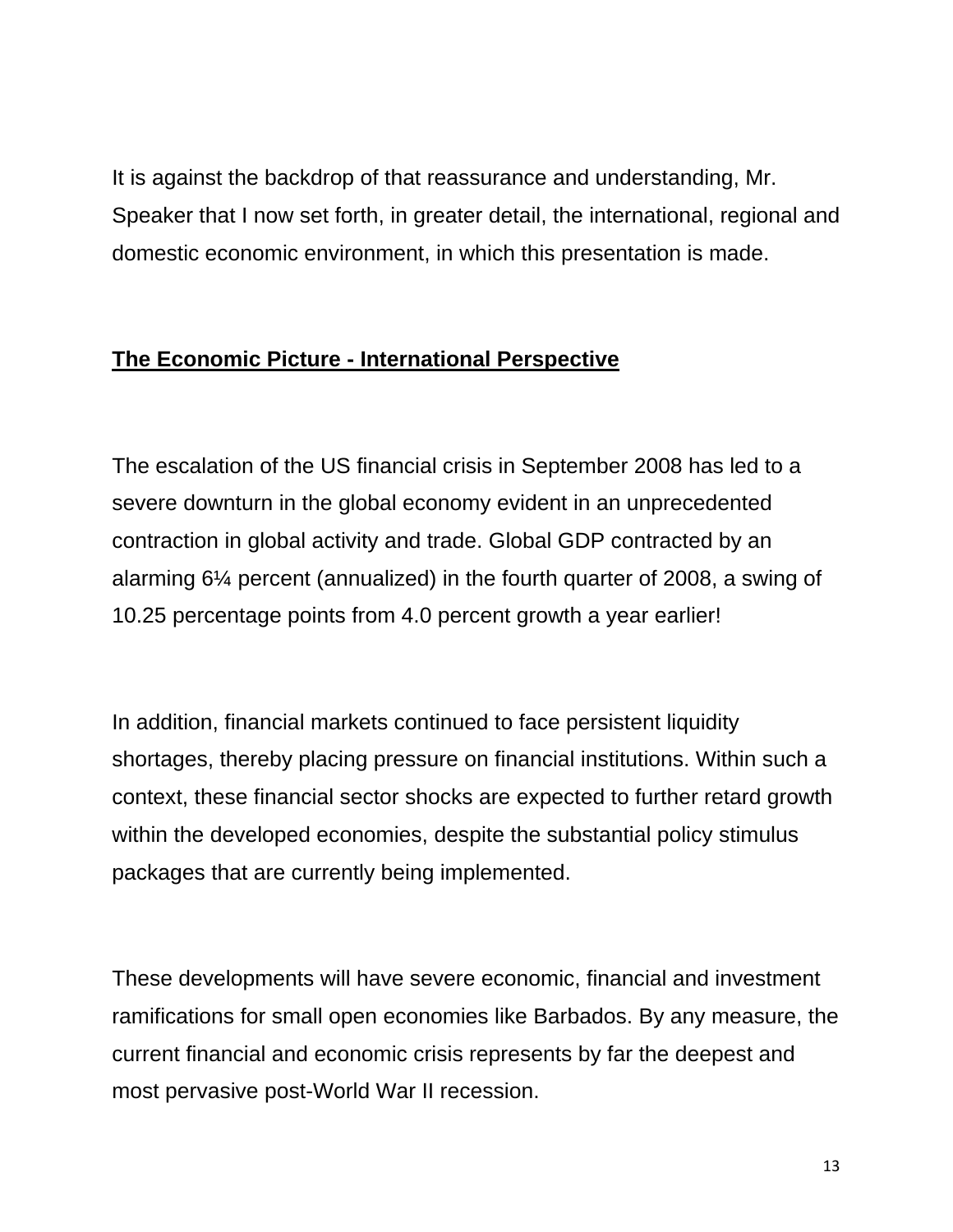Within the USA, GDP growth contracted by 6.3 percent in the fourth quarter of 2008 and by 2.6 percent at the end of the first quarter of 2009. This pushed the unemployment rate up to 8.5 percent. It is projected that growth will fall by 2.8 percent in 2009 and remain at zero in 2010.

In the UK, one of our major markets, economic growth fell by 4.1 percent during the first quarter of 2009 compared with positive growth of 0.4 percent for the corresponding period in 2008. Overall, it is expected that growth will fall by 4.1 percent in 2009 with marginal positive growth in 2010.

In Canada, which is also a major trading partner, real GDP is expected to decline by about 6.5 percent for the first quarter of 2009, as against the 1.6 percent growth in the same period in 2008. It is projected that the real decline will be 2.5 percent in 2009 but that growth will return in 2010 at 1.2% for that year.

The impact of the crisis on developing and emerging economies such as China and India has also now been felt. China's economy grew by 6.1 percent in the first quarter of 2009, and this was the worst first quarter performance in nearly two decades. Similarly, India's economy grew by 7.9 percent in the first quarter of 2009, down from 9.2 percent for the corresponding period in 2008.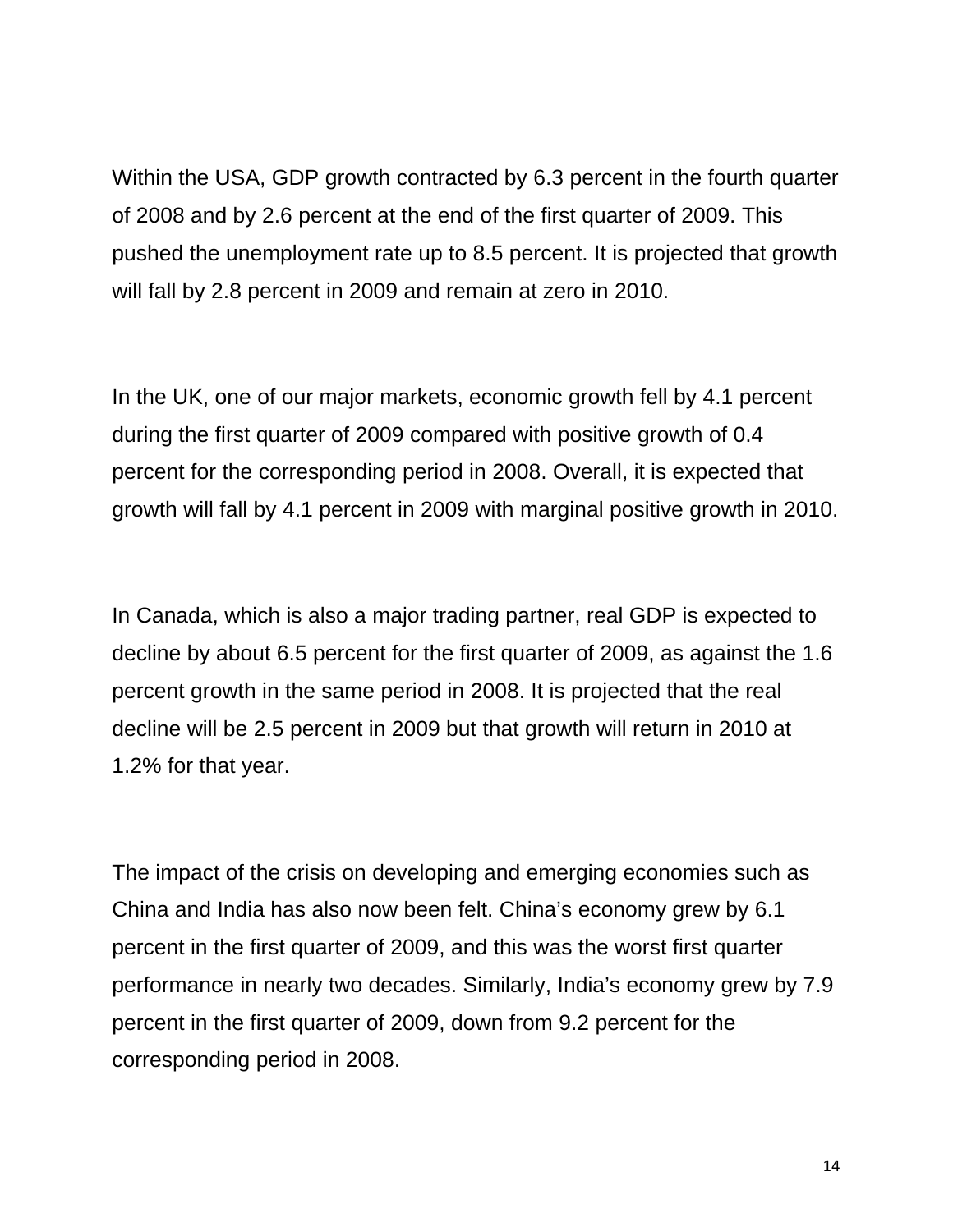On a more positive outcome, we are seeing some drop in oil and commodity prices. These reductions have helped to dampen some of the inflationary pressures felt last year. However, there are growing fears of deflation within advanced economies due to declines in per capita consumption and investments.

#### **Regional Perspective**

As in other emerging regions, the Latin America and Caribbean regions are facing their own challenges as evidenced by reduced capital inflows, lower revenues from exports, tourism and remittances. This is not good news for Barbados the Caribbean countries are among our major trading partners.

It is expected that growth in the Caribbean region will fall by 0.2 percent in 2009 with a fairly strong recovery of 1.5% projected for 2010. In most of the Caribbean countries the growth outlook for 2009 is down. Nonetheless, most of these countries should see some recovery by the end of 2010.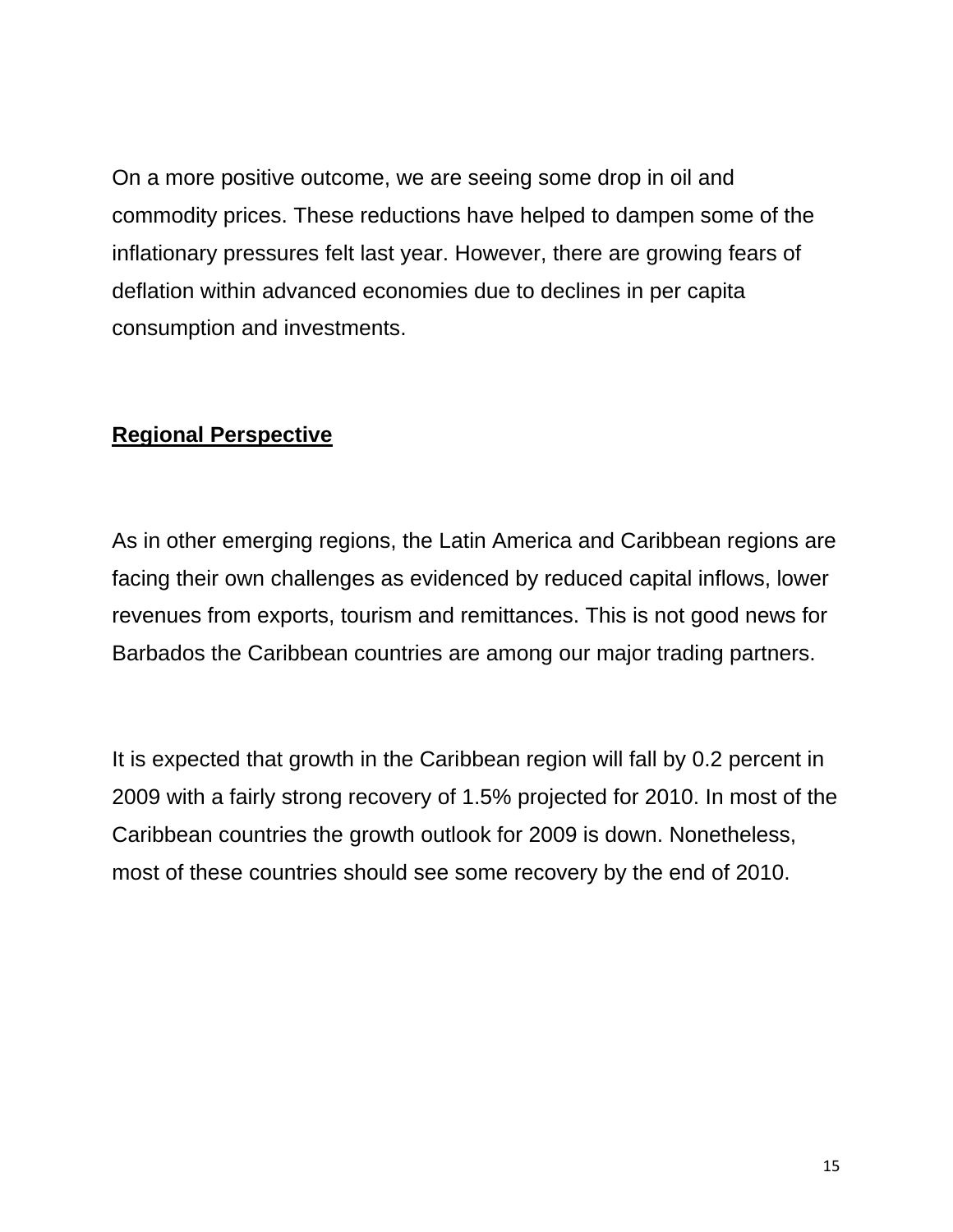### **International Outlook**

The global economic outlook, according to the IMF, is for world output to decline by 1.3 percent in 2009, with some recovery in 2010, growing by 1.9 percent. It is expected that international financial markets will take longer to recover than previously envisaged despite interest rate cuts and large fiscal stimulus packages.

The economies of emerging and developing countries are expected to face greater pressures as access to capital declines and revenues from exports fall.

In the face of these challenges, countries will widen their fiscal deficits as many of them will have to use countercyclical actions to ensure some level of macroeconomic stability in the short to medium term. However, these deficits will have to be rolled back once the recovery starts.

It is expected that the global economy will recover gradually in 2010. However this will depend on the ability of the industrial countries to heal their financial sectors quickly.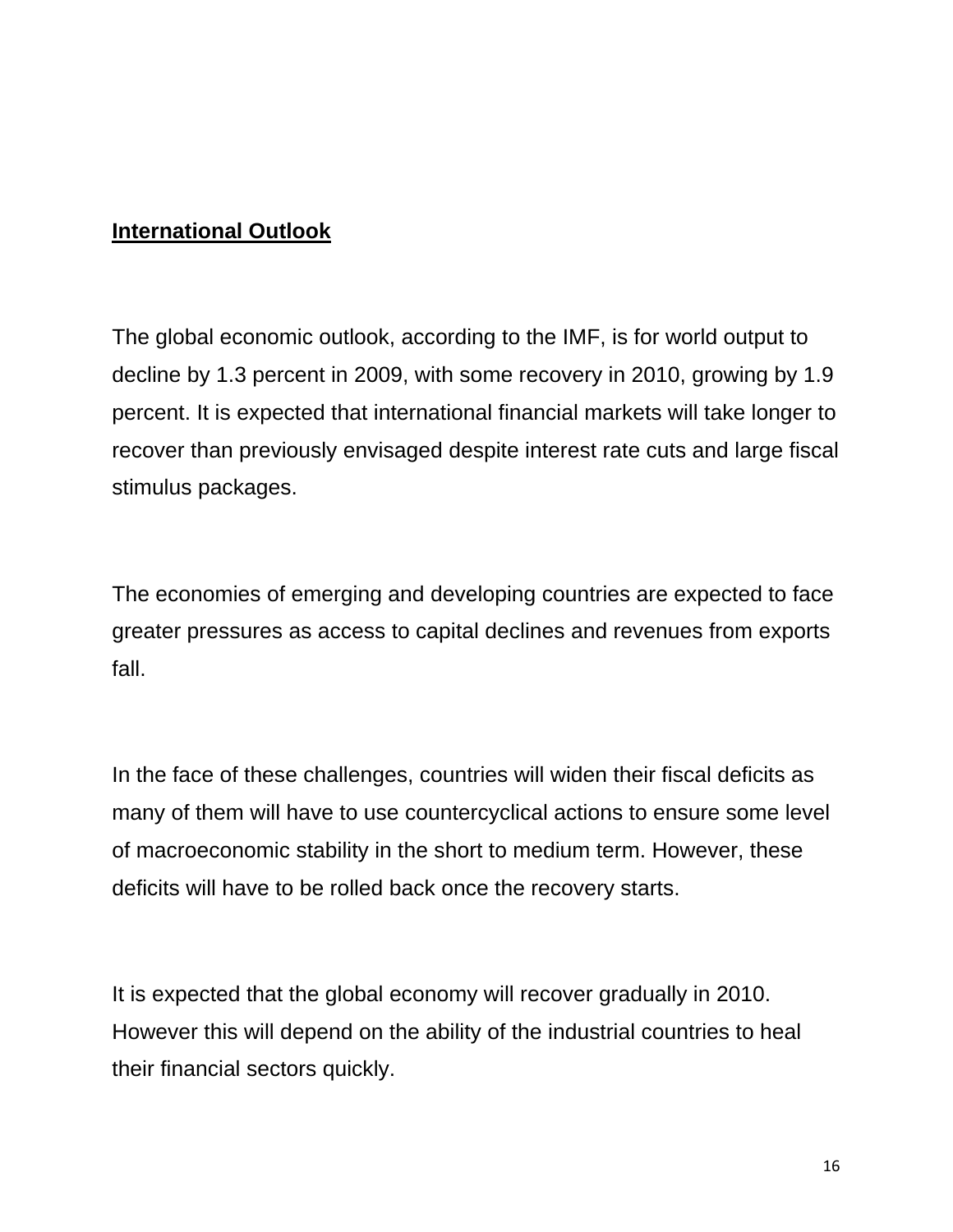### **Domestic Economic Review**

Mirroring the global economic slowdown, the Barbados economy grew by 0.7 per cent in 2008. The pass through effects of higher oil and commodity prices combined with the lower tourism receipts have contributed to the overall decline in real output growth. This growth was however above the GDP growth rate registered in the last recessionary period when real GDP declined by 2.6 percent in 2001.

As a result of the protracted downturn within the global economy, GDP during the first quarter of 2009 fell by an estimated 2.8 percent, mirroring but not as bad as the 5.1 percent decline in the first quarter of 2002. The combination of lower capital inflows and increased outflows by the private sector pushed the capital and financial account into a deficit, forcing the net international reserves to fall by \$48.3 million.

Real value-added in the traded sector declined by 1.1 per cent during 2008. This outturn was attributed to a fall off in tourism value-added which fell by an estimated 1.7 percent, after recording an increase of 3.1 percent in 2007.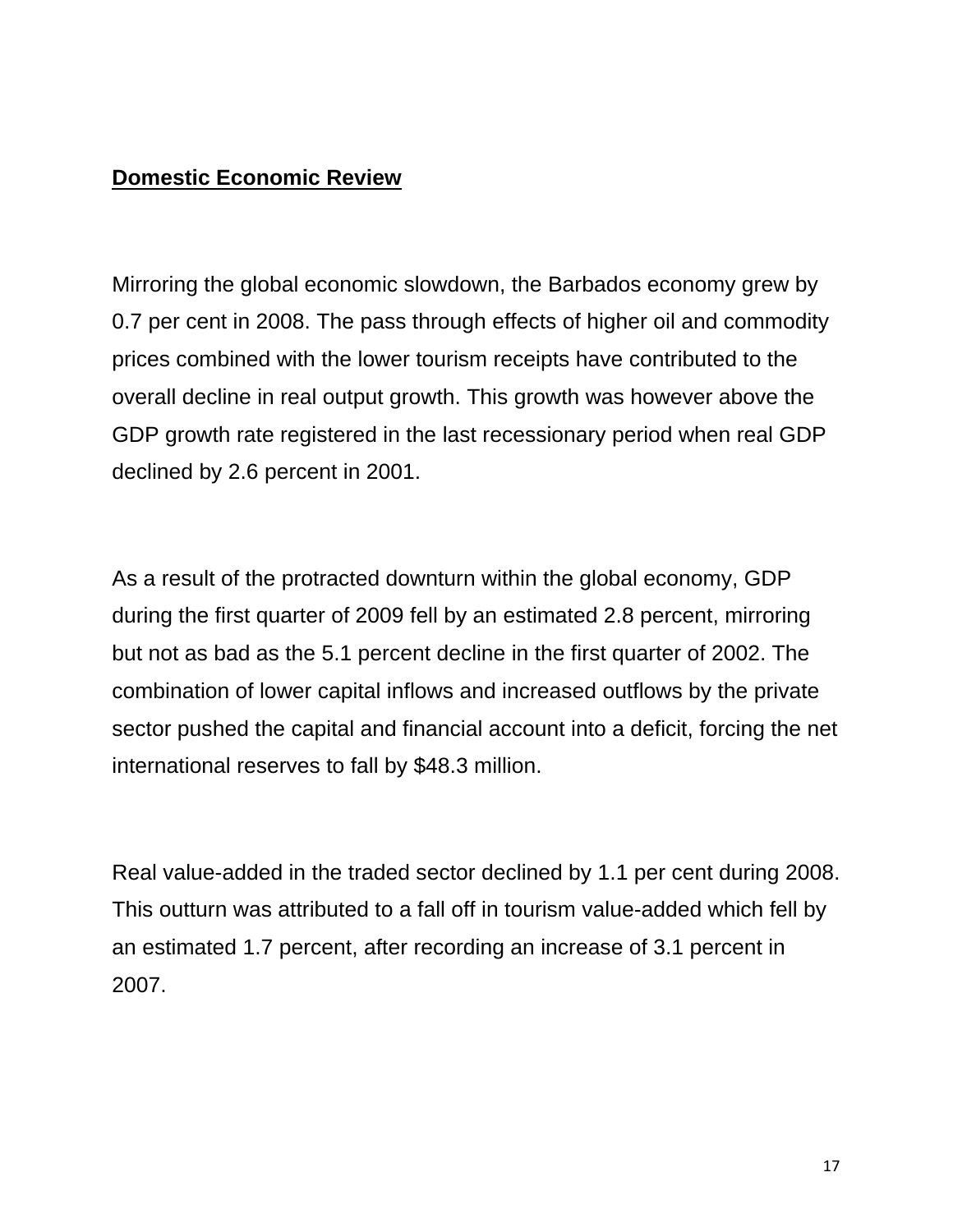Preliminary data for the first quarter of 2009 revealed that tourism activity continues to decline, as value added to this sector fell by approximately 6.2 percent, reflective of a fall-off in arrivals from major source markets.

This performance is however above the 8.4 percent decline witnessed in 2002, a period that was affected by September  $11<sup>th</sup>$  events and declines in global growth.

After two previous consecutive declines in the first quarter for sugar output levels, sugar production increased by approximately 11.9 percent during the first quarter of 2009. This outturn reversed the decline in sugar production which during 2008 fell by 9.0 percent or 31.6 thousand tonnes.

Output from non-sugar agriculture and fishing grew moderately by 1.1 percent during the first quarter of 2009 following a 3.7 percent increase registered during 2008.

Manufacturing output recorded a 6.6 percent decline during the first quarter of 2009. This outturn was attributed largely to declines in the production of food, non-metallic products and garments. These sub-sectors which registered marginal to moderate increases were chemical, beverage and tobacco and electronics.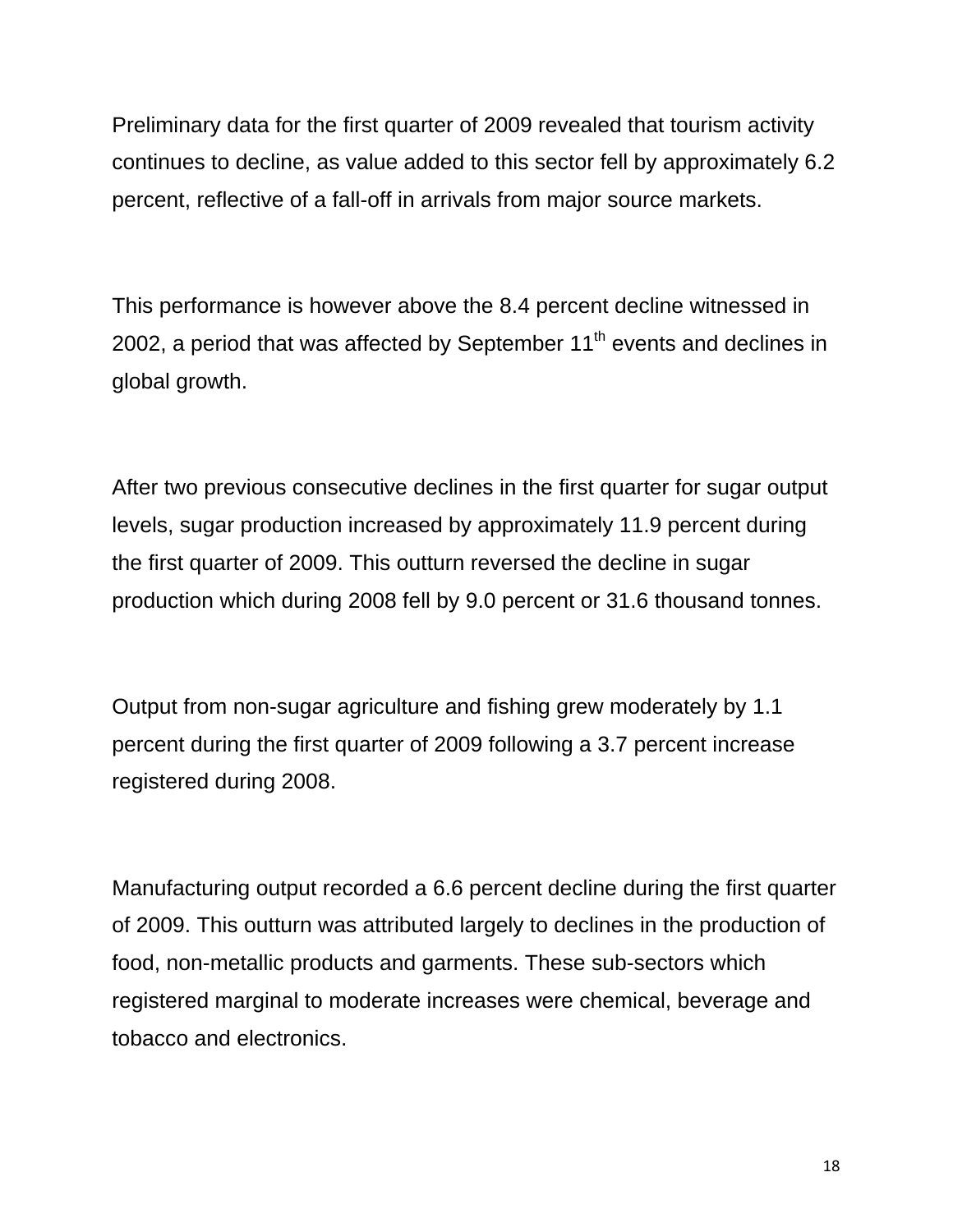The international business and financial services sector continued to exhibit moderate growth despite the challenges posed by the world financial and economic crisis.

During 2008, there were 579 new licenses issued compared with 764 in 2007, representing a 13.9 per cent decrease. New registrants to the international business companies (IBCs) stood at 481 while the number of New Societies with restricted liabilities (SRLs) licensed were 83.

During the first two months of 2009, preliminary data showed that new licenses approved for IBCs were 50 compared with 117 for the corresponding period of 2008, four (4) for SRLs compared to 35 and none for offshore banks and exempt management companies.

Reflecting a fall-off in new commercial and residential real estate activity, output in construction continued its downward trend in the first quarter of 2009 registering a 4.6 percent decline, after recording an overall decline of 3.4 percent in 2008.

Given the downturn in both the traded and non-traded sectors, unemployment levels at the end of 2008 started an upward trend recording 8.1 percent, a 0.7 percentage point increase over the 7.4 percent recorded in 2007.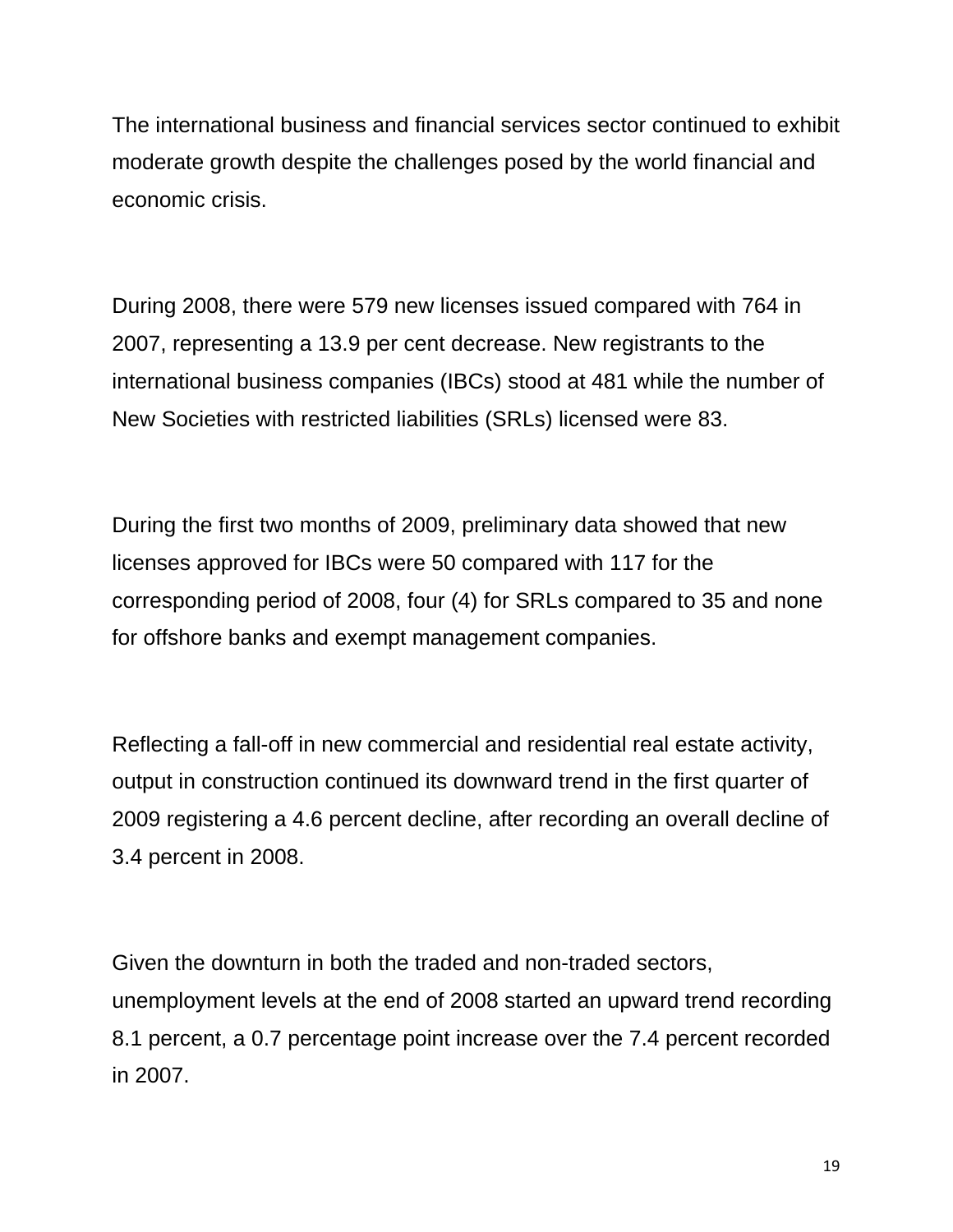During the first quarter of 2009, the unemployment level is anticipated to be above the 7.9 percent recorded during the first quarter of 2008. However, these levels are below the 10.4% level recorded in 2002, and in each of the years 2004 of 12.6%, 2005 (13%) and 2006 (11%).

The slowing of global economic activity and the pass-through effects of lower oil and international commodity prices contributed to inflation rates moderating during the last quarter of 2008 and the first quarter of 2009. At the end of 2008, the average rate of inflation stood at 7.3 per cent compared with 4.7 percent at the same period of 2007.

On a point-to-point basis, the rate of inflation continued to decline gradually from the peak of 11.2 percent reached in September 2008, falling to 7.6 percent at the end of February 2009.

In the financial sector, total deposits of commercial banks, including foreign currency deposits, fell by an estimated 1.3 percent to \$8,934.9 million at the end of December 2008. The level of savings deposits however grew by 9.3 percent or \$255.2 million to \$3,666.5 million during the review period. This expansion was attributed to major increases in the accounts of private individuals which rose to \$3,383.1 million, some 92.3 percent of total savings deposits.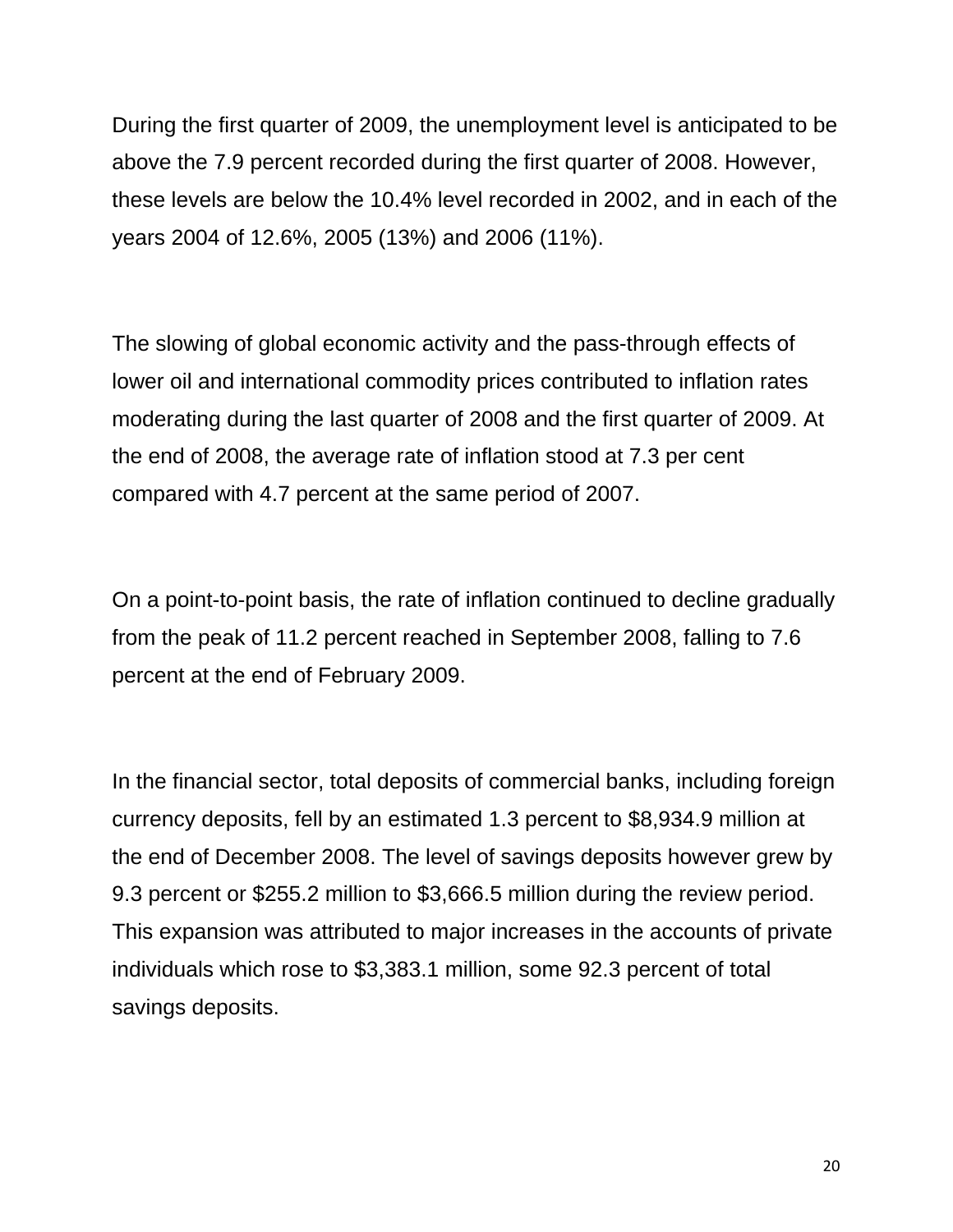Saving deposits by financial institutions fell by 20.9 percent while savings by business firms fell by 0.5 percent. Deposits by financial institutions also fell by 20.9 percent while savings by business firms fell by 0.5 percent.

In line with the fall in economic activity witnessed during 2008, credit to the non-financial institutions grew by only 0.3 percent during the first quarter of 2009, compared with 2.5 percent in the corresponding period one year prior. Deposit growth also slowed to 0.4 percent from 3.6 percent in the first quarter of 2008.

There was also further fall-off of the liquid asset ratio which recorded 8.7 percent at the end of February 2009. This outturn is indicative of reduced holdings of cash by the commercial banks, as the excess cash to deposit ratio decreased from 2.3 percent at the end of 2008 to 1.5 percent at the end of March 2009.

On the balance of payments, the external current account has started to show signs of improvement during the first quarter of 2009, as a deficit of \$16.9 million was registered compared to \$24.4 million in the corresponding period of 2008. This outturn is largely attributed to lower levels of retained imports, reflecting the sharp fall in petroleum prices on the international market.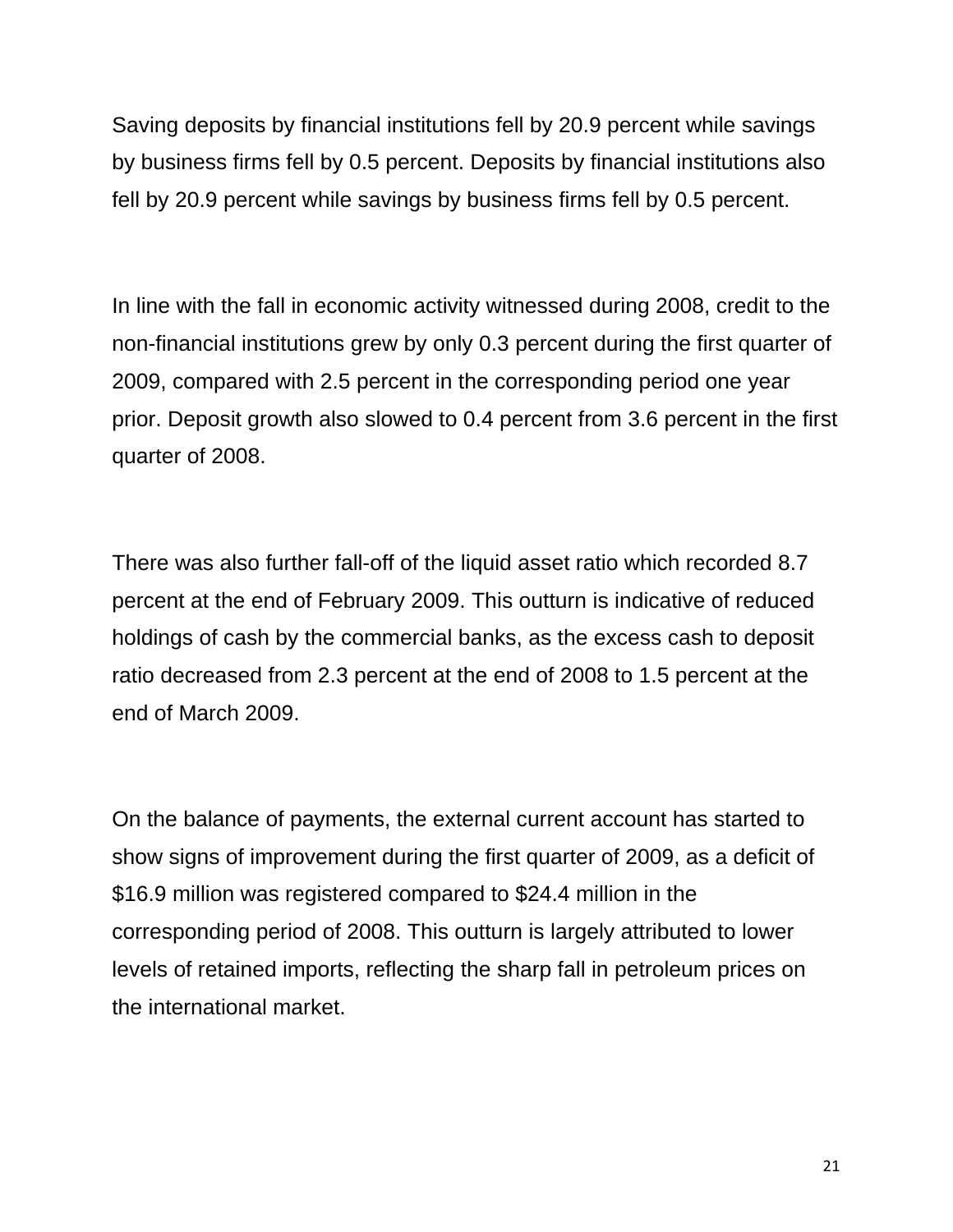Consistent with global economic trends during a recession, net long term investment fell by 66.1 percent to \$495.1 million in 2008 compared to \$1,460.9 million in 2007.

During the first quarter of 2009, the capital and financial account continued to exhibit declines, as a deficit of \$31.4 million was registered. This outturn in the capital and financial account balance was attributed to additional debt service payments, repatriation of profits and large tourism-related outflows.

The performance of the Barbados economy during the remainder of 2009 and into 2010 is predicated on the performance of the global economy, which is projected to contract in 2009.

This occurrence will see Barbados' major trading partners experiencing significant contractions within their economies which will create negative spill-over effects for the Barbados economy. Within such a context, real output of the Barbados economy is forecast to fall by between 2.0 and 2.5 percent in 2009 - much the same as in 2001 - as a result of further contractions within both the traded and non-traded sectors.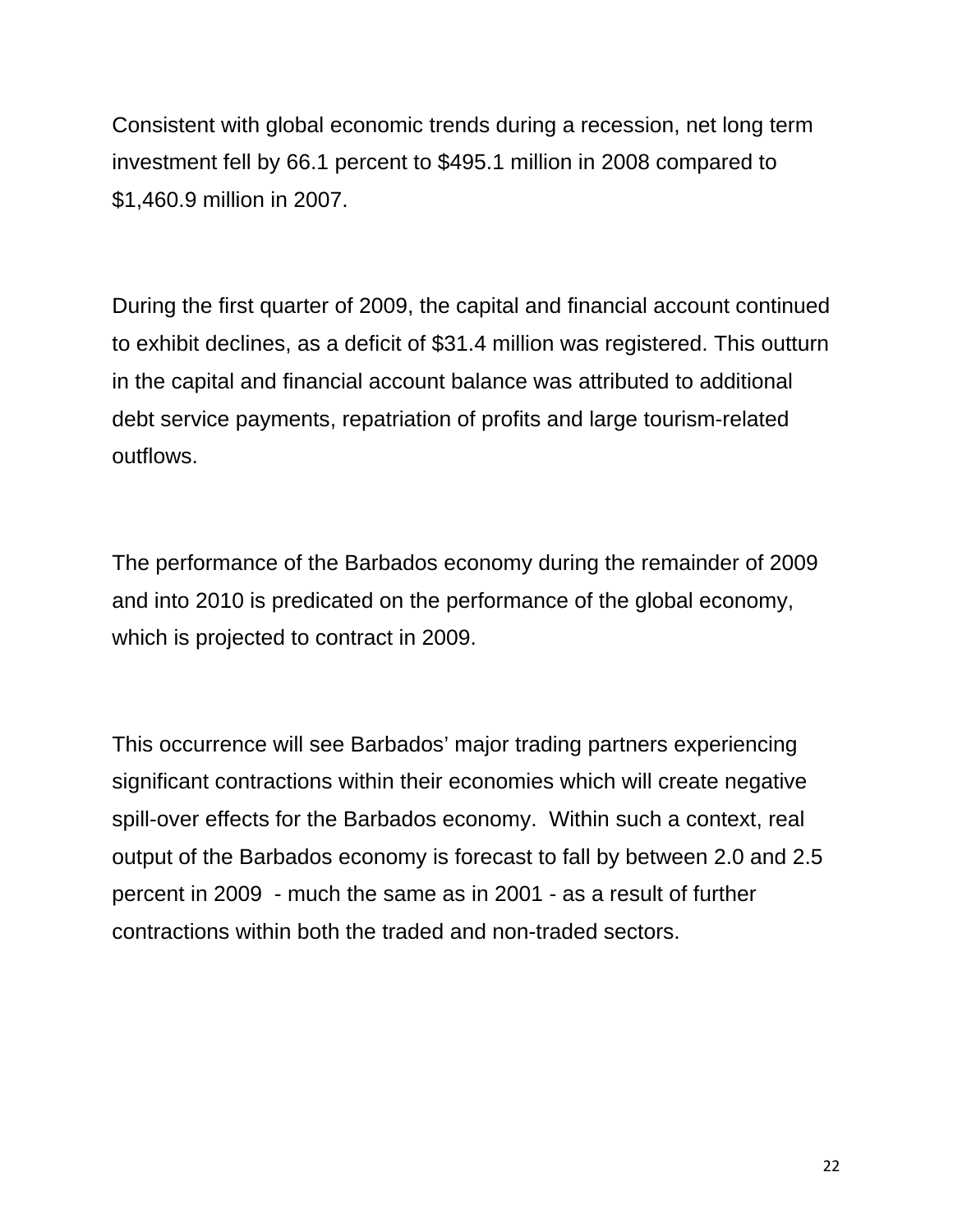In particular, reduced growth within Barbados' major source markets (the UK and US) will negatively affect the outturn for tourism activity which is projected to decline by 4.5 percent by the end of 2009.

Based on the dampened economic activity within the economy, the rate of unemployment will be expected to rise while the pass through effects of lower oil and international commodity prices should result in lower inflation rates of around 4.0 to 5.0 percent.

The external current account is projected to show signs of improvement by the end of 2009 due to declines in the value of retained imports resulting from dampened demand and lower international commodity prices. Given the fall-off in net capital inflows resulting from lower foreign investment into the Barbados economy, the surplus on the capital and financial account is projected to be less than the figure recorded in 2008.

### **FISCAL SITUATION**

The 2008-2009 Estimates of Revenue and Expenditure were approved by Parliament in March 2008 and were formulated to achieve a fiscal deficit of 2.2% of GDP at market prices.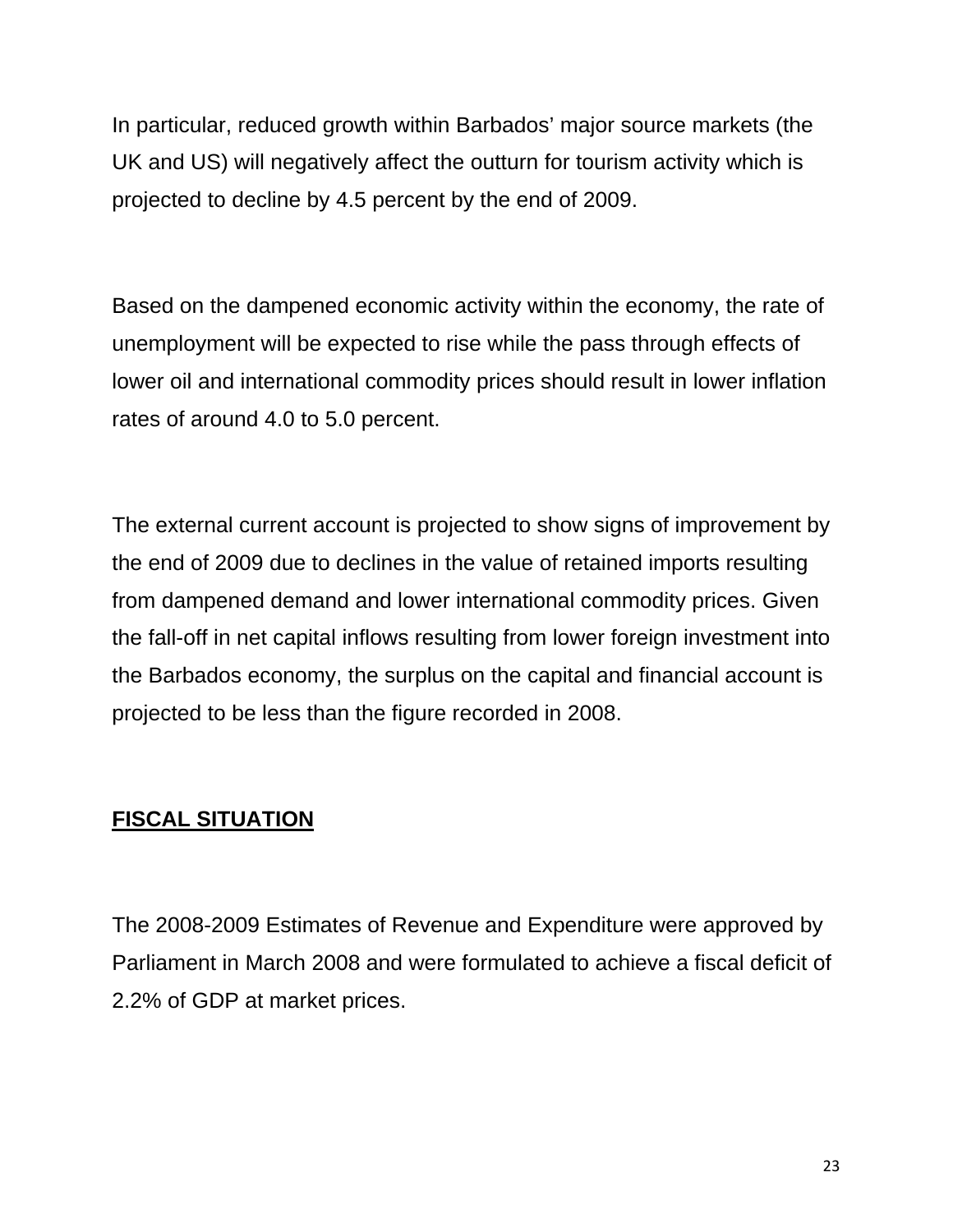The Estimates projected current revenue on the cash basis of \$2,692.5 million, current expenditure excluding amortization of \$2,631.5 million and capital expenditure of \$235.4 million which would give a fiscal deficit of \$174.4 million.

Preliminary information received from the Accountant General indicates that current revenue for the fiscal year was \$2,535.6 million, a decrease of \$6.8 million or 0.3% less than the amount collected for the same period last year.

The decrease in current revenue was mainly as a result of a decrease in Taxes on Incomes and Profits, which declined by \$59.2 million or 6.4% due to the global economic crisis which negatively impacted corporation taxes. Value Added Tax collected is also \$13.6 million less than that collected for 2007-2008.

Preliminary information also indicates that current expenditure less amortization was \$2,700.4 million, an amount of \$141.6 million or 5.5% above that recorded for the corresponding period last year. This increase can be attributed in part to the additional funds provided for the Barbados Tourism Authority and the Tourism Industry Relief Fund to assist the Tourism Industry during the economic crisis, the Special Road Improvement Project, the electricity and diesel subsidies and other increased subventions provided during the financial year.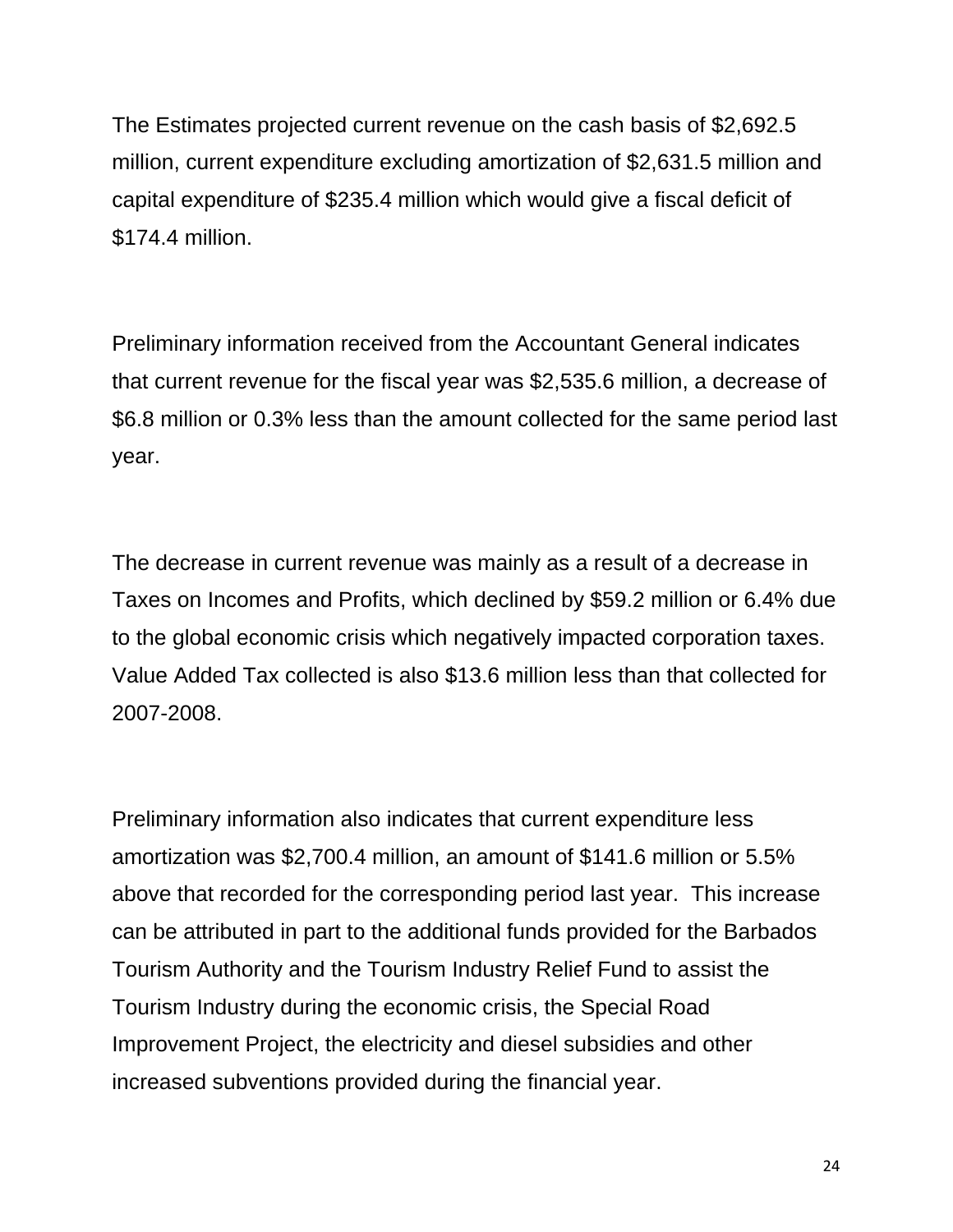Capital expenditure was \$214.2 million, \$24.8 million or 10.4% less than the corresponding period of 2007-2008.

Based on the decline in revenue and the increased expenditure to stimulate activity in the economy, it is expected that the fiscal deficit for 2008-2009 will be 5.1% of GDP, substantially above the fiscal deficit of 3.7% recorded for 2007-2008 and the 2.2% originally targeted for 2008-2009 but below the 5.4% recorded for 2002-2003.

### Central Government Debt

At March 31, 2008 Central Government debt outstanding totalled \$5,762.1 million consisting of \$4,260 million or 73.9% in local debt and \$1,502.1 million or 26.1% in foreign debt.

By comparison, at March 31, 2009 the debt outstanding was \$6,198.2 million made up of domestic debt of \$4,738.0 million and foreign debt of \$1,460.2 million.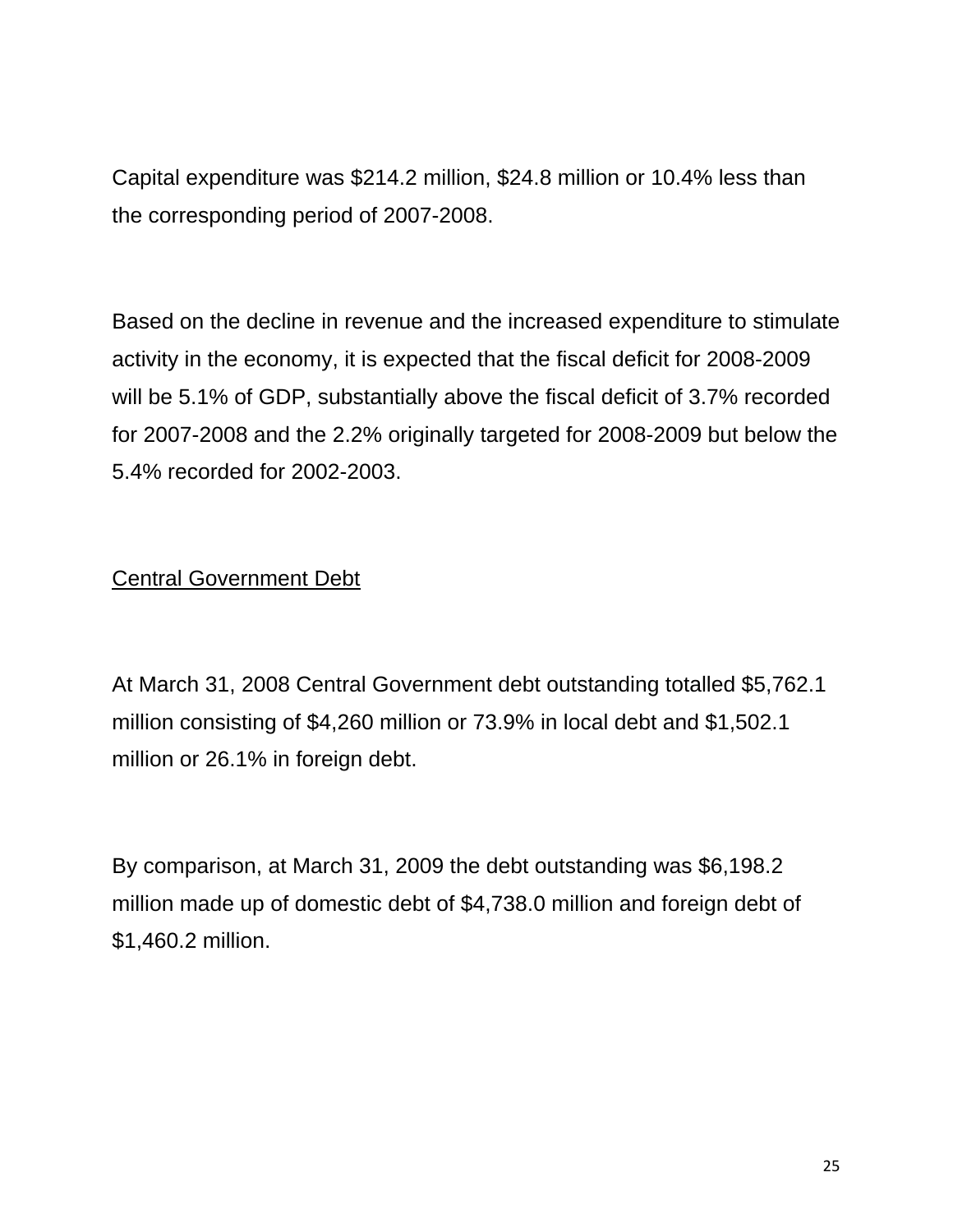### Our Major Challenge for 2009 - 2010

The performance of the Barbados economy over the first three months of 2009 confirmed the expectations of a very difficult year. Output fell by an estimated 2.8%, marking not only a reversal of the 3.2% growth averaged between 2003 and 2008, but also one of the most pronounced contractions since the 1991/1992 recessions.

Value-added in both the traded and non-traded sectors have fallen (5.2% and 2.1%, respectively) and unemployment rates have started to rise again (7.6% at the end of 2008 compared to 6.7% one year earlier).

At the same time, net capital inflows have decreased, resulting in losses on the net international reserves (NIR) of the monetary authorities to the tune of \$36.4 million at May  $6<sup>th</sup>$  2009. With the downturn in economic activity and the reduction in net capital inflows, domestic deposit accumulation has been relatively sluggish, which, when coupled with waning demand, has led to stagnant private sector credit growth.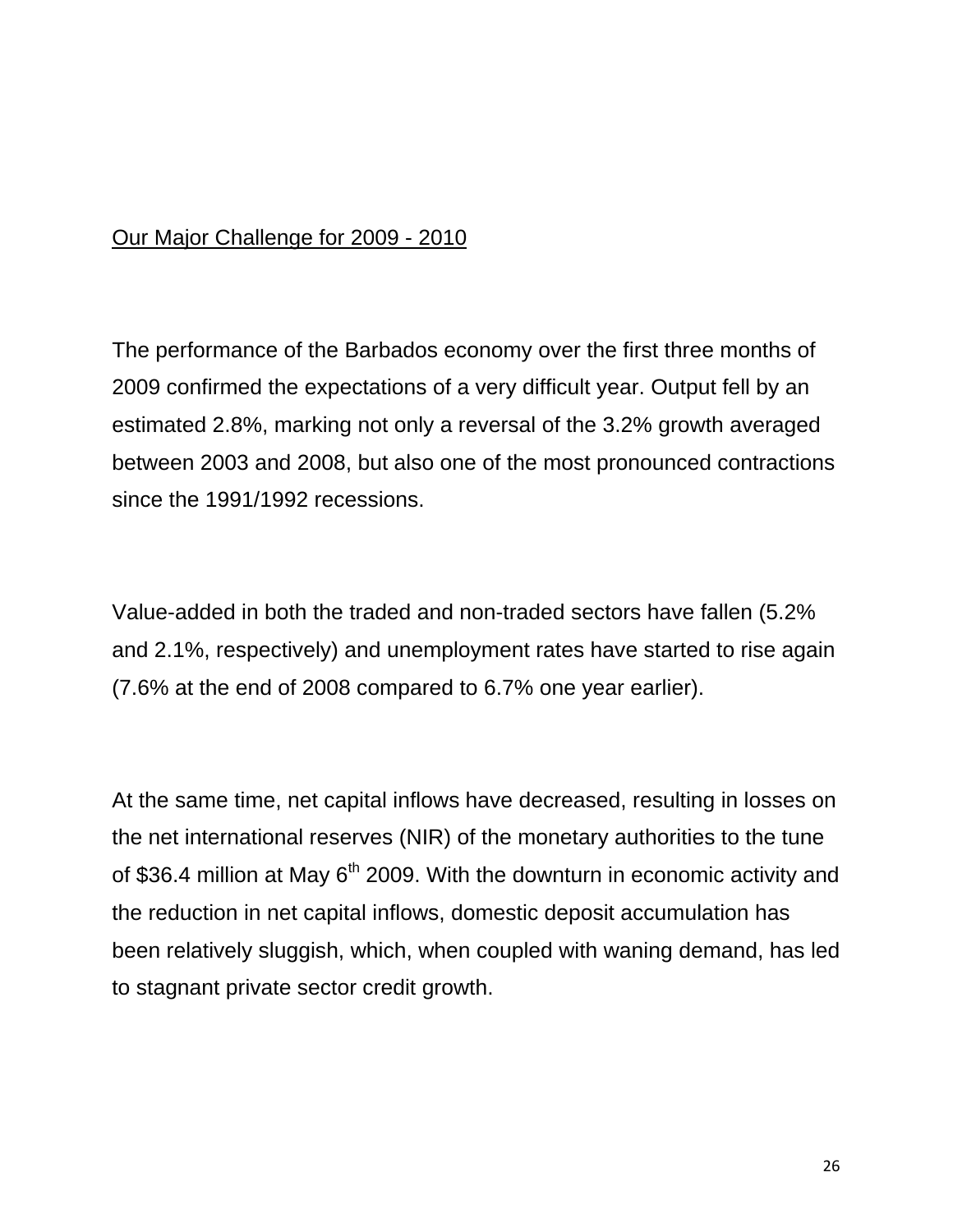The expectations for the remainder of 2009 are not dissimilar. With the latest revision to the IMF's forecasts suggesting an even deeper recession in the United States, Barbados is facing the possibility of dampened economic activity well into 2010.

Even with the US\$100 million loan proceeds expected from the Trinidad and Tobago capital market, declining net capital inflows could continue to erode the NIR, leading to an estimated year-end loss possibly in the region of \$100 million.

The only positive sign so far has been an ease in inflationary pressures, as indicated by the downward trend in the point-to-point rate of inflation since September 2008.

Having said all of that, both the monetary and fiscal authorities have been trying to mitigate wherever possible the negative spill-off from the severe slowdown in global economic activity. Due to the financial origins of this current crisis, the Central Bank has been paying particularly close attention to developments within the domestic financial system and have been responding appropriately.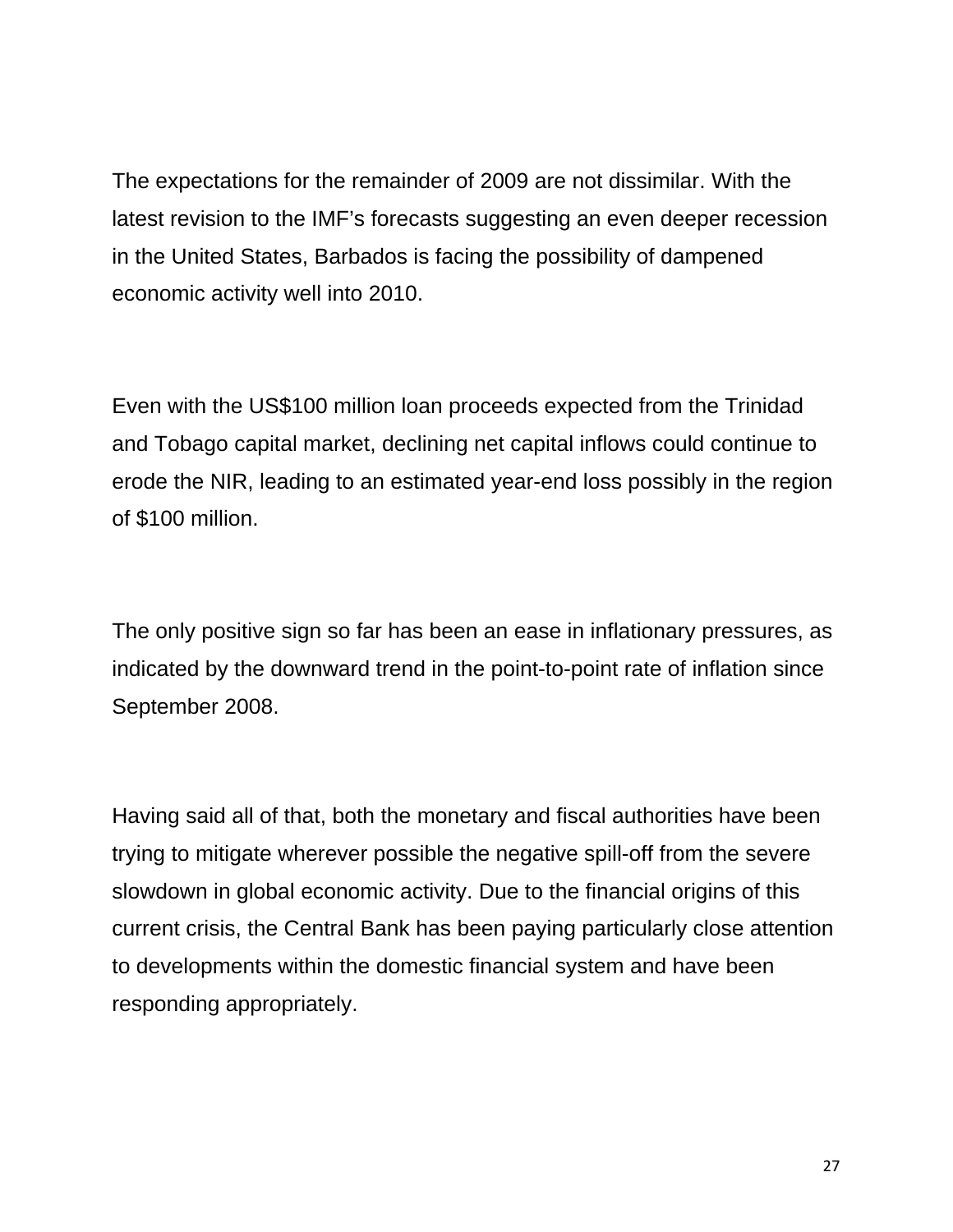The Central Bank lowered the domestic interest rate environment by gradually reducing its minimum deposit rate, with a view to reducing the operational costs of businesses through consequential reductions in the lending rates. The minimum deposit rate now stands at 3.0%, 225 basis points below the rate that prevailed at the onset of the crisis in early to mid-2007.

As a further signal of the intended direction of interest rates, the Central Bank lowered the rate that liquidity-strapped institutions pay on borrowings from the Central Bank on two occasions, first in late 2008 and again in early 2009, to its current level of 8%. Effective June 1, 2009, the discount rate will be reduced further to 7%.

The reductions in the Central Bank's minimum deposit rate together with changes to the discount rate were relatively successful, particularly in signalling the direction of lending rates at commercial banks.

Liquidity concerns also played a major role in dictating the direction of monetary policy. The liquidity constraints internationally, as well as emerging concerns domestically, not only were a determining factor in lowering the discount rate, they also prompted the Central Bank to fast track its plans to introduce a reserve requirement for institutions licensed under Part III of the Financial Institutions Act, 1997.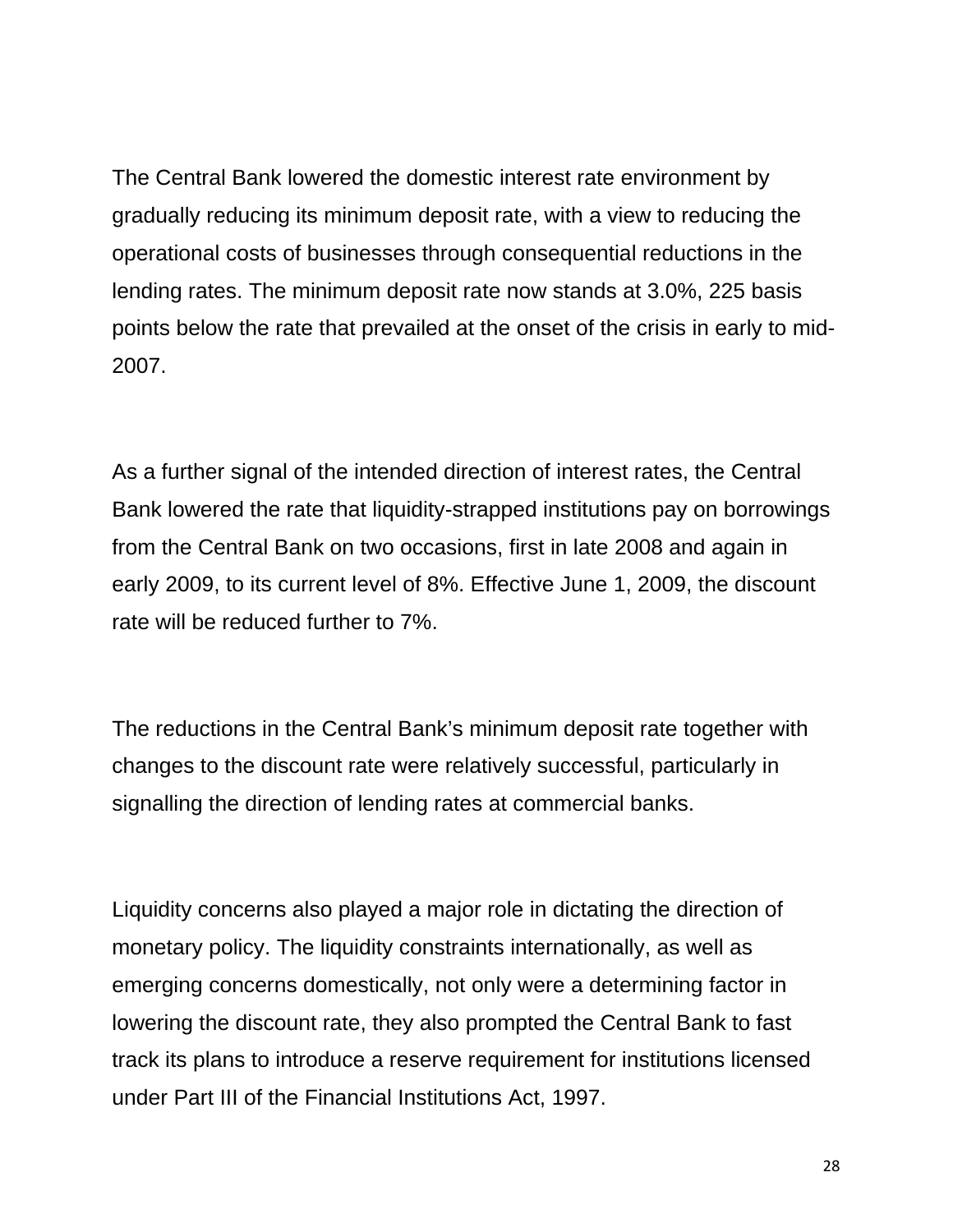The reserve requirement for Part III institutions was introduced in early 2009 and the institutions to which it relates have started to comply with that requirement. The Central Bank also added to its suite of instruments with the introduction of a repurchase facility, which can be used to provide liquidity for institutions that are short in cash but have eligible securities on their books.

The Barbados Deposit Insurance Corporation also has the full support of the Central Bank in carrying out its role of assisting with the protection of depositors should an eligible institution become financially distressed.

Activity within the banking sector has generally reflected the macroeconomic downturn. In the first four months of 2009, deposits grew by a mere 1.7% while credit increased by an even smaller margin of 0.3%, and non-performing loans are on the rise.

Even though the Bank has succeeded in lowering interest rates, the weak demand for loans has outweighed the impact of this relatively attractive borrowing climate. Furthermore, despite the positive spread maintained between domestic interest rates and U.S. interest rates, the global credit squeeze has effectively limited foreign capital inflows, thus further dampening deposit accumulation.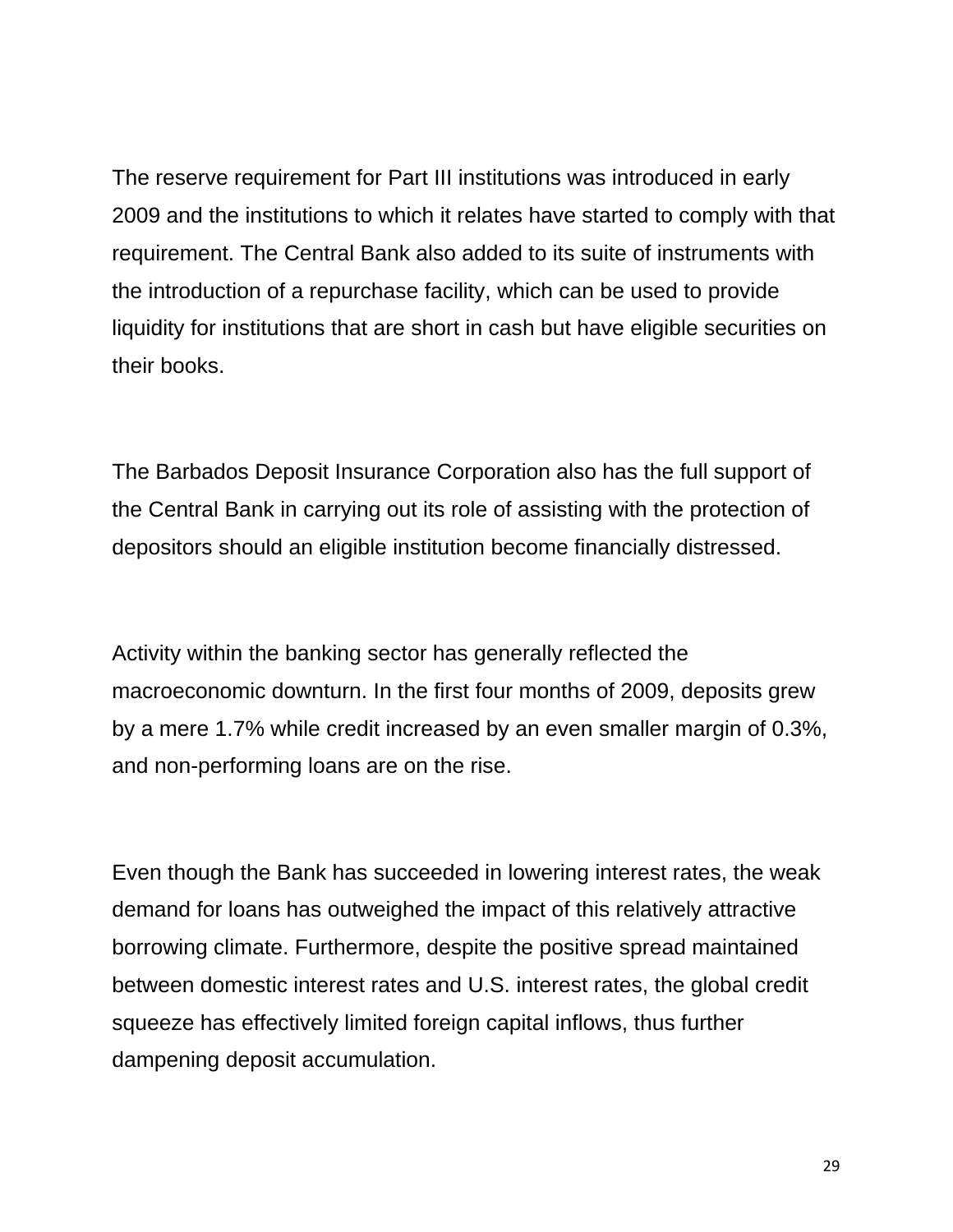In 2008 the Central Bank continued the process of gradual liberalisation of exchange controls with the expectation that these amendments would provide an opportunity for Barbados to attract more foreign capital inflows as well as facilitate the rights of establishment and other conditions under the CSME.

Changes have also been made to address the needs of the small business sector given that the slowing economic conditions, and the potentially negative effects on small business development, point to a greater urgency to review the support schemes that provide both technical and financial assistance to the sector.

The Central Bank therefore revised the conditions for access to the Credit Guarantee Scheme for Small and Medium-Sized Businesses and to the Industrial Credit Fund to make them more accessible. The Central Bank will continue to monitor the effectiveness of these funds and make any necessary amendments as it strives to address the needs of small businesses.

Recommendations as to how Government should attempt to revive the economy have been provided by the Special Working Group in "Barbados Short and Medium Term Action Plan" as well as by the Central Bank in its "Policy Recommendations to Stimulate Output at the Sectoral Level".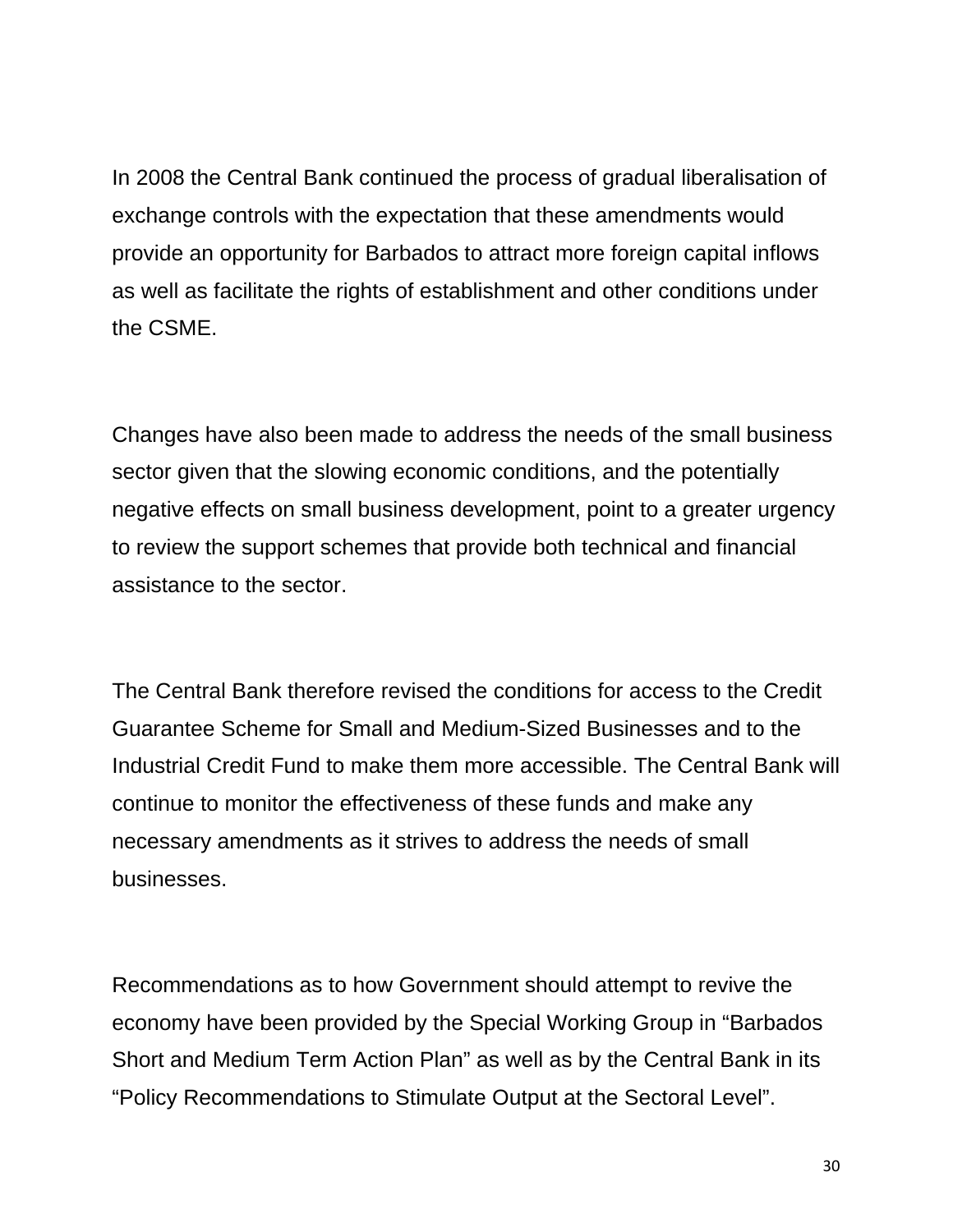Despite the fact that the on-budget fiscal deficit has generally been improving (with the exception of 2008), the central government debt-to-GDP ratio rose from 59.6% in 1999 to 83.2% in 2008. Given the increasing tendency of government guarantees, which expanded from approximately \$387.1 million to \$729.0 million between 2004 and 2005, total public sector debt rose from 65.3% of GDP in 1999 to 98.7% of GDP in 2008.

Based on the projection for the fiscal deficit, central government debt is expected to increase from the 83.2% of GDP estimated at the end of 2008 to 87.2% in 2009, which would contribute to a total public debt that is expected to be in the region of 102.3% of GDP by the close of the year.

Government has tended to rely very heavily on domestic sources of financing in recent times. Consequently, the build-up in external debt has not been as significant as that of domestic debt, and the increase in the country's external exposure has been limited to some extent.

In 2009, a change in the composition of financing is expected; with the US\$100 million loan proceeds from the Trinidad and Tobago market, the deficit is anticipated to be financed equally by both domestic and foreign entities. In 2010, it is highly probable that the deficit will again be largely financed by domestic sources, as it is expected that the majority of any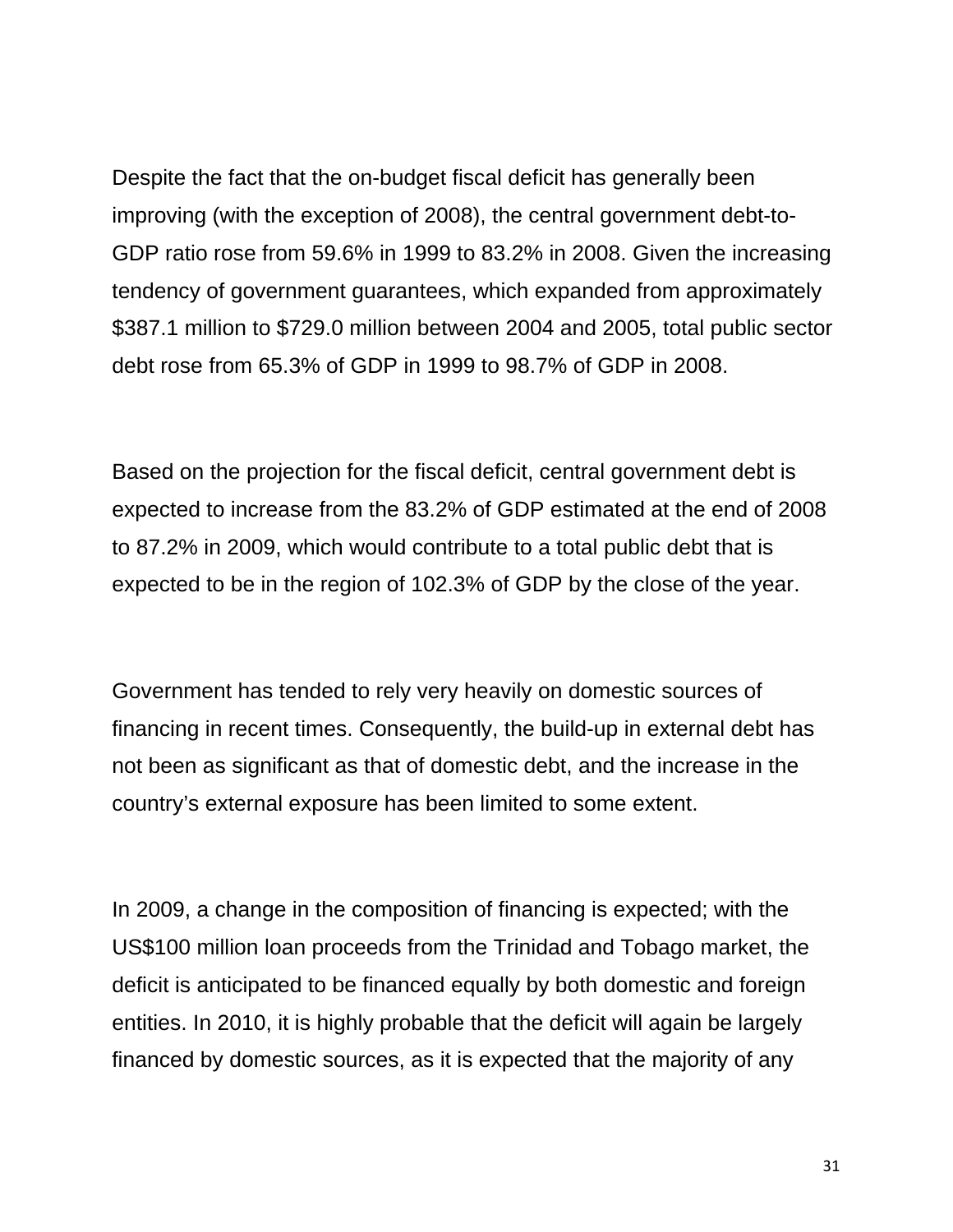foreign borrowing will be used to facilitate the repayment of the US\$100 million bullet loan in June 2010.

This high level of public debt is a major cause for concern, particularly since it brings into question the sustainability of our fiscal policy. In 2008, Barbados recorded a total debt-to-government revenue ratio of 339.4% and an external debt-to-government revenue ratio of 124.2%.

In 2009, these ratios are forecast to rise even higher in light of planned government borrowing from external sources as well as a falloff in government revenues. Furthermore, even though in general the focus is on external debt sustainability, the rapid growth in domestic debt has received increasing scrutiny from the international community.

Our strategy will be to generate a primary surplus of at least 5.9% of GDP from 2011 onwards. If this stance is maintained, the central government debt-to-GDP ratio should be just below 70.0% by the end of 2018. Government will limit additional foreign debt wherever possible.

## **CHALLENGES FOR BARBADOS**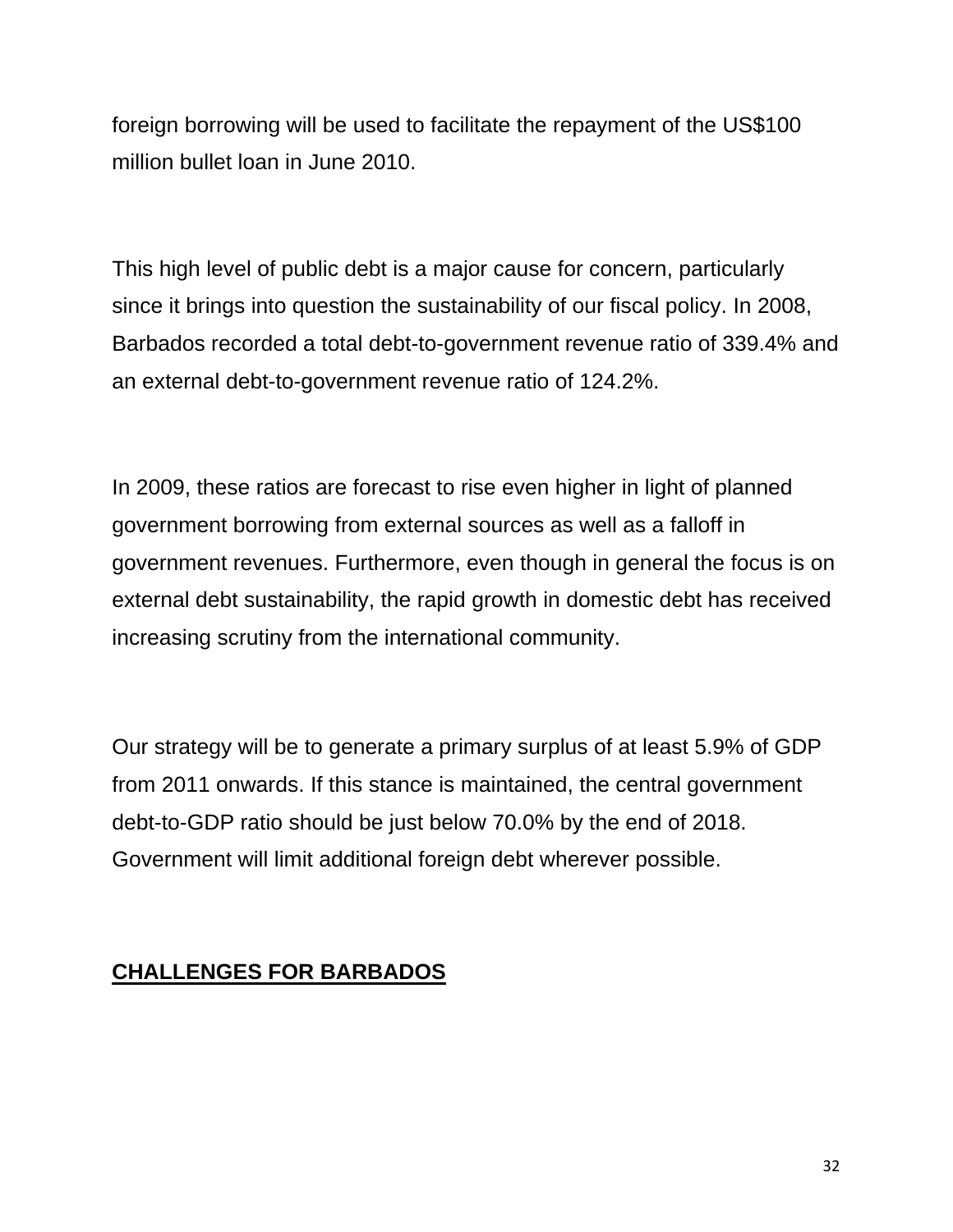As you can appreciate from what I have just said, the challenges for *Team Barbados* are, without a doubt, phenomenal.

Mr. Speaker, the best and only possible successful way for us to meet the challenges of this era is if we see ourselves as a national team facing a major competitive match that when the whistle is blown and it is over will see us promoted into a higher league or relegated.

We have the talent, we have talked the talk for a while and understand the strategy - although we naturally second-guess it - and we know the teams we are competing with and those that wish to catch up with us.

Right now all teams are facing a similar crisis. Are we going to be promoted or relegated?

In my government's view, for us to win this critical match and move up, there are some vital things we have to do:

#### **Protecting our Foreign Exchange Earnings and Aiming for Growth:**

We have to protect our earnings of foreign exchange as much as we can and, despite the current decline in the economies of our major tourist and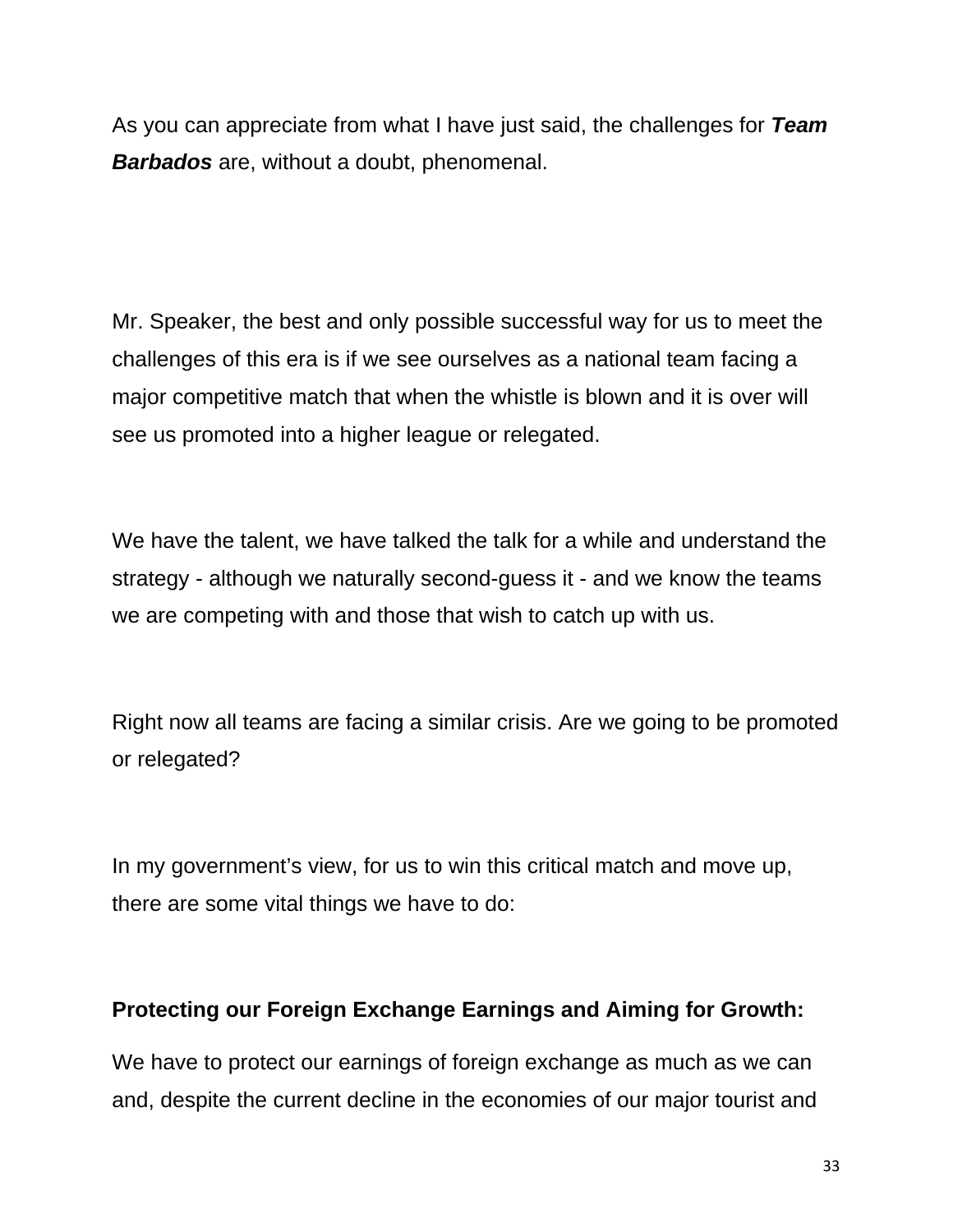international business markets, we should also aim for growth. If we aim for growth and do not achieve quite what we aim for, we are still likely to do better than if we simply aim to retain what we have. This has to be achieved by a combination of strategies.

The *Team Barbados* marketing efforts must be more focused on:

(1) appreciating those who have played with and supported us in good and bad times and asking them, as persons who have been part of the Barbadian business experience, to *"hit the road"* with Team Barbados;

(2) getting new players and supporters - visitors and investors to commit to Barbados;

(3) tailoring marketing efforts and resources to the results that we want and not on doing and spending on something because we have done it all the time.

We must also be clear as to what we are marketing. We are not just marketing hotels and sand and sea or tax breaks, we are marketing *"the Barbados experience"* which includes all that the entire Team Barbados has to offer in terms of our environment, our friendly people, our international business services, our high quality of life, our cultural services, our tourism experience, our educational standards, our infrastructure, our history, our reputation and our good name. What Team Barbados is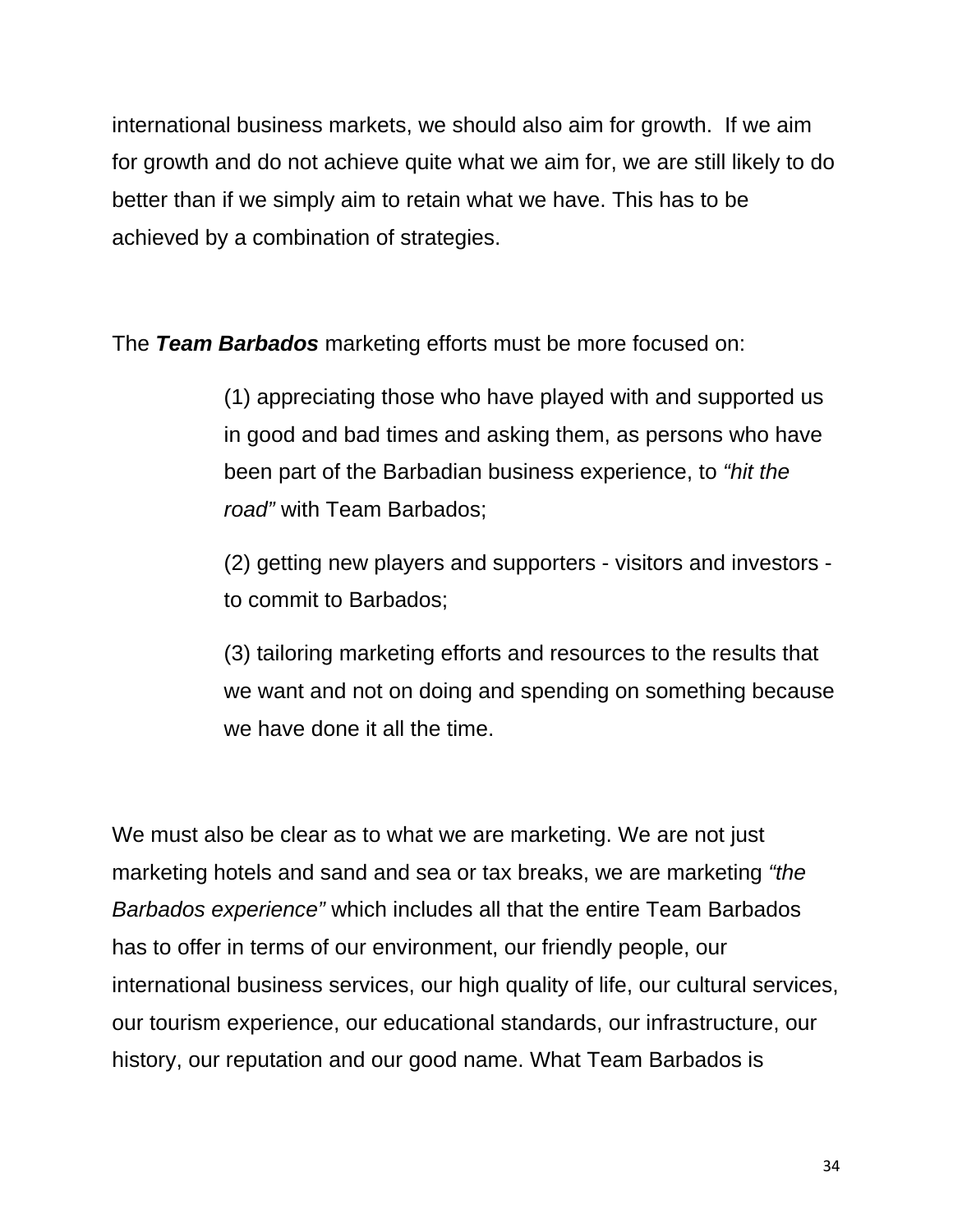marketing is Barbados – a country that wants to succeed and do even better.

We must maintain our presence in the marketplace and make our marketing more impactful and efficient. We have increased the Budgets of the Tourism Authority and Invest Barbados significantly for the task.

We have streamlined the corporate structure of the BTA and increased the mandate of Invest Barbados to include the Diaspora and launched the Team Barbados concept in our foreign Missions under the CIEX mandate.

The results have been encouraging even though there is still too much territoriality in our Missions where institutional mandates are too compartmentalized. A team must play as a team and players must be focused and competent, but, most of all, adaptable. We must find the basis for working together, irrespective of any differences, in these difficult times.

We must encourage our Diaspora Networkers to help in marketing our country. Many Barbadians living overseas ask me, *"how can I help?"* Every Barbadian everywhere and anyone interested in the success of our country anywhere must be brought into the Team Barbados Network. We must use every conceivable device including formal and informal communications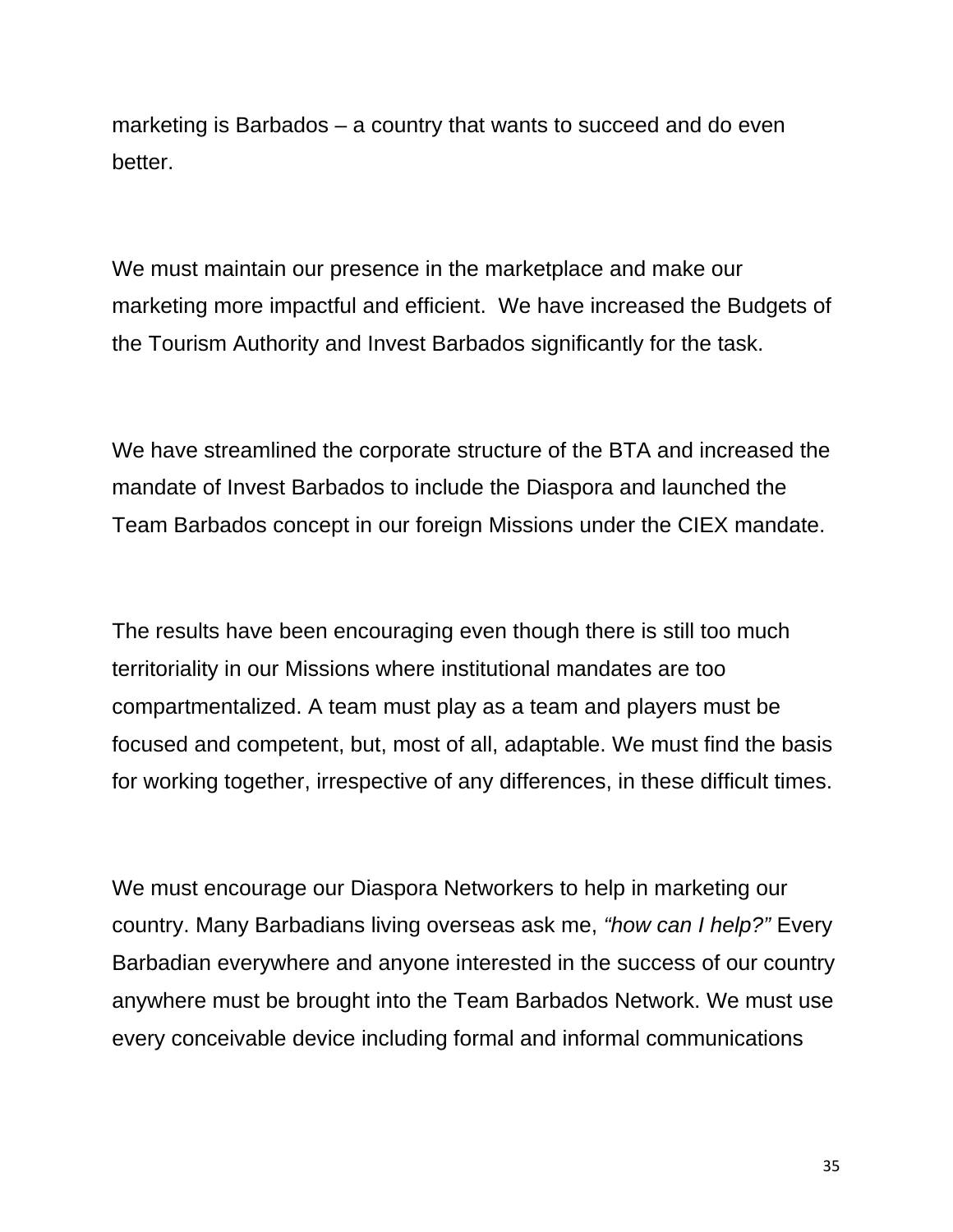like Facebook, blogs, YouTube and so on to invite visitors and investors to see Barbados as their place of opportunity and enjoyment.

We have spent considerable time visiting and interacting with the Diaspora in London, Manchester, Cuba, Jamaica, Miami and Orlando, Houston, Toronto, Montreal and Ottawa, Cayman Islands and Panama. They need to know the game plan for Team Barbados.

**Achieving Stability, Productivity and Efficiency:** We also have to keep the economy as stable as possible within the significant fiscal constraints that bind us and within the context of what is happening all around us in the region and in the world.

Seeking to keep the economy stable will be partly accomplished by the earlier focus on limiting the decline in our foreign exchange earnings, on achieving greater efficiency and the elimination of waste in the public sector, on keeping our enterprises going and on providing strong and flexible safety nets.

We have to improve the sustainability of our fiscal position and so reduce the level of annual government borrowing and with it the burden being placed on future generations of Barbadians to service such debt. Our fiscal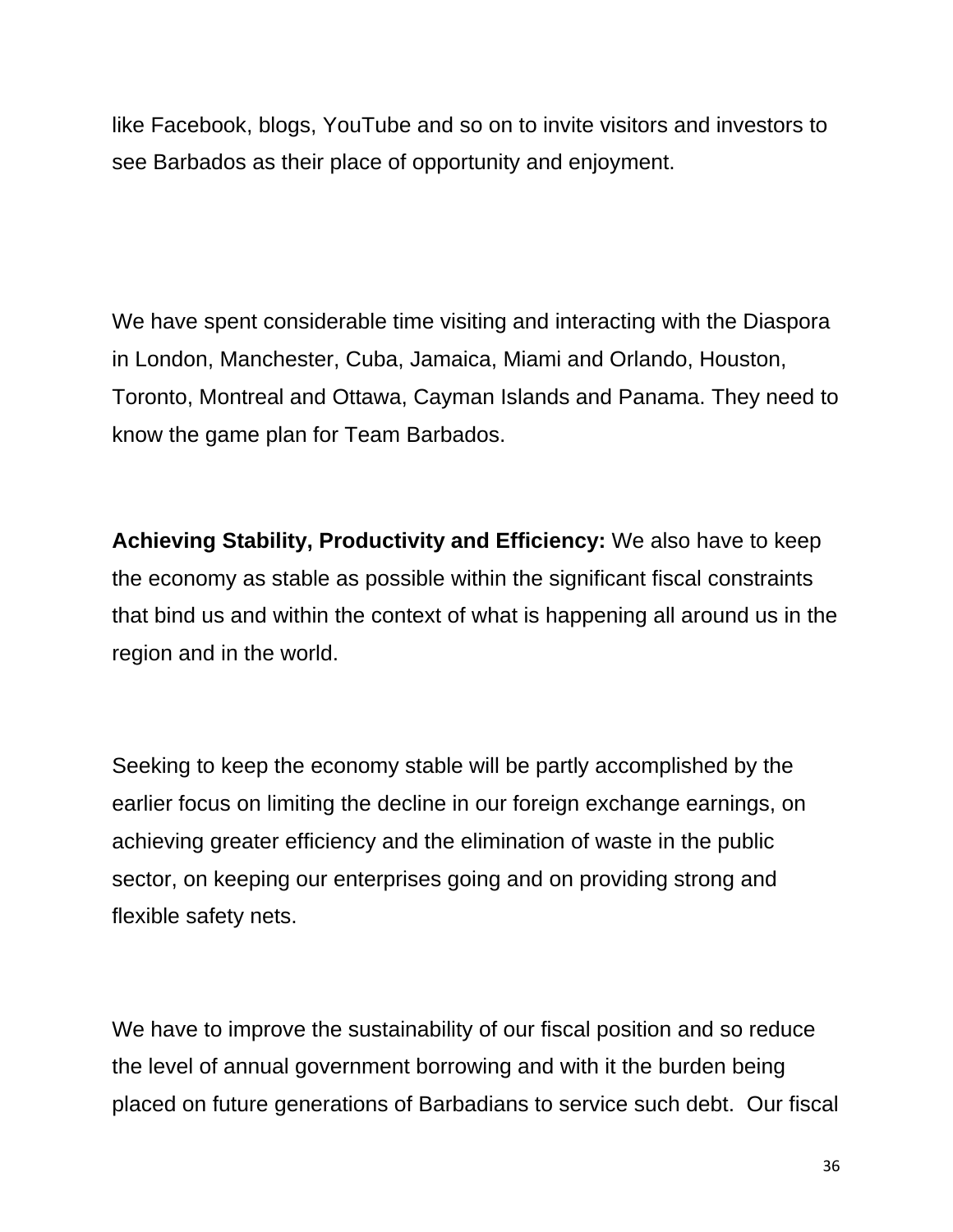position also needs to improve, once the current economic crisis has ended, if we are to maintain our debt ratings.

Our concern for the debt ratings is because downgrades in the ratings will mean that future borrowings by Barbados on the international capital markets would be at significantly higher interest rates and so make our overall debt more expensive. Further, a downgrade could mean that some institutions that are able to buy our international bonds may now find that the lower-rated bonds do not qualify for their portfolios and so our access to foreign private capital markets could be reduced. The history of fiscal deficits over the last ten years is as follows and I include them for comparison:

| Financial | Fiscal         |
|-----------|----------------|
| Year      | <b>Deficit</b> |
| 1999-2000 | 1.4%           |
| 2000-2001 | 1.8%           |
| 2001-2002 | 3.8%           |
| 2002-2003 | 5.4%           |
| 2003-2004 | 2.4%           |
| 2004-2005 | 2.6%           |
| 2005-2006 | 1.5%           |
| 2006-2007 | 2.1%           |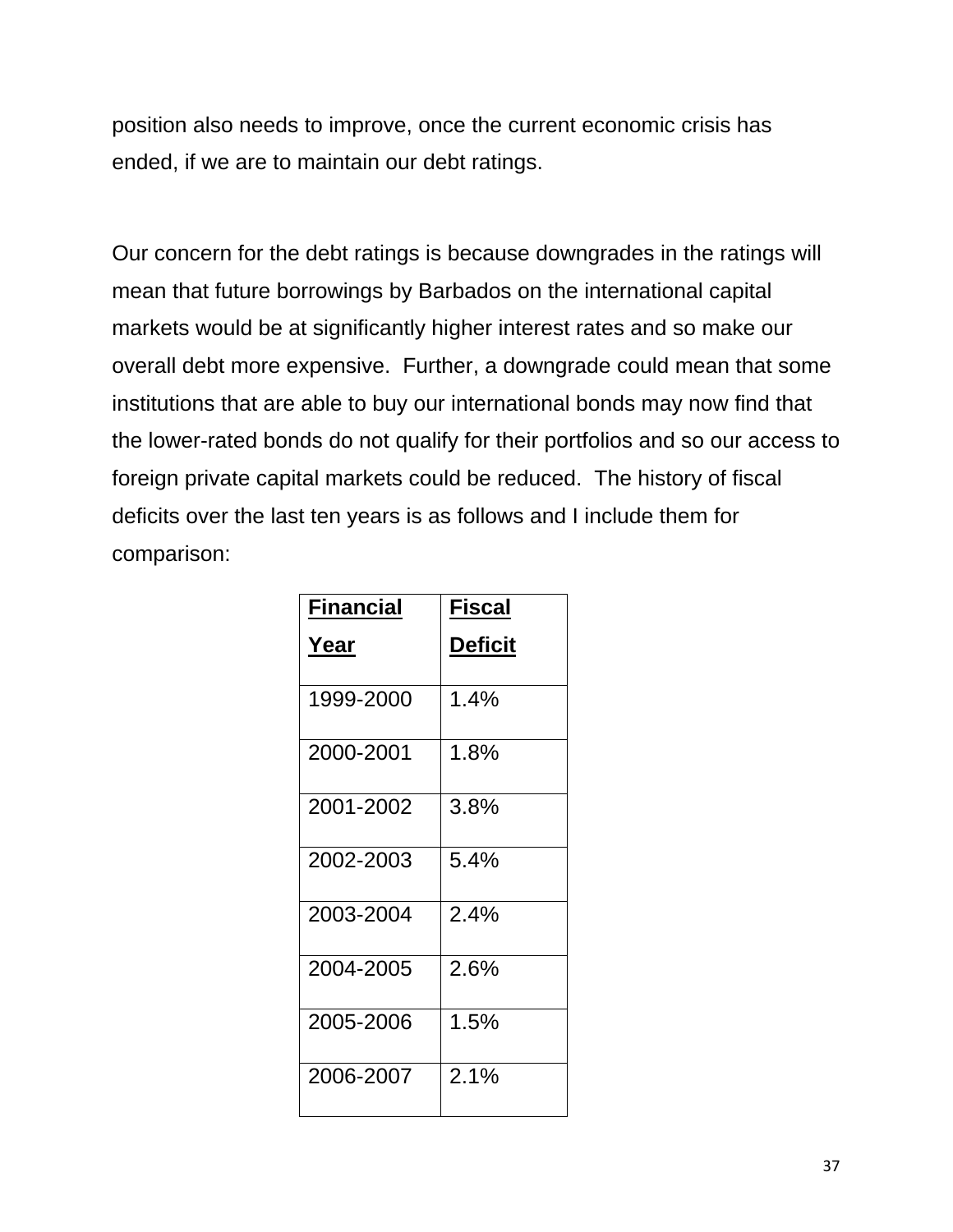| 2007-2008 | 3.7% |
|-----------|------|
| 2008-2009 | 5.1% |

In relation to our ratings, the Standard and Poor's rating was maintained at BBB+ but the outlook was changed from stable to negative.

The ratings from Moody's are not yet completed but in a recent Press Release Moody's said, *"Moody's Investors Service has placed Barbados' government bond ratings on review for possible downgrade to assess the credit impact of further deterioration in the country's debt metrics in the coming years. The review affects both the A3 local currency and the Baa2 foreign currency government bond ratings. The A1 foreign currency country ceiling for bonds, and the Baa2 foreign currency country ceiling for deposits are also under review.* 

*"Barbados' key debt metrics have been deteriorating in recent years and are now at levels that compare poorly with other countries in the Baa rating category," said Moody's Vice President - Senior Analyst Alessandra Alecci. "Such deterioration was observed prior to the onset of the global crisis, suggesting structural elements as part of the cause."* 

*One of those elements is a persistent increase in government expenditures, including those off-budget, as revenues have remained at roughly the same level in terms of GDP. Since Moody's last rating action in*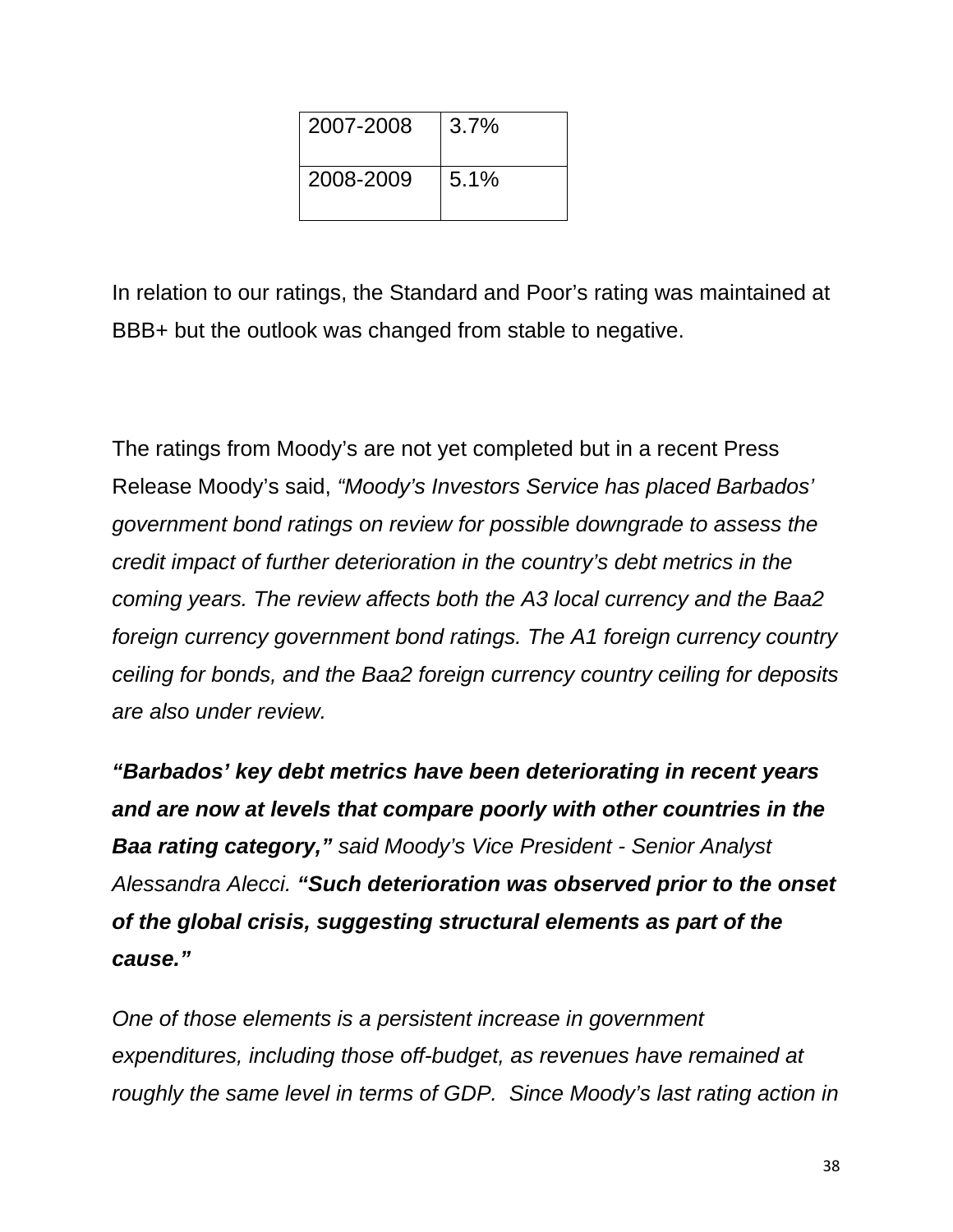*2000, Barbados' public debt stock has more than doubled, and relative to revenues, it has increased significantly. By the end of 2010, it could exceed 100% of GDP, up from 65% in 1999.* 

*"Given that the government intends to undertake countercyclical fiscal policies from an already relatively weak fiscal position, and taking into account the anticipated impact of the recession on debt dynamics," said Alecci, "a further worsening of debt metrics is likely in the coming years."Barbados' external liquidity has traditionally been weak and the country's external debt metrics have tended to be worse than peers due to persistently large current account deficits, which have, in some years, required financing from foreign-exchange reserves. While the level of external debt is moderate, international liquidity is poor as measured by some of Moody's key indicators.* 

*Despite near-term negative developments, Moody's has no concerns about the government's ability to finance its short-term needs, highlighting Barbados' current investment-grade status. The majority of Barbados' public debt is denominated in local currency and held by local commercial banks and public institutions, thereby reducing rollover risk.* 

*In addition, the government has a sinking fund that can comfortably cover this year's amortizations. Further, the country has successfully faced worse episodes of adverse macroeconomic conditions without compromising its commitment to the pegged exchange rate regime in place*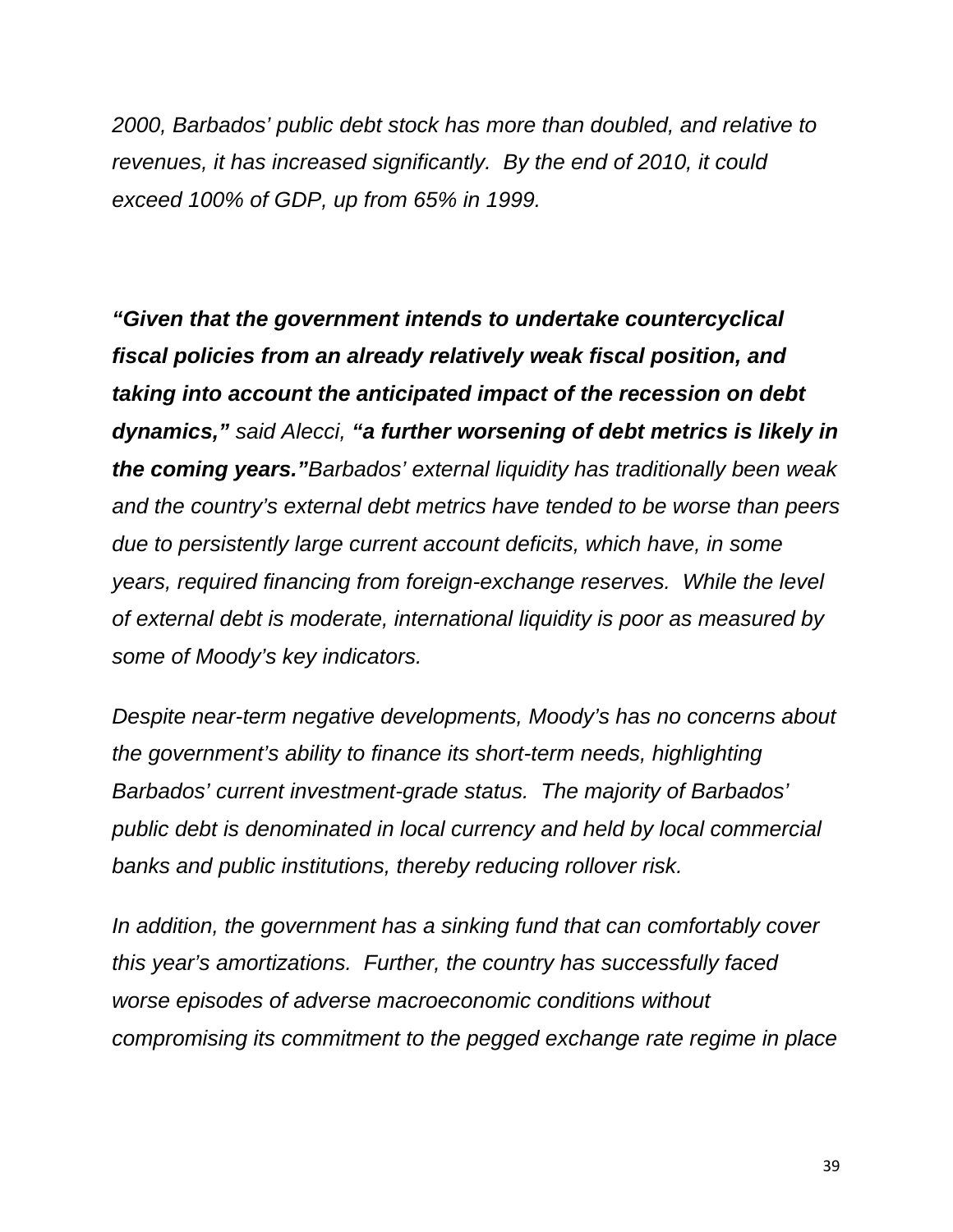*for over 30 years. A high GDP per capita and high-quality institutions also support of Barbados' investment-grade ratings, noted the analyst.* 

*"Factors that could eventually lead Barbados to lose its investmentgrade ratings include unwillingness and inability to reverse the fiscal deterioration as expenditures could remain 'sticky,' and a loss of competitiveness in key industries, particularly tourism, which would prevent the economy from staging a meaningful recovery," said Alecci.* 

*"A reversal of the deteriorating trend in debt metrics will be key to Barbados' ratings trajectory going forward," said Alecci. This is particularly relevant given Barbados' policy constraints due to the pegged exchange rate regime."* 

This is something that, in Opposition, we constantly warned the then government about. No heed was paid to our concerns and we are now faced with a stark, disturbing reality of the chickens coming home to roost.

Again, by comparison I include the movements in Standard and Poor's ratings and outlook over the last ten years:

> 1. 1999: rating change to A- in good economic times.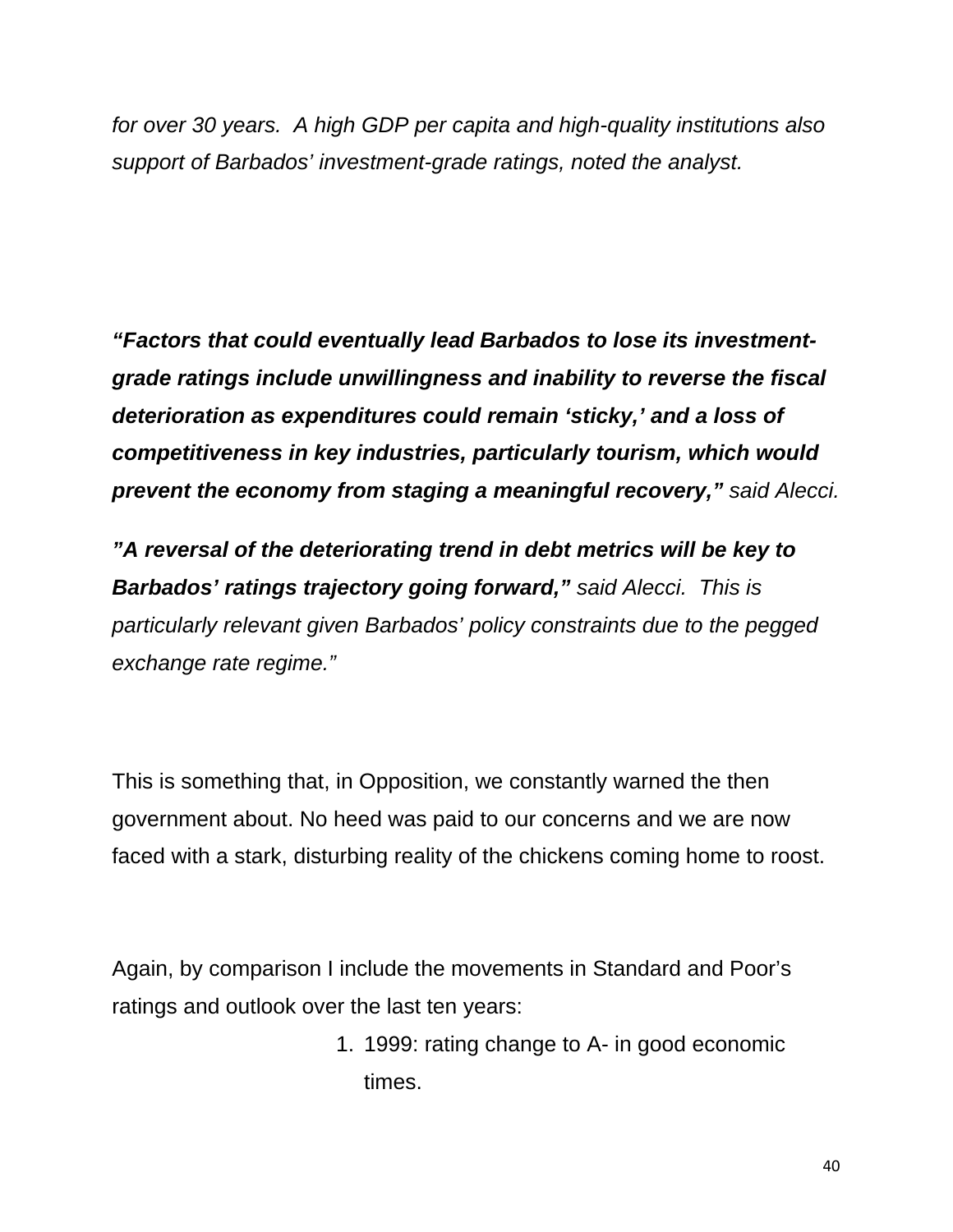- 2. 2004: rating DOWNGRADE from A- to BBB+, stable outlook in good economic times.
- 3. 2005: rating maintained at BBB+ but outlook changed from stable to negative in good economic times.
- 4. 2008: rating maintained at BBB+ but outlook changed from negative to stable when international predictions by the IMF and others were still fairly positive for world economic growth.
- 5. 2009 April: rating maintained at BBB+ but outlook changed from stable to negative in the worst economic times in eighty years!

The long-standing concern of rating agencies relates to the history of increases in government borrowing over the last ten years and, of course, debt to GDP ratios which are as follows: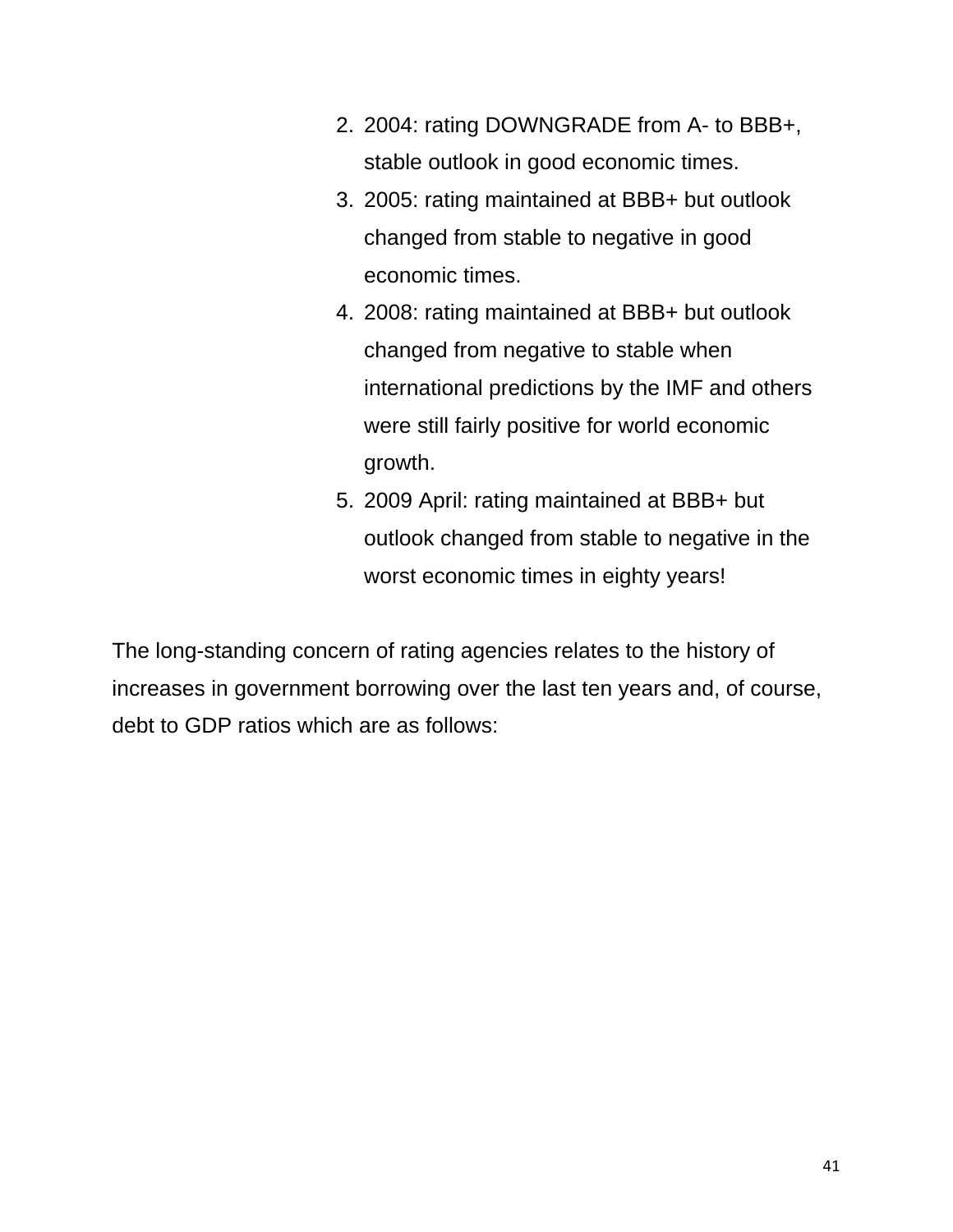|                  | <b>Debt</b>        |              |
|------------------|--------------------|--------------|
| <b>Financial</b> | <b>Outstanding</b> |              |
|                  | <u>(\$M)</u>       |              |
| <u>Year</u>      |                    | Debt/GDP     |
|                  |                    | <u>ratio</u> |
| 1999-2000        | 2,885.1            | 58.2         |
| 2000-2001        | 3,225.6            | 63.0         |
| 2001-2002        | 3,784.5            | 74.1         |
| 2002-2003        | 3,975.6            | 76.5         |
| 2003-2004        | 4,211.8            | 78.1         |
| 2004-2005        | 4,472.1            | 79.4         |
| 2005-2006        | 4,742.6            | 78.9         |
| 2006-2007        | 4,911.0            | 77.0         |
| 2007-2008        | 5,762.1            | 84.5         |
| 2008-2009        | 6,198.2            | 82.8         |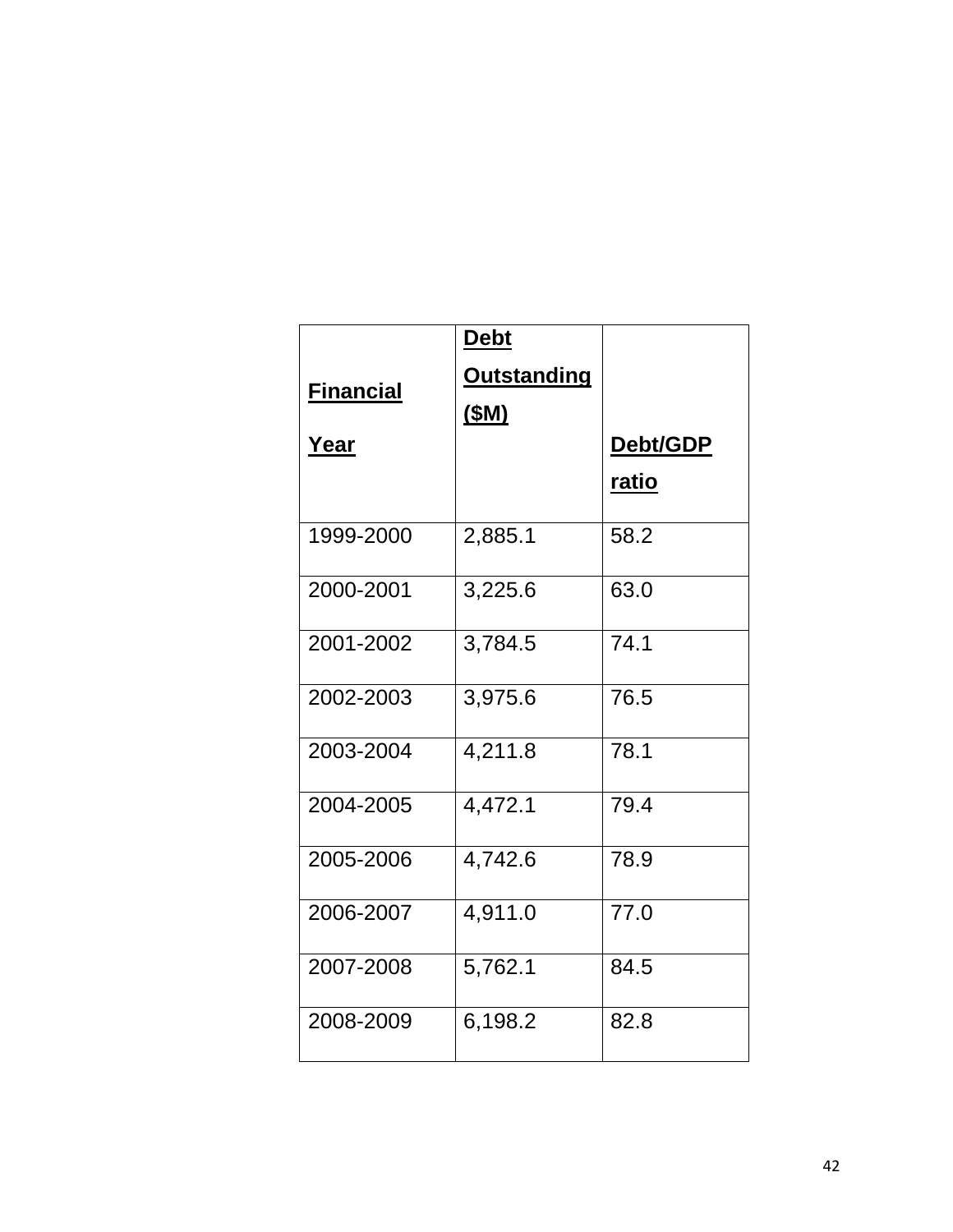What this means for all of us is simple to explain but to reverse the trend is quite difficult to actually achieve especially in this fiscal year. Our challenge is to narrow the fiscal gap by ensuring that government spending does not grow faster than the rest of the economy or by increasing government revenue faster than growth in the economy or by both measures at different periods of time.

The objective is to reach the fiscal deficit target and the debt ratio target that will ensure the country can continue to borrow when it needs to for critical projects and that its companies can enjoy world class debt ratings and competitiveness.

This will mean, among other things, that we have to remove subsidies to operations which are commercial or supposed to break even. Government itself will have to be leaner and more efficient. We will also have to maintain capital spending in the economy in order to lay the infrastructural foundations for the country to produce more in the future.

The increase in investment will also help enhance productivity of the economy so that the products and services we provide to our residents and to the rest of the world, including our visitors, are more competitive than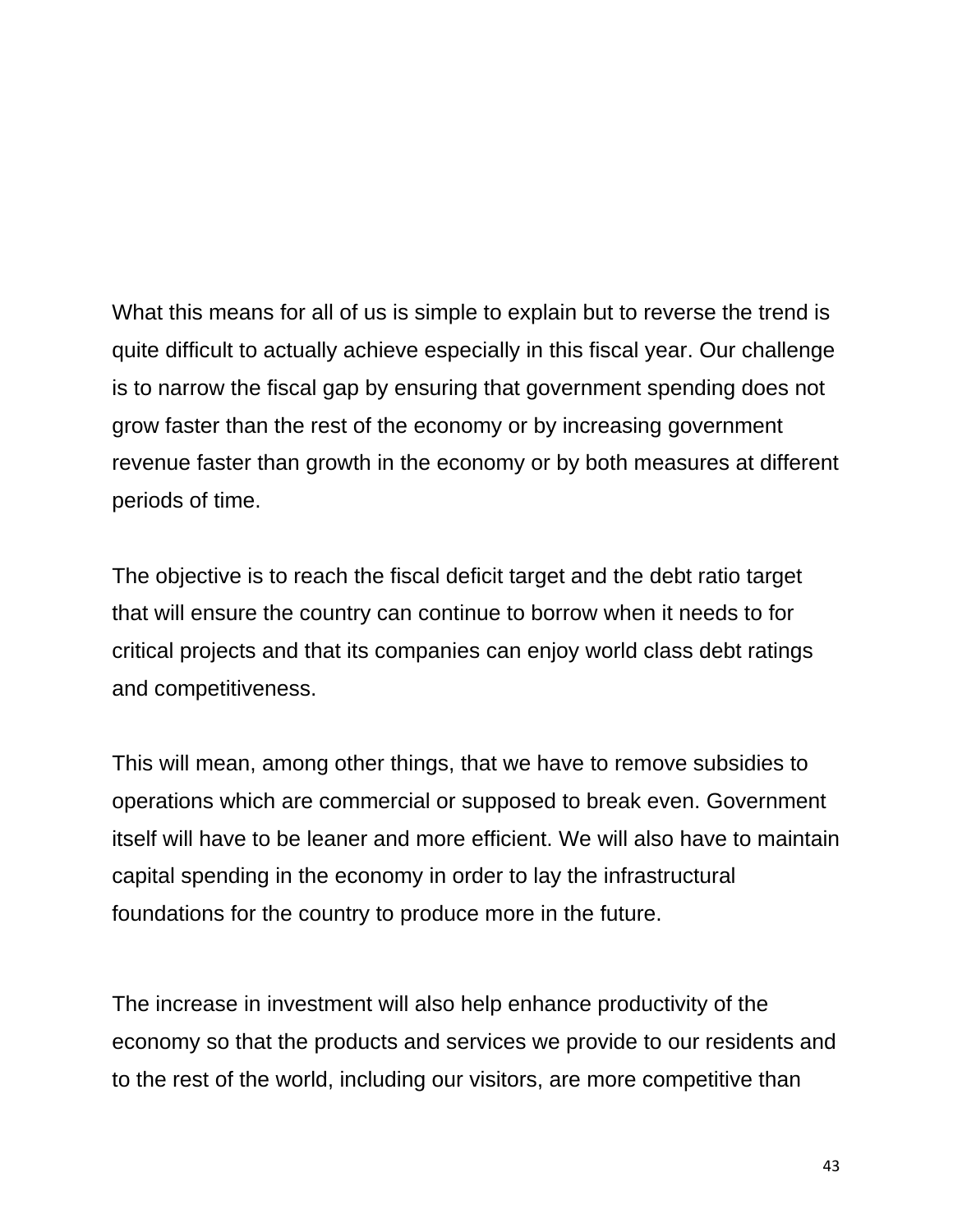they currently are and more attractive than those offered by our competitors in the region and around the world.

Another important challenge for Team Barbados in both the public and private sectors is to raise our service levels throughout the economy, particularly in all those areas that interact directly with the public or on which the public depends. We simply have to raise productivity in government and business.

While this challenge will partly be addressed by commissioning better technology, implementing better systems and delivering more and better training, we will not raise the level of productivity in our country until we all believe that we must and are motivated to give a full day of efficient and effective work for the wages to which we have agreed and until management and supervisors, business owners and workers representatives, government ministers and parliamentarians are prepared to deal firmly with those who refuse to give the level of work for which they are being paid.

While we press for growth wherever we can, we will seek earnestly and as a priority in this Financial Statement to help existing enterprises keep their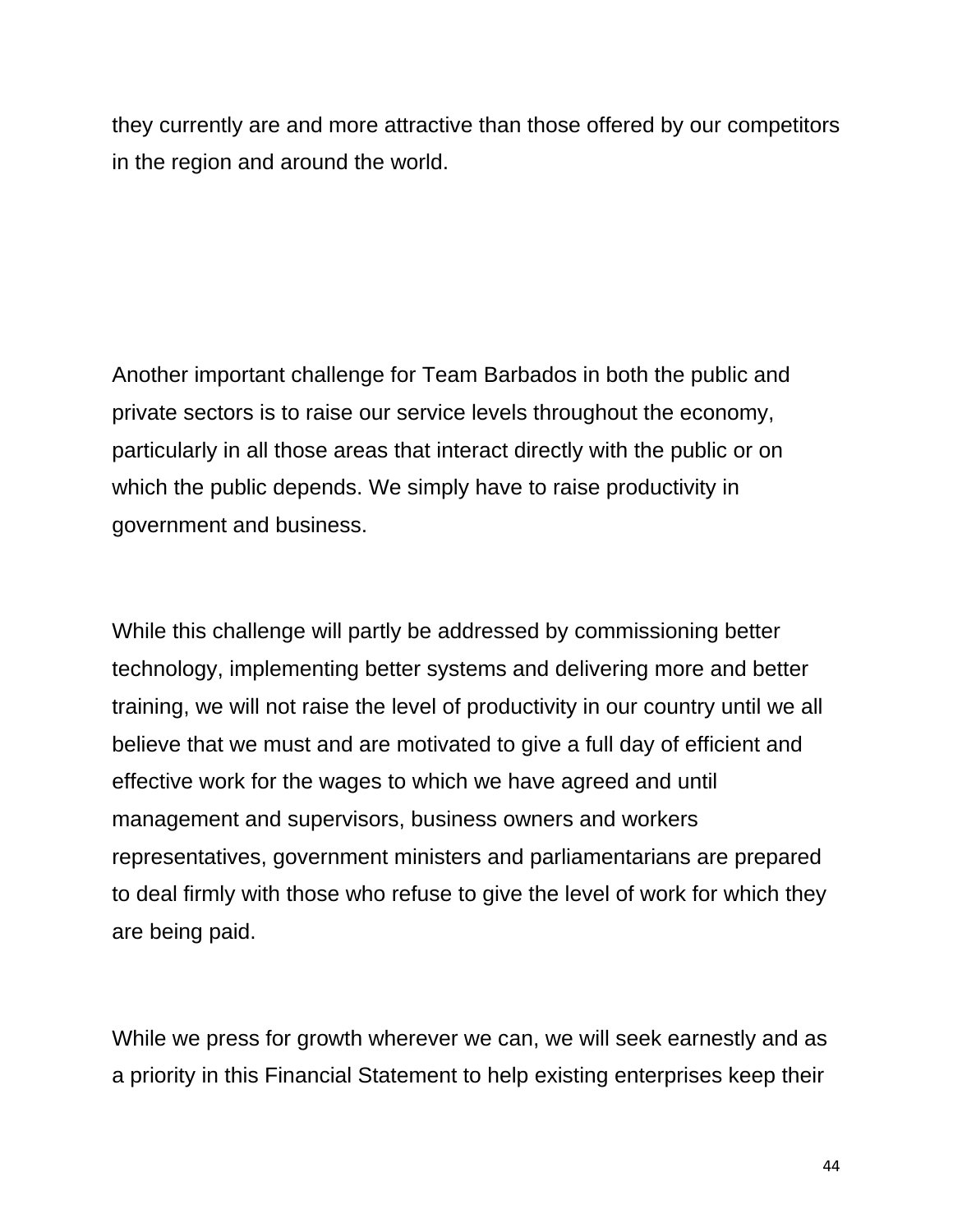doors open. Business enterprises are the ones with the responsibility and capacity to exploit the growth opportunities that may initially be generated by government's efforts.

Government, as part of Team Barbados, will market the country's tourism industry and facilitate new international business legislation, but ultimately it is hotels, other tourism enterprises and people that will have to fashion the packages and deliver the services to the tourists.

It is the private practitioners in the legal and accounting services, as part of Team Barbados, who have to provide the high quality advice and structure the arrangements within the existing legislation and persuade investors to use those arrangements in Barbados.

#### **Expanding our Social Safety Net**

The final, but very significant challenge for Team Barbados, is to make sure that the social safety net that we have in the country is sufficiently strong and flexible to ensure that our people, especially the most vulnerable among us, do not slide back into deep poverty.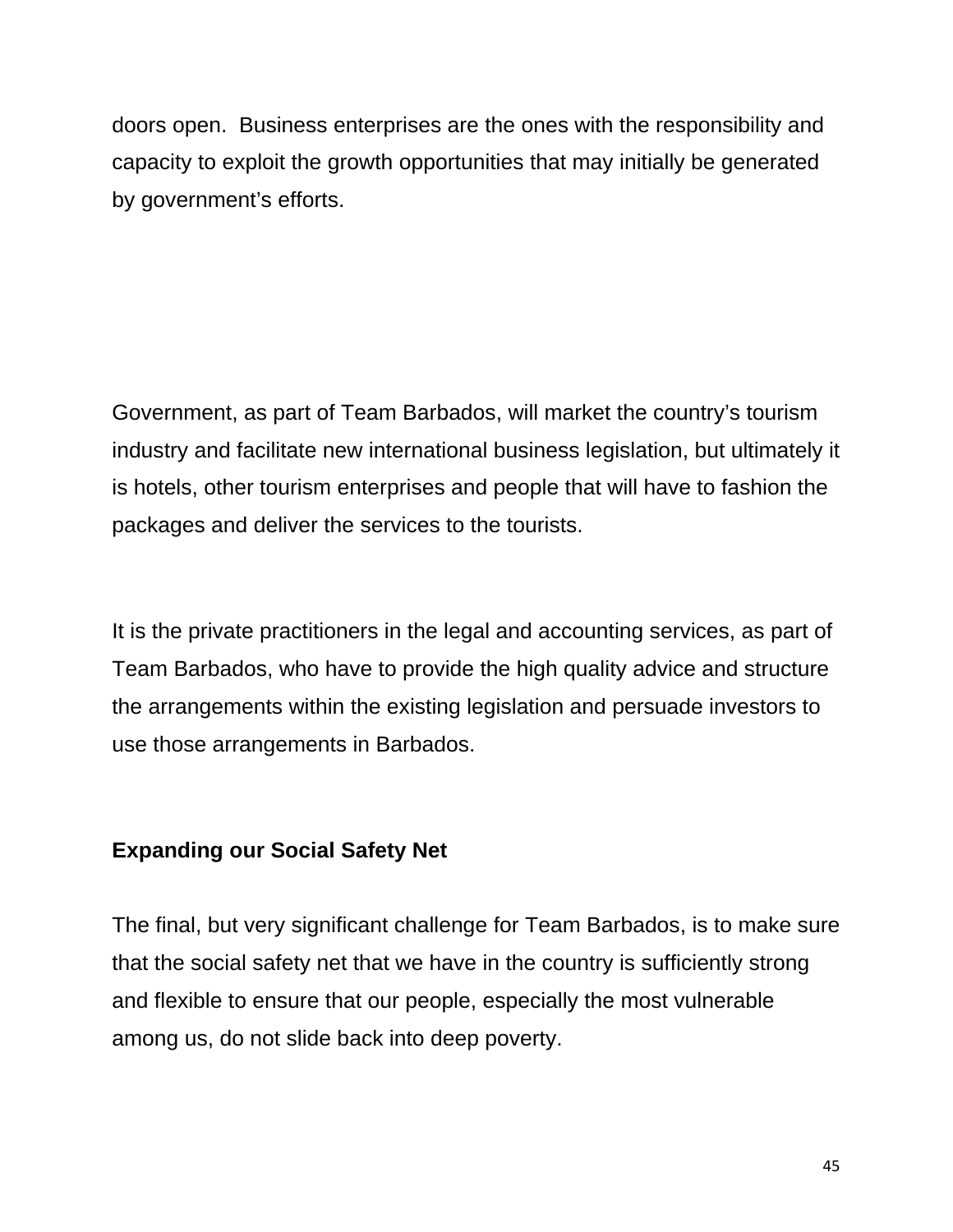Four of the biggest challenges here will be Jobs & Training, Health and Housing.

I have specifically placed jobs under this heading because we recognise that the protection of jobs is not only an economic initiative but in times of economic challenges, it is a social issue. Our Social Partnership programme to save jobs is the key initiative in this Financial Statement.

## Saving Jobs

What we are witnessing at this time is that many actors in the Social Partnership, as part of their national commitment, have maintained levels of employment in their businesses in circumstances where they would otherwise lay-off workers. Such a strategy – though desirable – has eaten into their cash flow, compromised their inventory and is not sustainable in a prolonged economic recession. We fully understand this.

I have agreed to make available to eligible employers experiencing cash flow problems the equivalent of a loan from the National Insurance Scheme, which is one year's deferment of employer contributions to the Scheme.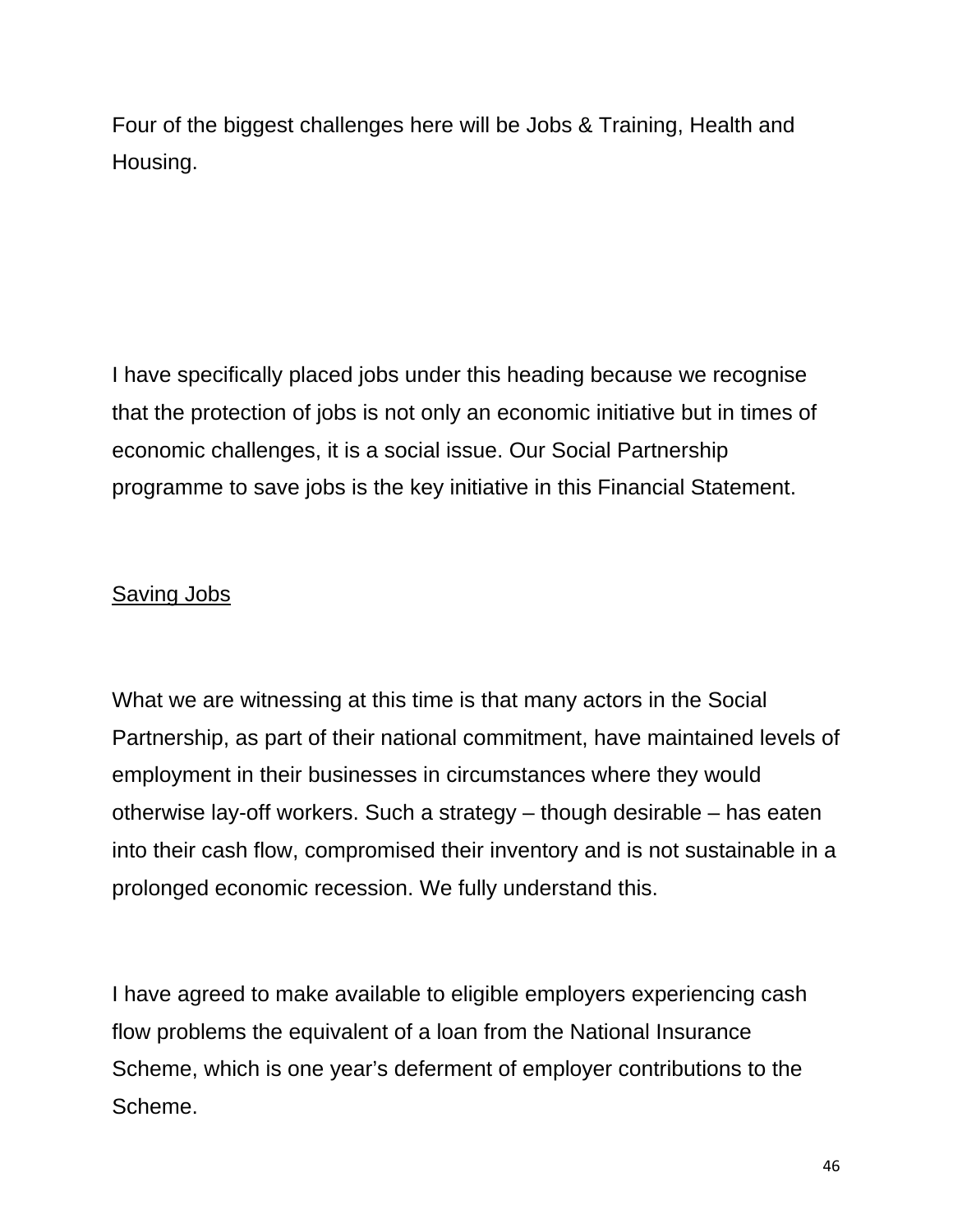Employers must however have been compliant as at June 30, 2009 and give a commitment to maintain current employment levels for the period of the facility. This arrangement will become effective July 1, 2009 and the amount of the loan will be repayable over a five year term at a 3% rate of interest.

The National Insurance Scheme will not be put in a worse position by this measure since I propose to have the legislation changed to enable the Unemployment Fund to pay over to the National Insurance Fund the difference between what the NIS would otherwise have earned on these employer contributions and what the NIS actually earns on the scheme.

My view is based on the position that this scheme would reduce the number of employees who would otherwise become unemployed and draw on the Unemployment Fund.

It is better for employees because they maintain all of their employment rights and their job and their income does not decline. Employers benefit because their cash-flow requirements should be eased and they can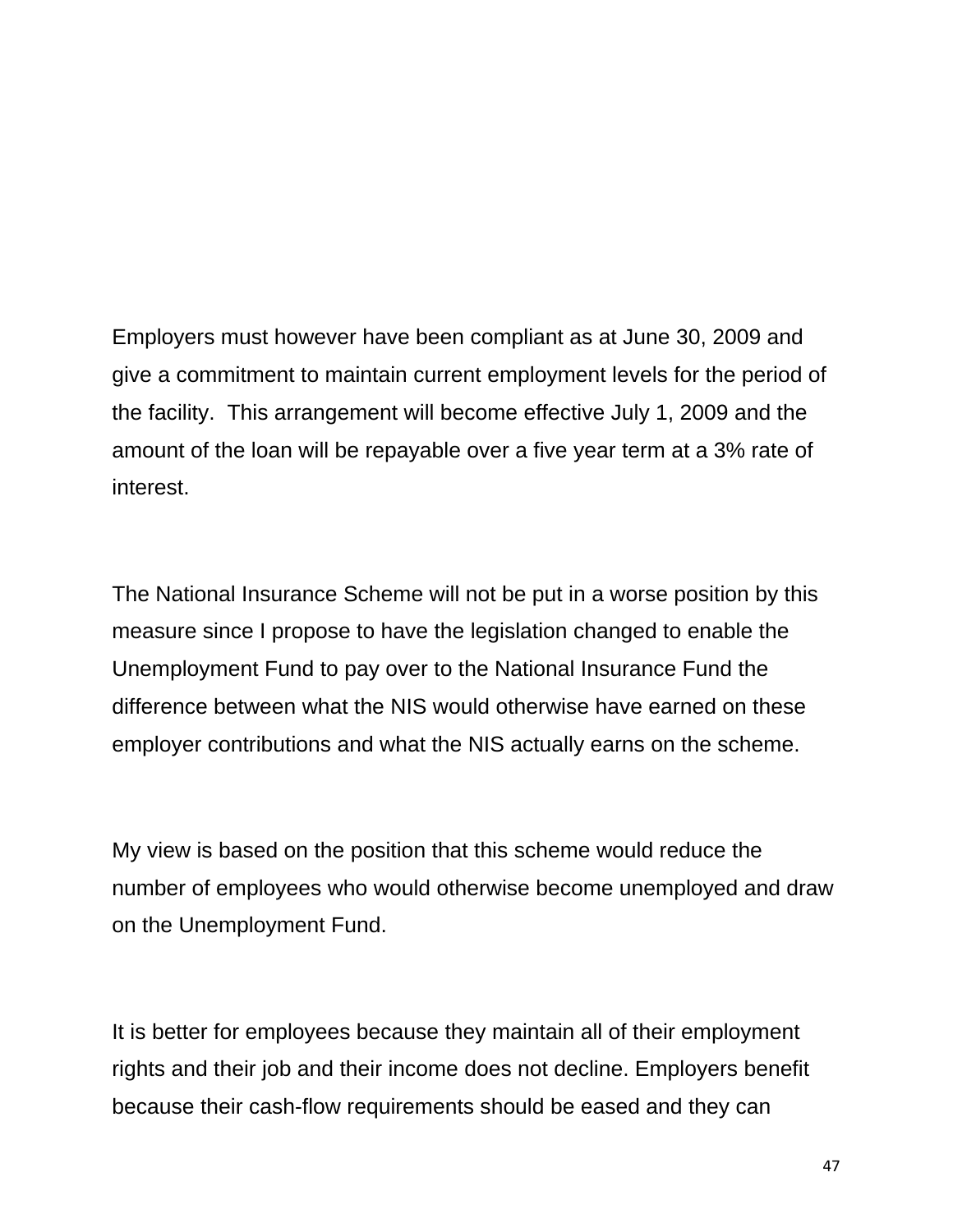maintain their commitments to the Social Partnership. The economy as a whole benefits because job levels are maintained.

Additionally the Unemployment Fund itself benefits for it is better in this environment for the Unemployment Fund to disburse funds to prevent unemployment than to have to pay unemployment benefits.

Changes in the relevant legislation will be required to facilitate this innovative Employment Stabilisation Scheme and to ensure that this loan to employers ranks equally with other unpaid NIS contributions if the employer closes the business afterwards.

This measure is expected to cost the Unemployment Fund approximately \$34 million over six years.

# Waivers of Penalties and Interest

As a consequence of the current economic crisis, government has already introduced a programme of relief to employers and self-employed persons by way of a waiver of interest and penalties in respect of outstanding National Insurance, Income Tax, Land Tax and Value Added Tax.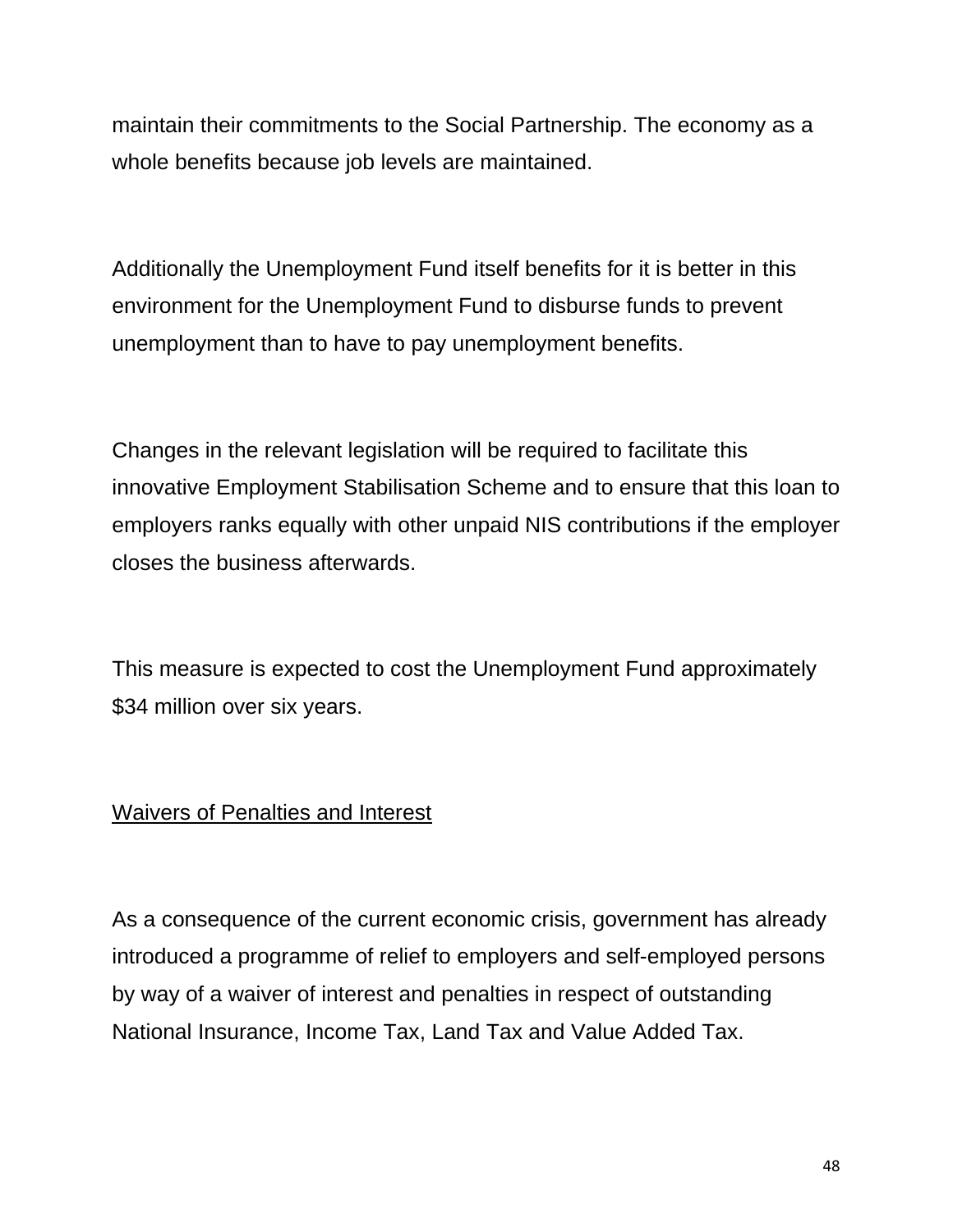The terms of this programme offer a waiver of half of the total interest and penalty owed in respect of outstanding contributions or taxes.

To qualify, persons must enter into an agreement with the relevant Government entities and the arrears must be settled within the agreed period.

## **Training**

The Importance of Training and Retraining cannot be overemphasized in an environment of job losses and recession. This is the ideal time for new skills to be acquired and for down-time to be used to enhance skills.

Economic recovery rests on the adaptability of our workforce and government is committed to expanding and extending training opportunities.

Under the NIS Regulations that apply to Unemployment Benefits, a person shall not be treated as unemployed unless he satisfies the Director that he is unemployed, capable and available for work or that he is unemployed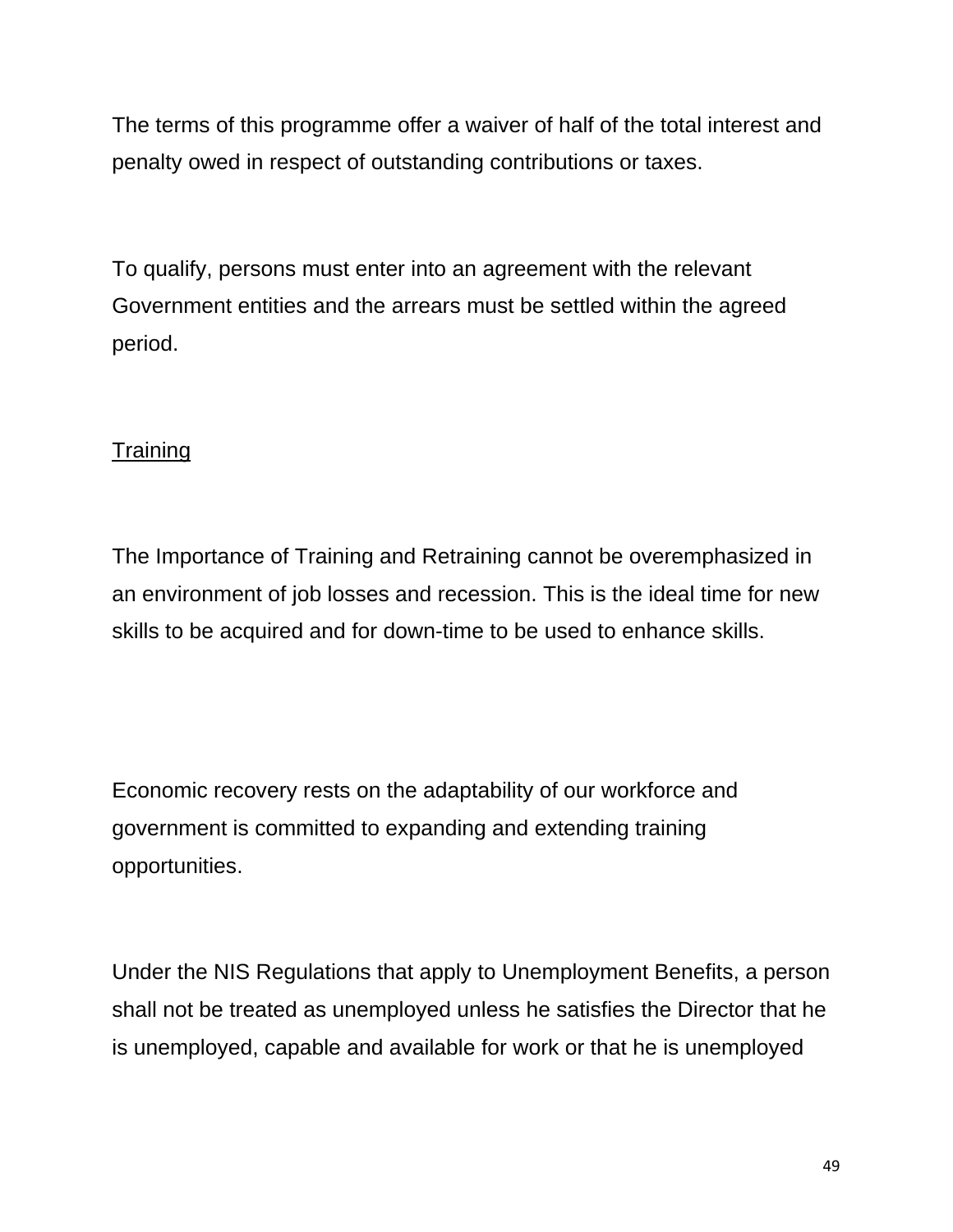and he is following a course of instruction or training under a scheme approved by the Board.

The National Insurance Board has approved the following courses as appropriate and a fund of \$10 million has been established for Retraining and for a stipend to be paid to beneficiaries of training when their benefits expire: Air-conditioning and Refrigeration, Auto-body repairs, Auto Mechanics, Basketry, Bobcat Operation, Carpentry, Computer Applications, Cupboard Construction, Electrical Installation, Garment Making, Tailoring, Household Accessories, Cookery, Heavy Duty Truck Driving, Horticulture/Landscaping, Housekeeping, Machinist Fitter, Masonry, Plumbing, Screen Printing, Sign Making, Steel Bending and Fixing, Skid Steer Loader/Backhoe, Tiling, Tractor Operation, Upholstery, Welding (all at the Barbados Vocational Training Board).

Accounts Technology/Administration, Animal Husbandry, Catering, Computer Maintenance, Crop Husbandry, Office Administration, Office Technology, Electrical Wiring, Electrical Installation, Aesthetics (Nail Care and Skin Care), Garment Making, Geriatric Studies, Landscaping and Horticulture, Maritime Operations, Painting and Decorating, Small Engine Repairs, Tourism Craft and Upholstery (at the Samuel Jackman Prescod Polytechnic).

#### Housing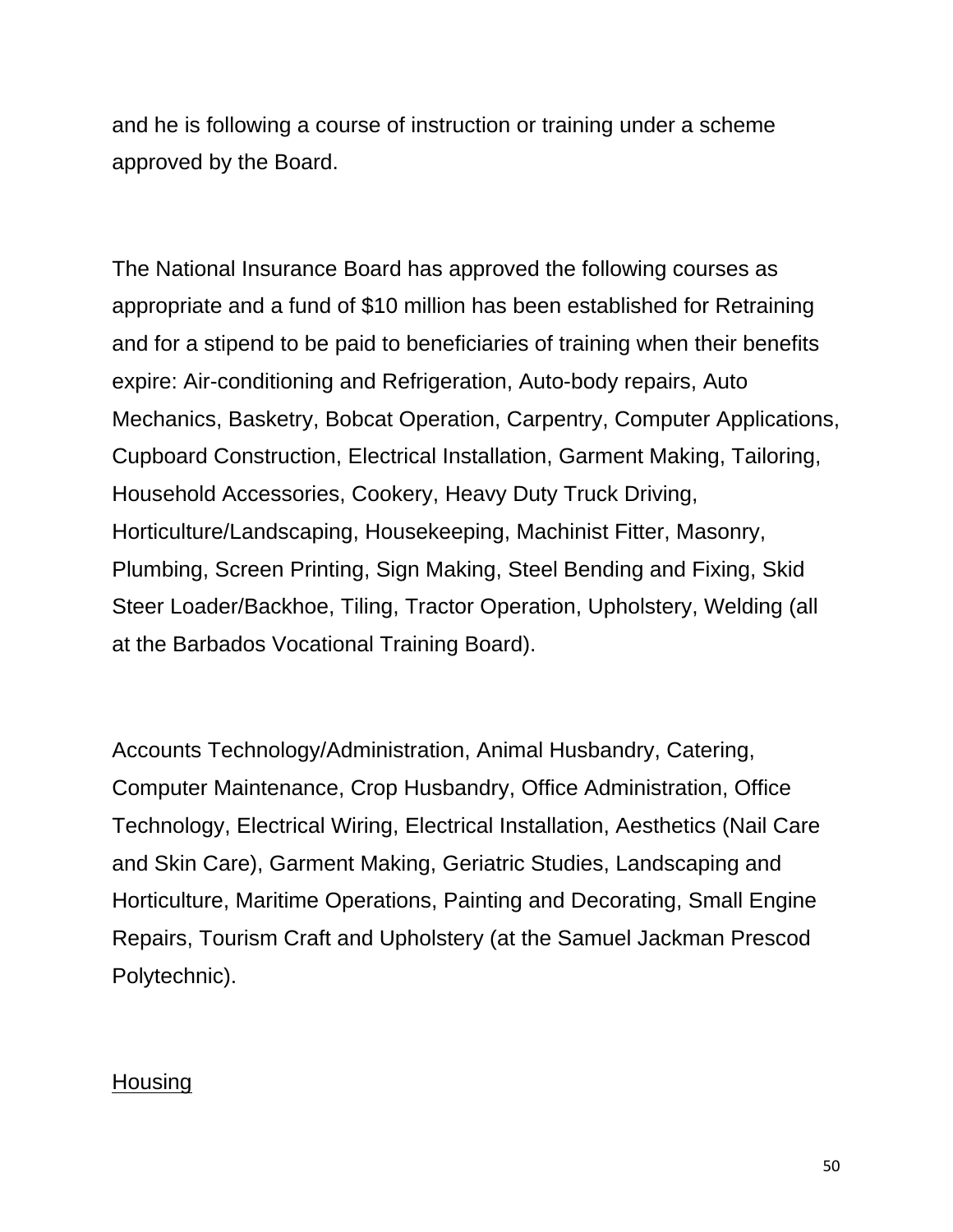At the same time as protecting jobs, we have to meet some basic social needs that have not been adequately met, such as housing.

The National Housing Corporation has resumed its task of housing the nation through its Rental, Loans and Sales portfolio. During the financial year, 2008 to 2009 the National Housing Corporation commenced the construction of fifty six (56) rental units at a cost of \$15.0 million at the Country Park Towers and these are scheduled for completion by May 2010.

For the current financial year 2009 to 2010 the Corporation has identified five (5) other areas where one hundred and three (103) units will be constructed as follows:

- Twenty (20) units costing \$4,500,000.00 at Tweedside Road, St. Michael.
- Thirty-six (36) units costing \$10,500,000.00 at Eckstein Village, St. Michael.
- Three (3) infill units costing \$600,000.00 at Sayes Court, Christ Church. To date construction has started.
- Twenty four (24) units costing \$4,500,000.00 at Haggatt Hall, St. Michael.
- Twenty (20) units costing \$3,700,000.00 at Fordes Road, Clapham, Christ Church.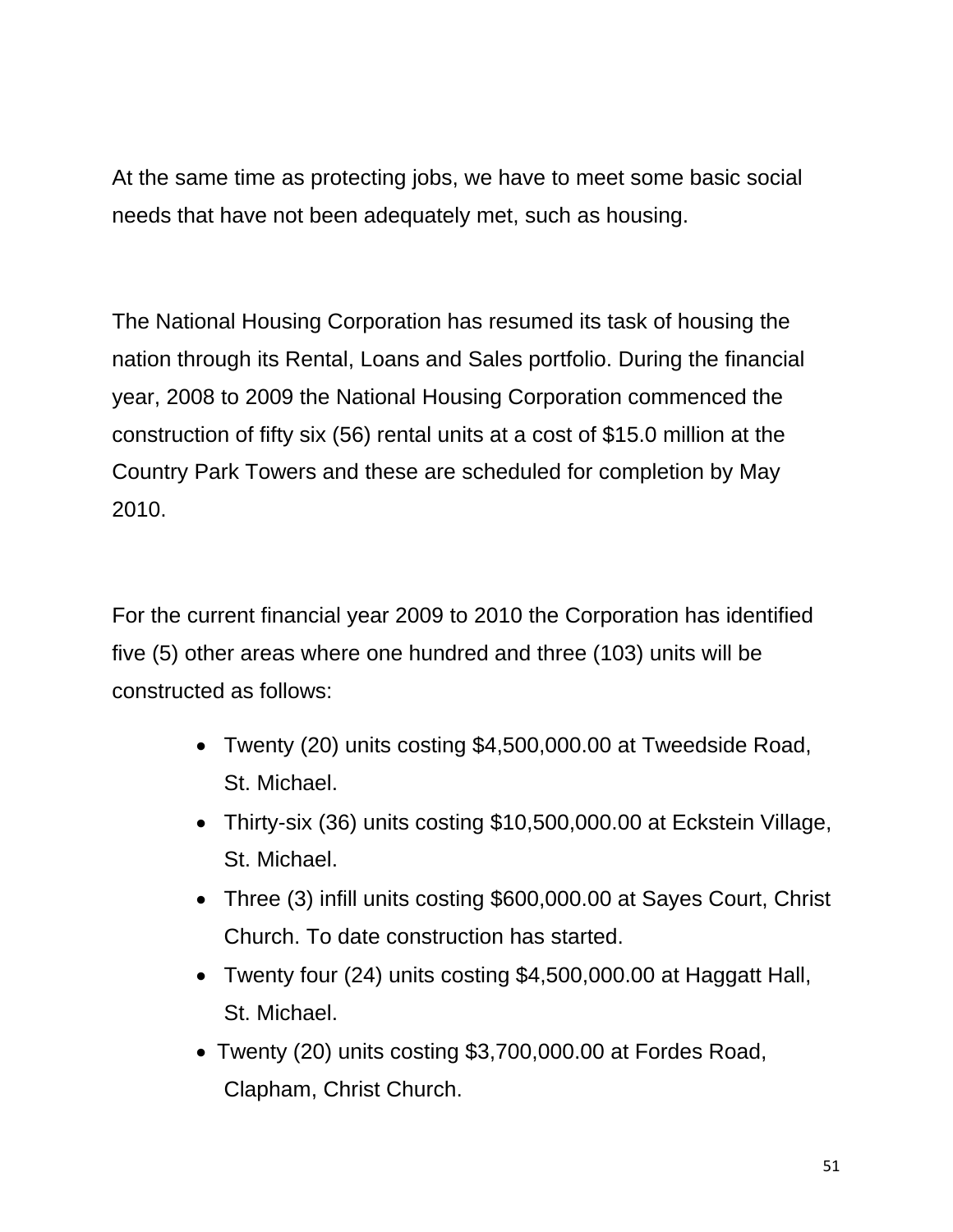During the period April 2008 to March 2009, one hundred and sixty four (164) loans were approved totalling \$8.6 million.

Under the free transfer of tenancy programme, tenants who occupied the units for twenty (20) years or more as at January  $16<sup>th</sup>$ , 2008 qualified for the free transfer of their units. 2,104 tenants have qualified for ownership of their units, and to date 1,852 have signed the agreement and are no longer paying rent.

For the period April 2008 to March 2009, one hundred and fifty five (155) lots were conveyed under the Sites and Services Programme. The National Housing Corporation has also identified an additional 392 lots for sale, comprising 187 middle income lots and 205 low income lots.

During the financial year 2009 to 2010, the National Housing Corporation proposes to develop thirty seven (37) acres of land to provide two hundred and twenty four (224) residential lots and fifteen (15) commercial lots.

To date the National Housing Corporation has commenced construction in 6 developments to produce 247 houses. At this date 91 houses have been completed while 156 are at various stages of completion. In addition, during the 2009 to 2010 financial year the National Housing Corporation is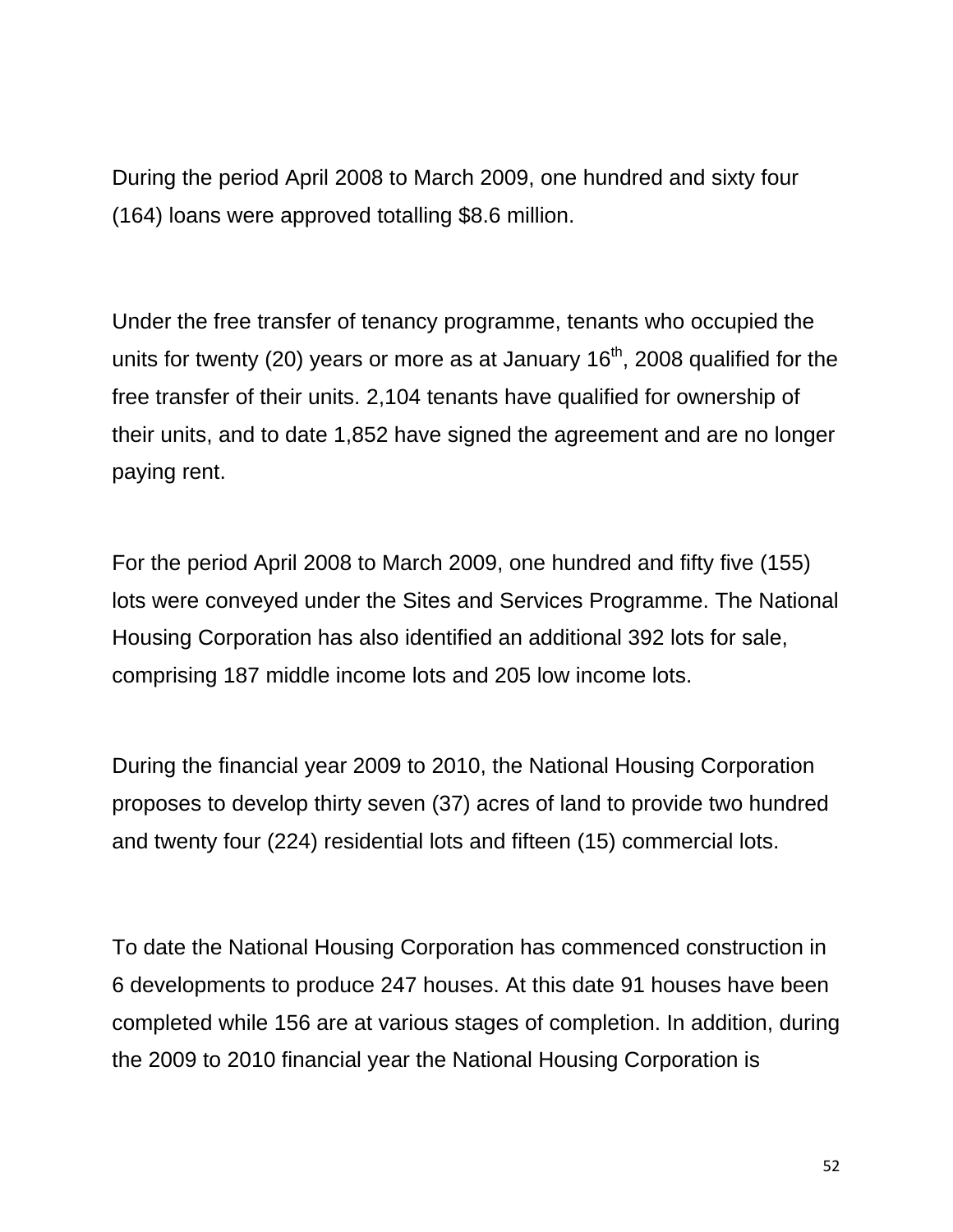projecting to complete 572 houses and to provide 426 lots. The NHC needs time to service and rev up its engines.

The Cabinet on March 19<sup>th</sup> 2009 approved the Rent-to-Own Housing Policy which has as its main objective the opportunity for low income earners to become property owners. The eligibility criteria to qualify for the rent-to-own programme are as follows:

- (i) persons must be working for not more than \$3,000.00 per month and are financially unable to service a mortgage;
- (ii) persons must not own property elsewhere;
- (iii) persons must be first time home owners;
- (iv) persons should not have benefitted previously from any public sector housing programme;
- (v) persons' rental payment must be up to date.

The Airlie Heights Development which consists of sixteen (16) two (2) bedroom duplexes is being used as a pilot project for the Rent to Own Housing Policy for Public Sector Landlords. Each unit is 520 square feet, costs \$135, 570.00 and has approximately 2,000 square feet of land.

One of the major concerns of Barbadians is access to decent affordable housing and land ownership. The increased demand for housing and land makes it critical that land utilization is maximized. Affordability therefore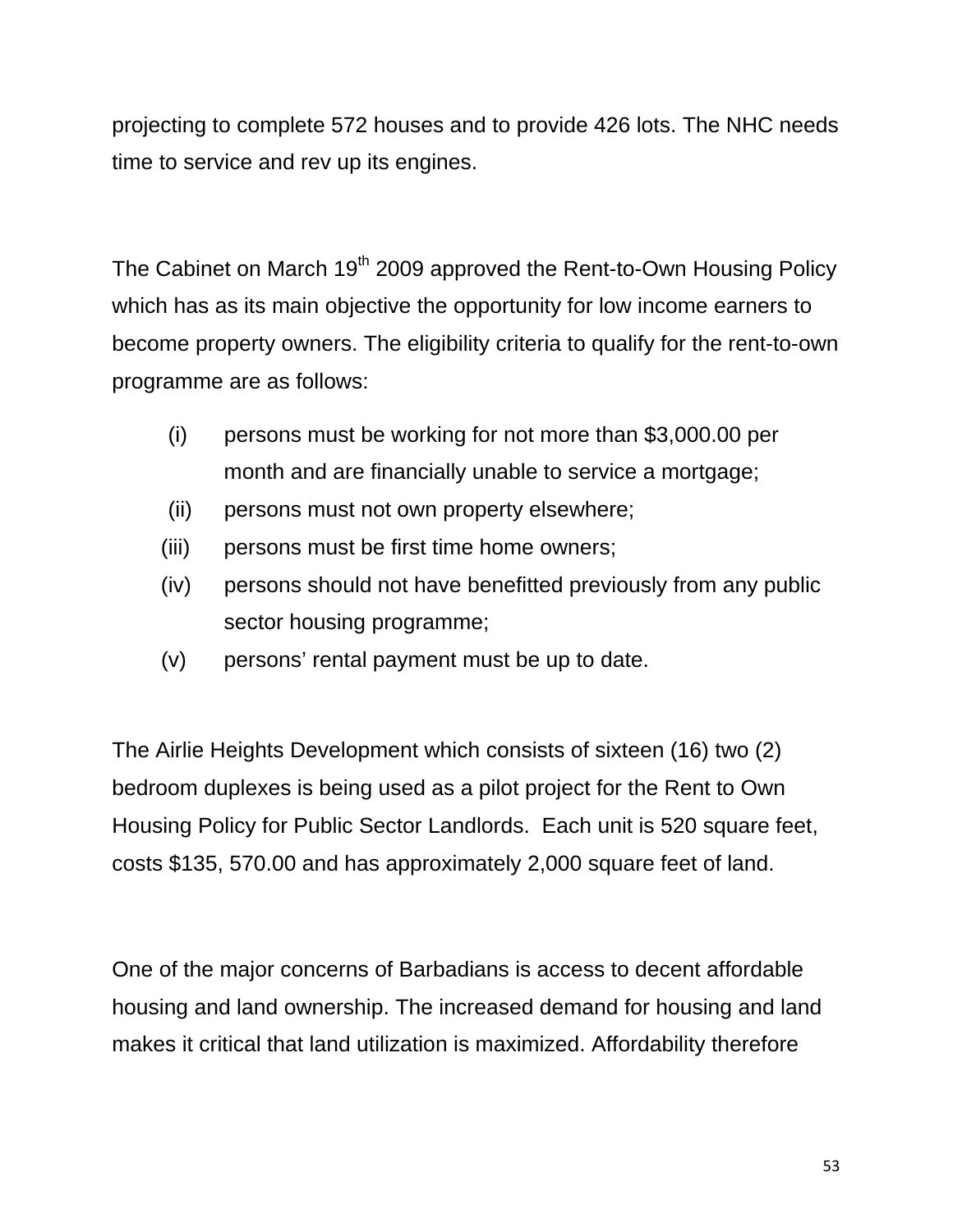becomes a major challenge to the Government whilst satisfying the lower and middle income strata.

The "Zero Lot Line" concept of land utilization is a land maximization solution for middle and lower income housing provision that allows more families to be housed on an individual parcel of land. It also provides an opportunity for homeowners to purchase housing without incurring the high cost of large land lots. Land yield will therefore be expected to increase by 50% as home placement would increase from the current eight (8) to ten (10) per acre of residential development to between twelve (12) and sixteen (16) per acre.

Land at Coverley, Christ Church is being used as a Pilot Project where fifty (50) houses are being constructed using the "Zero Lot Line Concept". The Project includes the construction of roads and infrastructure as well as the necessary financing up front for housing development.

## Health and the Queen Elizabeth Hospital

The Ministry of Health has identified as a high priority area Chronic Non Communicable Disease and its potential devastating impact on our population.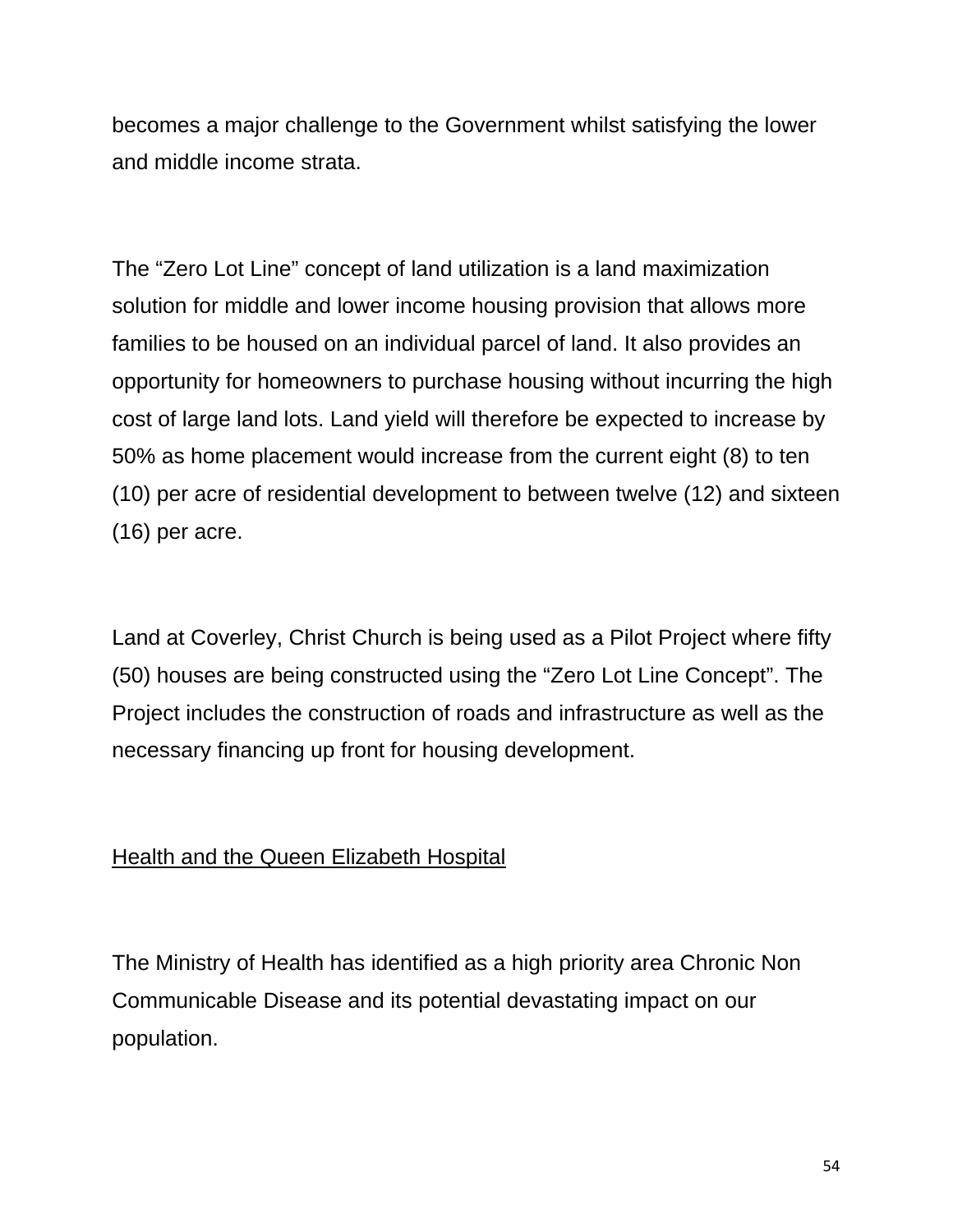These disorders which include diabetes, hypertension, cancers, cardiovascular disease and stroke have the potential to reverse much of the public health gains made over the last 50 years.

We must have a national strategy to get Barbadians exercising and moving coupled with strategies that include health promotion and education, surveillance, risk factor reduction and the adoption of fiscal and other monetary measures that will have a national impact.

Chronic non-communicable diseases affect more than 30% of our population over the age of 40 years and while we have a relatively commendable tertiary care system much of the emphasis needs to be on primary prevention.

We now understand that 80% of these disorders can be preventable. As a result the Ministry of Health took the unprecedented step to have a multidisciplinary and mutli-sectoral approach to tackling these disorders.

Some companies both large and small have already put in place work-site wellness programmes that satisfy minimum criteria as established by the Ministry of Health and we encourage more to do the same. Numerous studies in industrialized countries have attributed improved morale,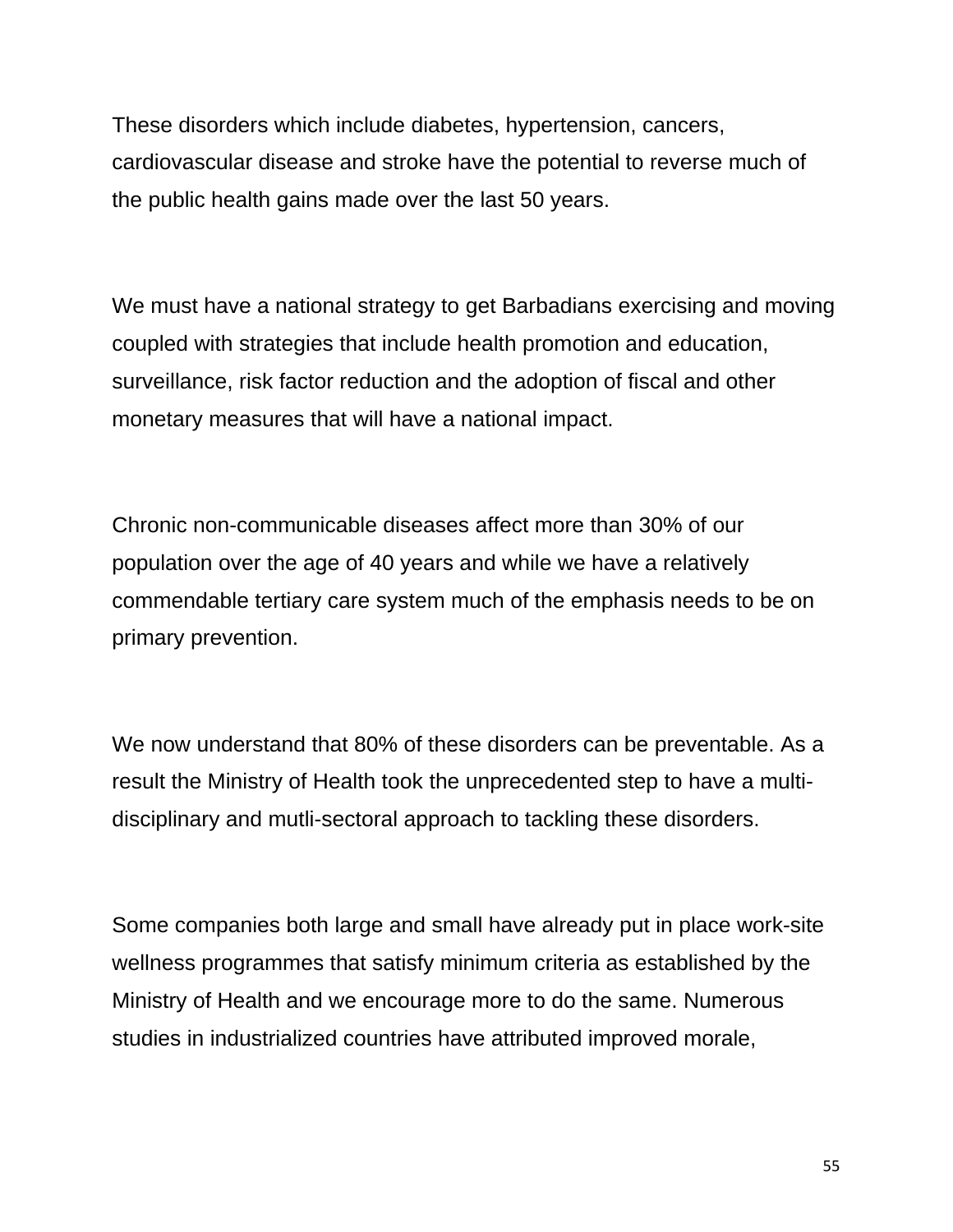increased productivity and decreased absenteeism to worksite wellness programmes.

The workplace can be an environment in which people are afforded the opportunity to learn about health, to participate in physical exercise and to have the experience of eating healthy foods.

The Ministry of Health, the Ministry of Economic Affairs, Empowerment, Innovation, Trade, Industry and Commerce and particularly the Barbados National Standards Institute will need to collaborate to develop standards and protocols for unhealthy food, taking into account acceptable international recommendations.

The development of internationally recognised standards is preferred over increased taxation on these unhealthy food products. In addition to addressing the issue of food content there should be wider discussion regarding food labelling and processing. Citizens need to be provided with simple but accurate information so as to assist them in making wholesome and healthy choices that will contribute to their health and longevity.

The concept of Team Barbados is not only limited to economic development, it has relevance in all aspects of our lives. I have asked my dear wife Mrs. Mara Thompson to head a voluntary National Task Force to facilitate a major national exercise initiative to get Barbadians moving and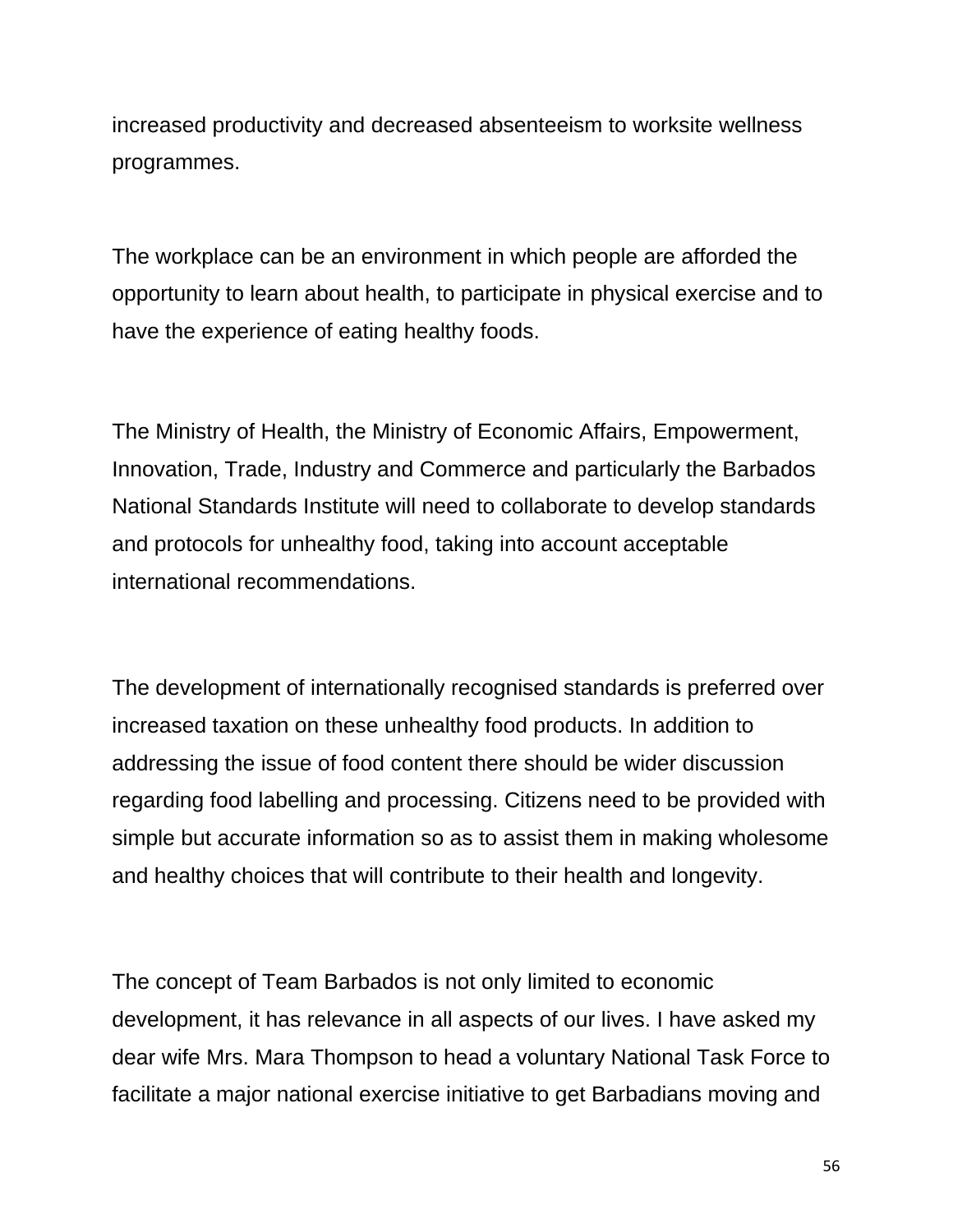shortly, I will also be reviewing a package of tax incentives for Gym memberships and equipment.

The other main concern of Barbadians is the Queen Elizabeth Hospital.

I am proposing that a Special Purpose Vehicle be established specifically for the purpose of the designing, financing and major renovation of the existing Hospital and/or construction of the extension to the existing Hospital and/or a new Hospital rather than under the project management of the Ministry of Health.

The work on planning for this project should start immediately. The Ministry of Health should establish a small Task Force to immediately consult with major stakeholders as a matter of priority to ensure the fullest possible consultation to resolve the outstanding issues.

## **Charities**

During my presentation of the Financial Statement and Budgetary Proposals to Parliament in July 2008, I announced that the Government would be embarking on innovative methods to capture international funds in support of social and economic development.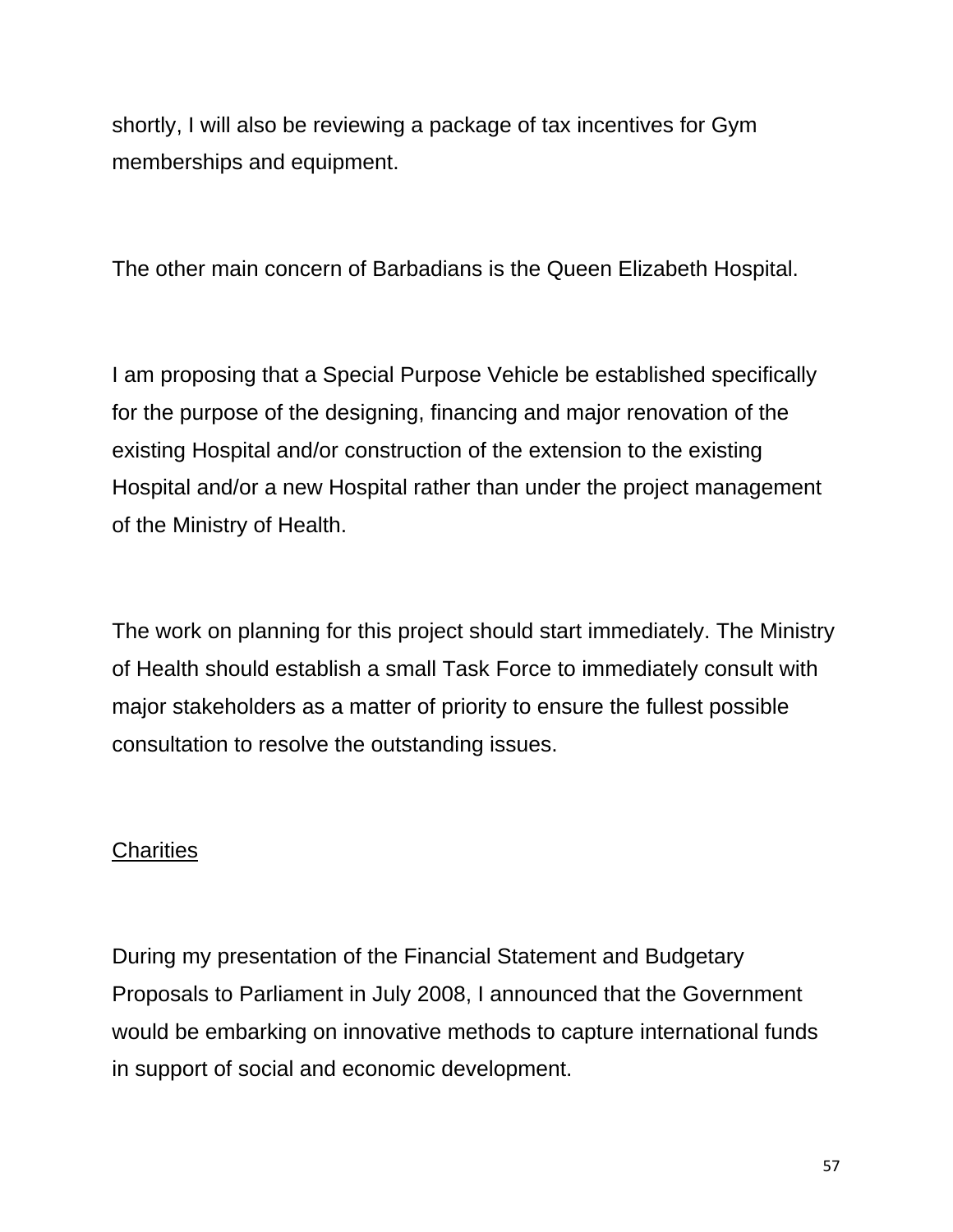This is in keeping with the Bible injunction, *"Give, and it will be given to you. A good measure, pressed down, shaken together and running over, will be poured into your lap. For with the measure you use, it will be measured to you."* (Luke 6:38)

This proposal was based on the philosophy that investing private capital for public return should be a new approach to development financing in Barbados.

The Ministry of Finance having recognized the important contribution that philanthropic giving can make to the social and economic development of Barbados, commissioned a study which concluded that the only tax efficient method of giving in Barbados using the Covenant for three years or more, was overly bureaucratic because the covenant form, being a legal document, has to be signed and witnessed by both the donor and the recipient charity.

It also has to be registered with the Registrar of Corporate Affairs and Intellectual Property (CAIPO) or the Registration Department; it must then be submitted to the Inland Revenue Department for approval and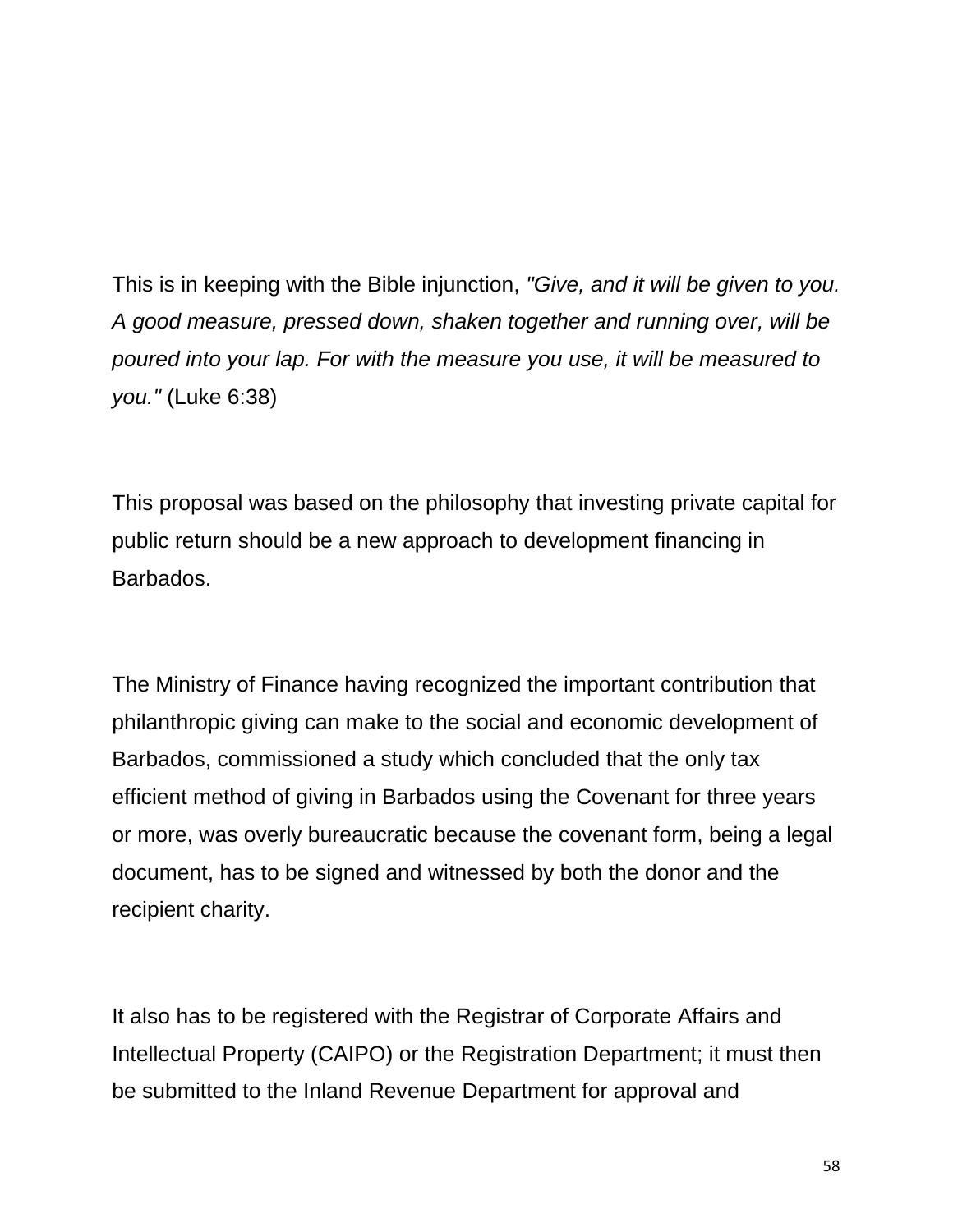registration. This is very often a time consuming process for the charity concerned. This long bureaucratic process has been identified in the report as the reason why many charities in Barbados do not actively seek to raise funds by means of covenant.

The Inland Revenue Department has therefore made the following recommendations:

- I. Covenant Rules should be abolished. In place of covenants, official donation receipts should be allowed.
- II. Section 85 (1) of the Income Tax Act should be expanded to include other organizations or entities which can be included in a Schedule to the Act.
- III. Small organizations should not be required to prepare and file legal documents with CAIPO in order to be a benevolent organization. A letter from the appropriate Ministry that the organization is an approved organization should be sufficient.
- IV. Both Cash donations and property should be allowed for tax purposes.
- V. Large donations of over \$1 million should be carried forward for five years and there should be a restriction on the amount that can be claimed each year.

Additionally, it is my intention to permit large one-off donations to Specially Scheduled Charities with a major public purpose like the Queen Elizabeth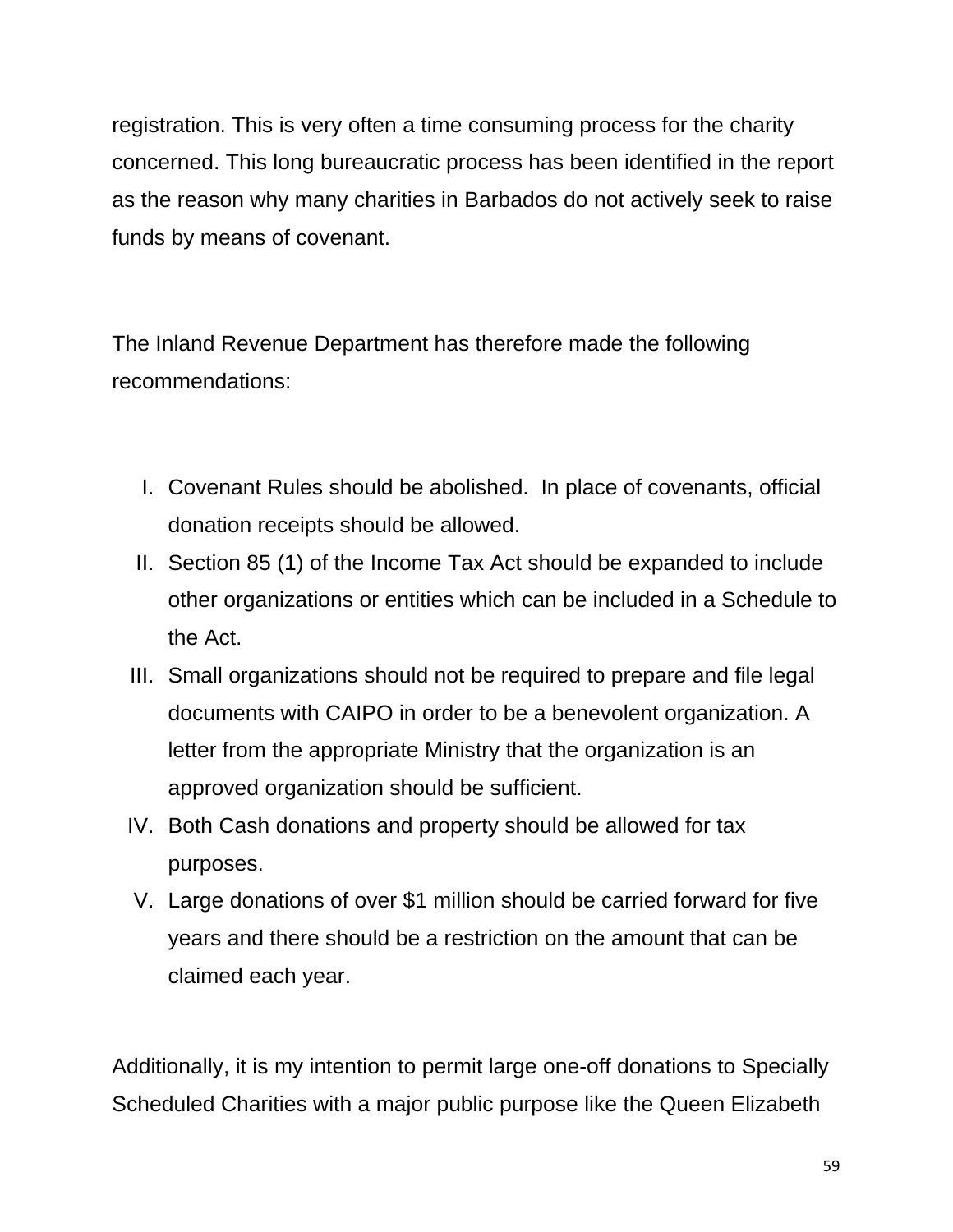Hospital project or the Constituency Councils project to be written off in one year since such donations will reduce the Charities' dependence on government.

I concur with the conclusions and recommendations of the Study as well as the comments of the Inland Revenue Department. Therefore, the Income Tax Act Cap 73 will be amended in accordance with the recommendations of the Commissioner of Inland Revenue.

## Creative Economy

There is no longer a need for debate about the potential of the Culture Sector to contribute to the national economy and to the strengthening of our communities. The creative industries now constitute a new and economically significant dynamic in world trade.

As we seek to identify strategies for managing our response to the current global economic situation, there is a clear need for further diversification in our economy. The cultural sector is an obvious candidate for development, as it offers many opportunities for employment and revenue generation by way of goods, services, and Intellectual Property Rights.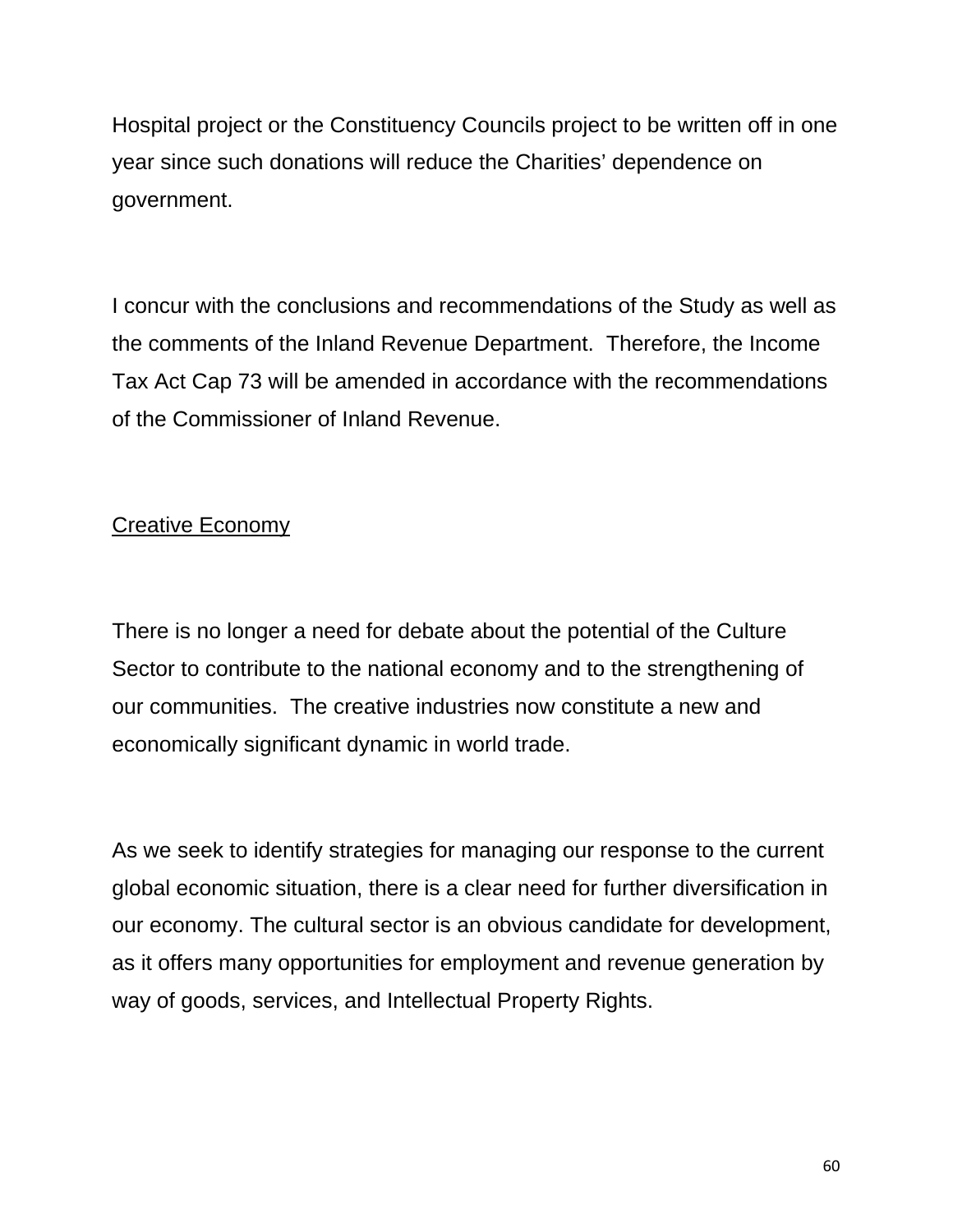Over the past decade, the Caribbean music industry has become increasingly aware of the value of audio visual products, both as marketing tools and as merchandise. The potential of the film industry is being successfully exploited outside of the USA and in Europe.

Barbadian talent is already being successfully marketed internationally, although not primarily for the benefit our local economy.

A new regime of incentives, concessions, credits and exemptions is therefore proposed, for the benefit of cultural practitioners, and approved corporate, governmental and other entities, as a means of facilitating the requisite investment and capitalization for cultural projects, including those designed for heritage development and preservation.

These measures have previously been applied for the strategic development of the manufacturing and tourism sectors. It is now anticipated that the new regime, which will be encapsulated in a new Bill for Cultural Industries, which will include import duty reductions and corporation or income tax relief for approved projects.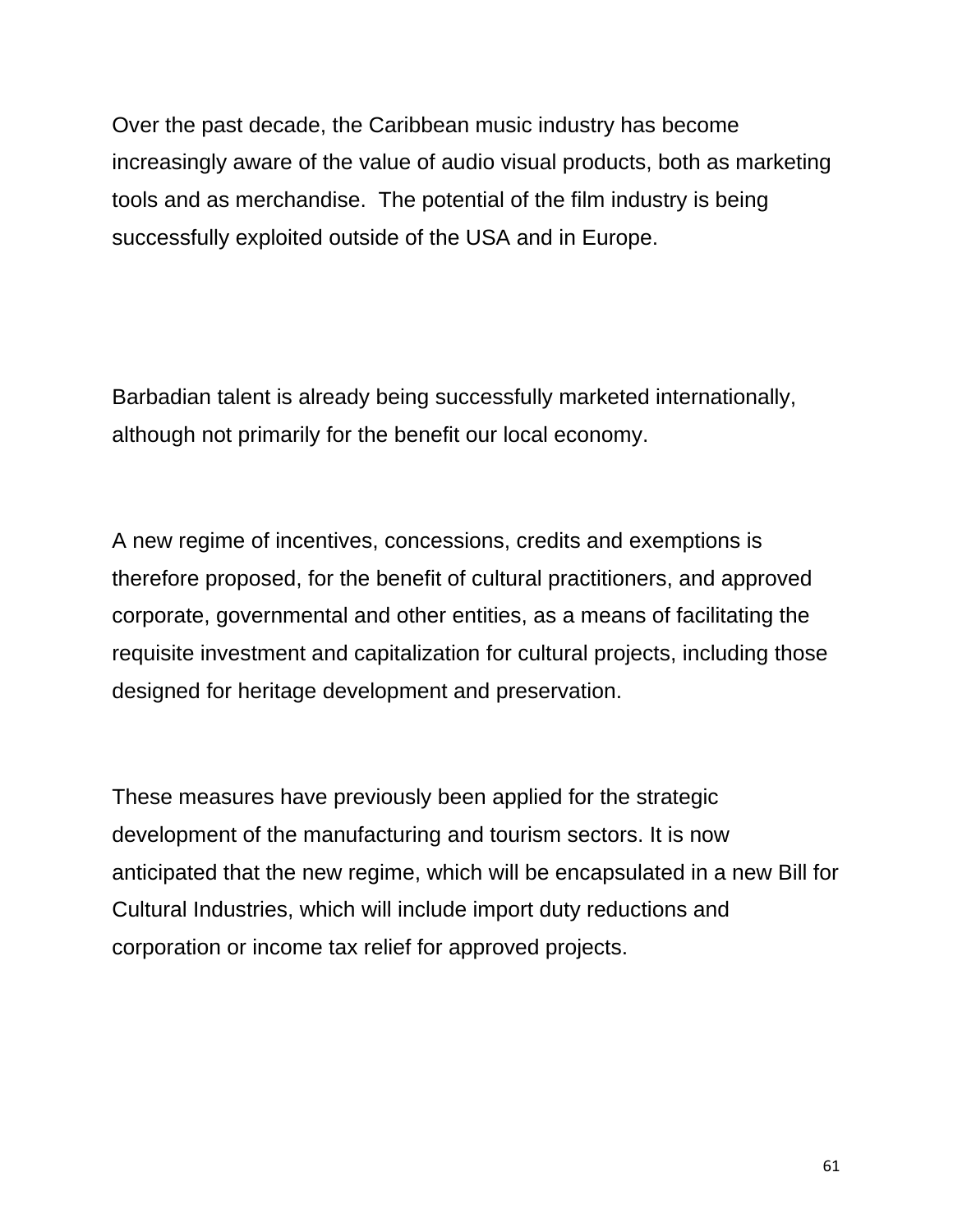#### Business Facilitation

Many a small business in Barbados has gone out of existence through and while waiting on government to pay its bills. Small businesses rejoice on receiving government contracts but then cringe as they wait seemingly forever on draw-downs, even though their work is complete or ahead of schedule. Adequate representation has been made for and on behalf of such enterprises.

Accordingly, it is proposed that a window facilitated by the Central Bank of Barbados of up to \$15 million be established whereby persons owed outstanding monies by government, and with proof of having satisfactorily completed their work can receive up to 90 per cent "advances" from that institution through factoring of the small businesses trade receivables with the commercial banks who then discount these advances with the Central Bank.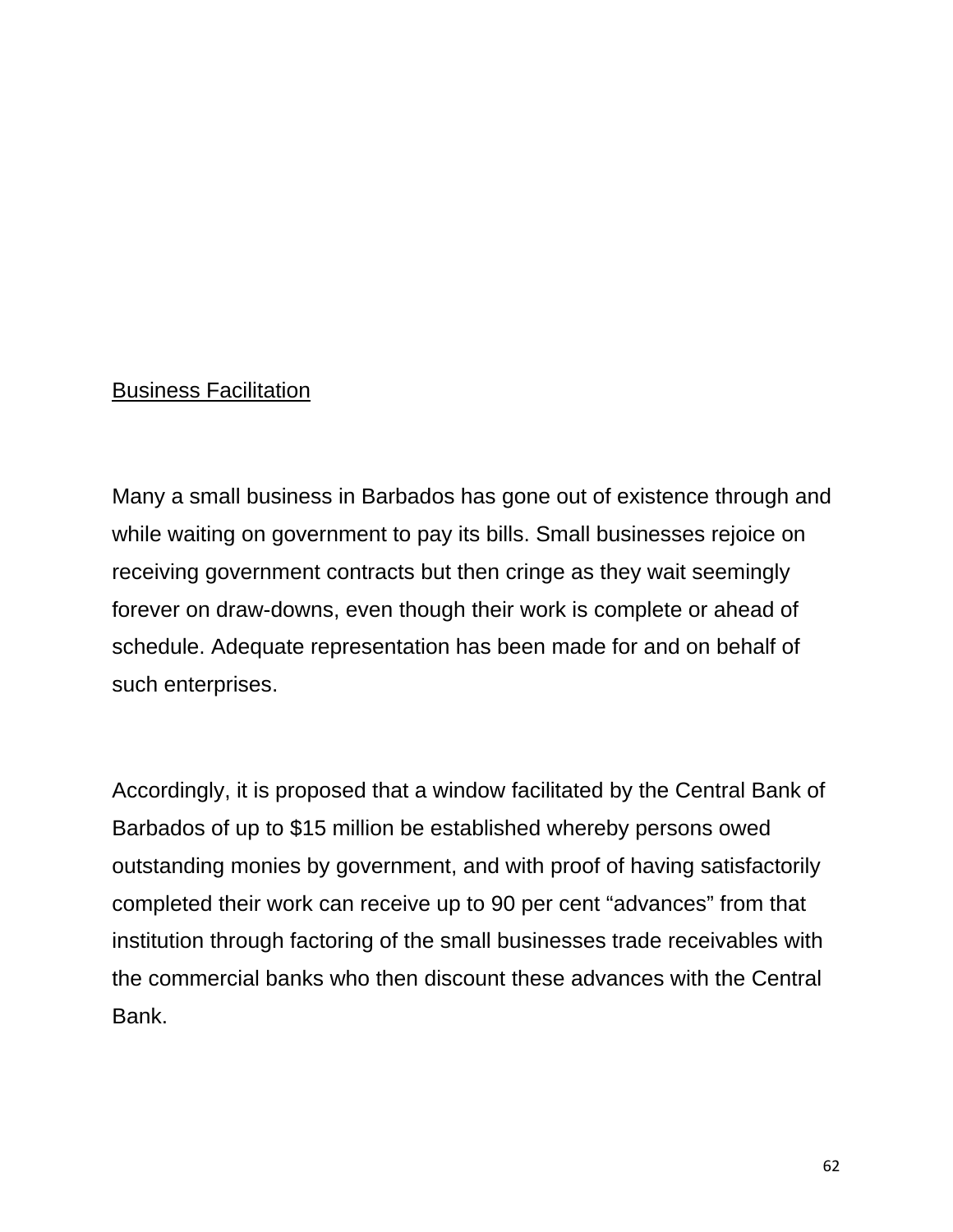In this regard such enterprises can benefit from an ease in the pressure on their cash flow, easily meet pay roll expenses and restock and retool their operations and become eligible for other consideration.

There is no justifiable reason why such payments are often delayed. Much of this can be placed squarely at the feet of traditional bureaucracy despite the introduction of the Smart Stream System.

An internal Committee of Permanent Secretaries has been established to investigate why such payment delays occur both in terms of contracts for goods and services and government's temporary employees. The Committee will make recommendations which should eliminate such delays.

This is all in an attempt to assist the cash flow of the small businessman or woman and to ensure job retention in these difficult times.

It is the intention of the Government to merge the operations of some of Government's Funding Agencies such as FundAccess, the Enterprise Growth Fund Ltd, the Industrial Investment Employment Fund and the Innovation Fund in order to bring a better and faster response to the needs of the diverse clients.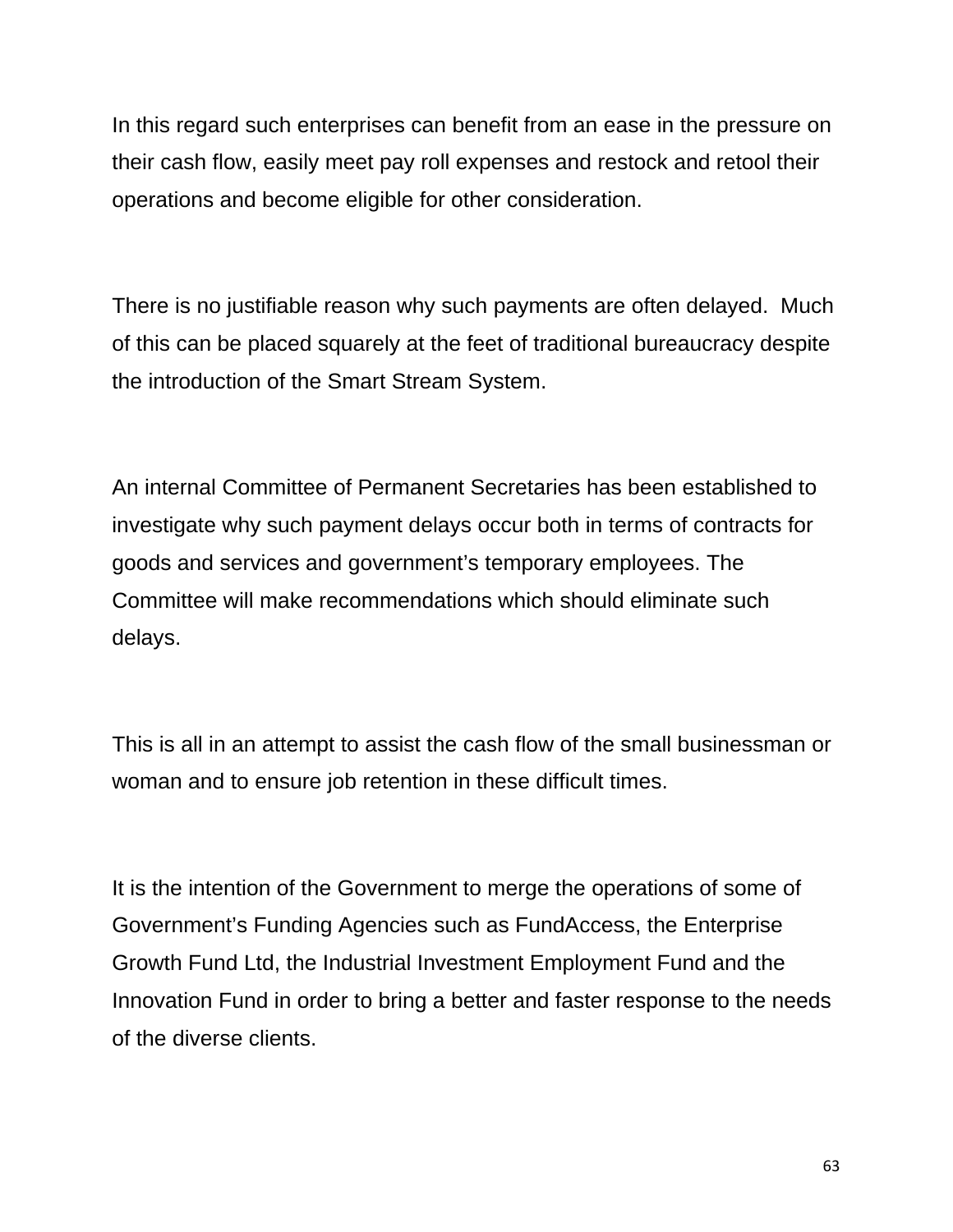### Financial Services Commission

The Barbados Financial Services Commission (FSC) will be launched in the first quarter of 2010. Government has carefully reviewed the proposals for this new entity and has agreed that its establishment is critical and should be at the forefront of this country's efforts to ensure the sustainability of its financial services industry.

Working alongside the Central Bank, which will retain regulatory oversight for the banking sector, the FSC will be responsible for all non-banking activities in Barbados regardless as to the source of investment and will thus exercise jurisdiction over domestic and international non-financial business activity.

This is as appropriate a time as any to point out that the meltdown in the international financial system and the contagion which followed has had its impact in the Caribbean with the principal casualty being CL Financial Limited in Trinidad and Tobago. The difficulties in its Trinidad and Tobago operations have impacted on the operations of Clico Holdings (Barbados) Limited and its financial subsidiaries here – Clico Mortgage and Finance,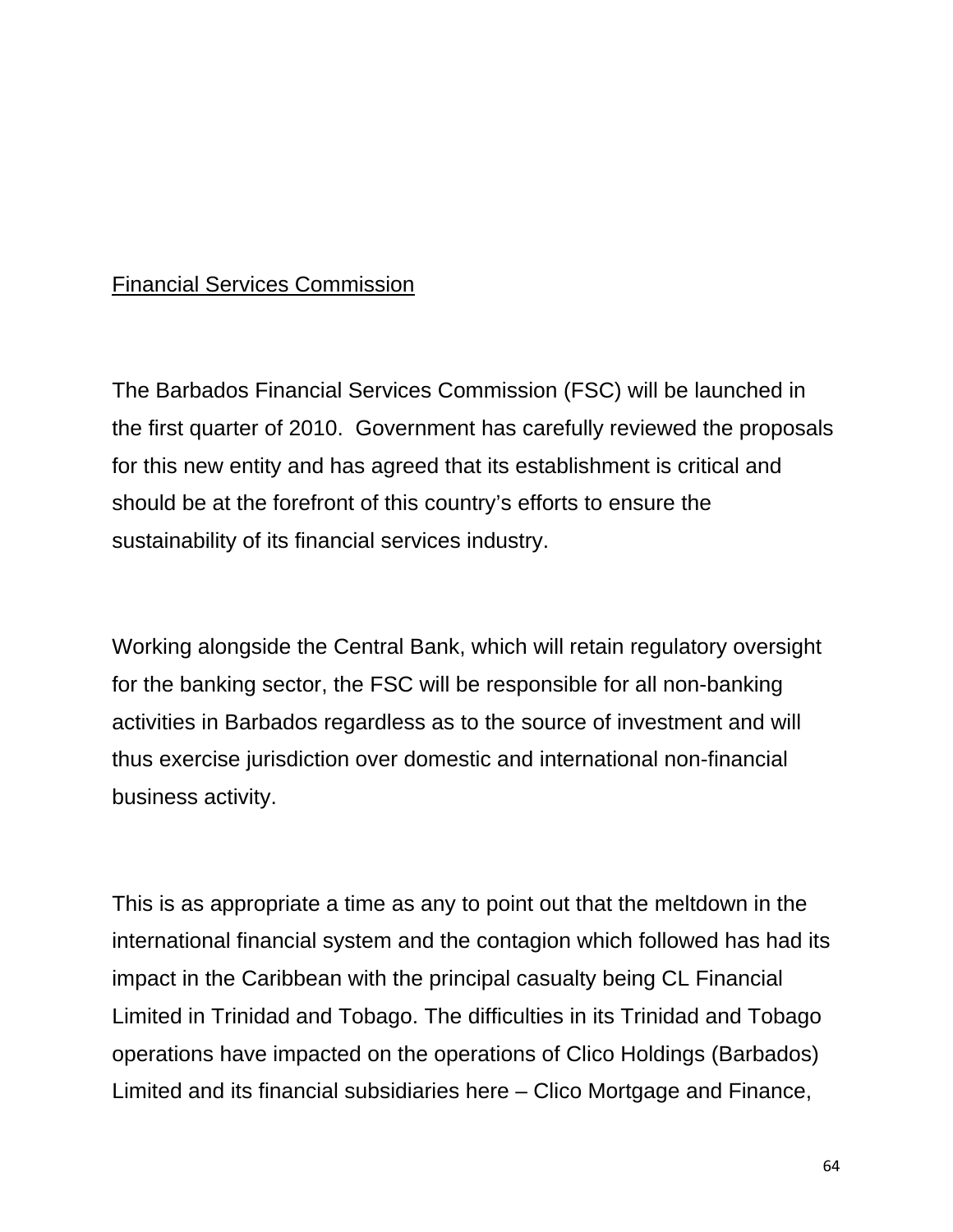Clico International Life Insurance and Clico International General Insurance.

In the United States, the response to the crisis has been to use taxpayer funds to bail out the troubled entities and in Trinidad a similar course has been adopted. There has been no bail out in Barbados. Rather, we have sought to engineer a private sector solution as a means of maintaining confidence in our financial system and aimed at saving jobs, pensions and investments.

I had earlier announced that Insurance Corporation of Barbados Limited had expressed an interest in Clico's subsidiaries and was involved in talks with that entity aimed at acquiring those assets. Those talks had apparently broken down and each party gave a version of why the breakdown had occurred.

To avoid any uncertainty and achieve government's objectives, a Memorandum of Understanding (MOU) has now been signed between the Government of Barbados and Clico by which the sale of the financial subsidiaries of Clico Holdings has been removed from the control of Clico Holdings and placed in the hands of a government-controlled Oversight Committee of six persons – four appointed by government (which will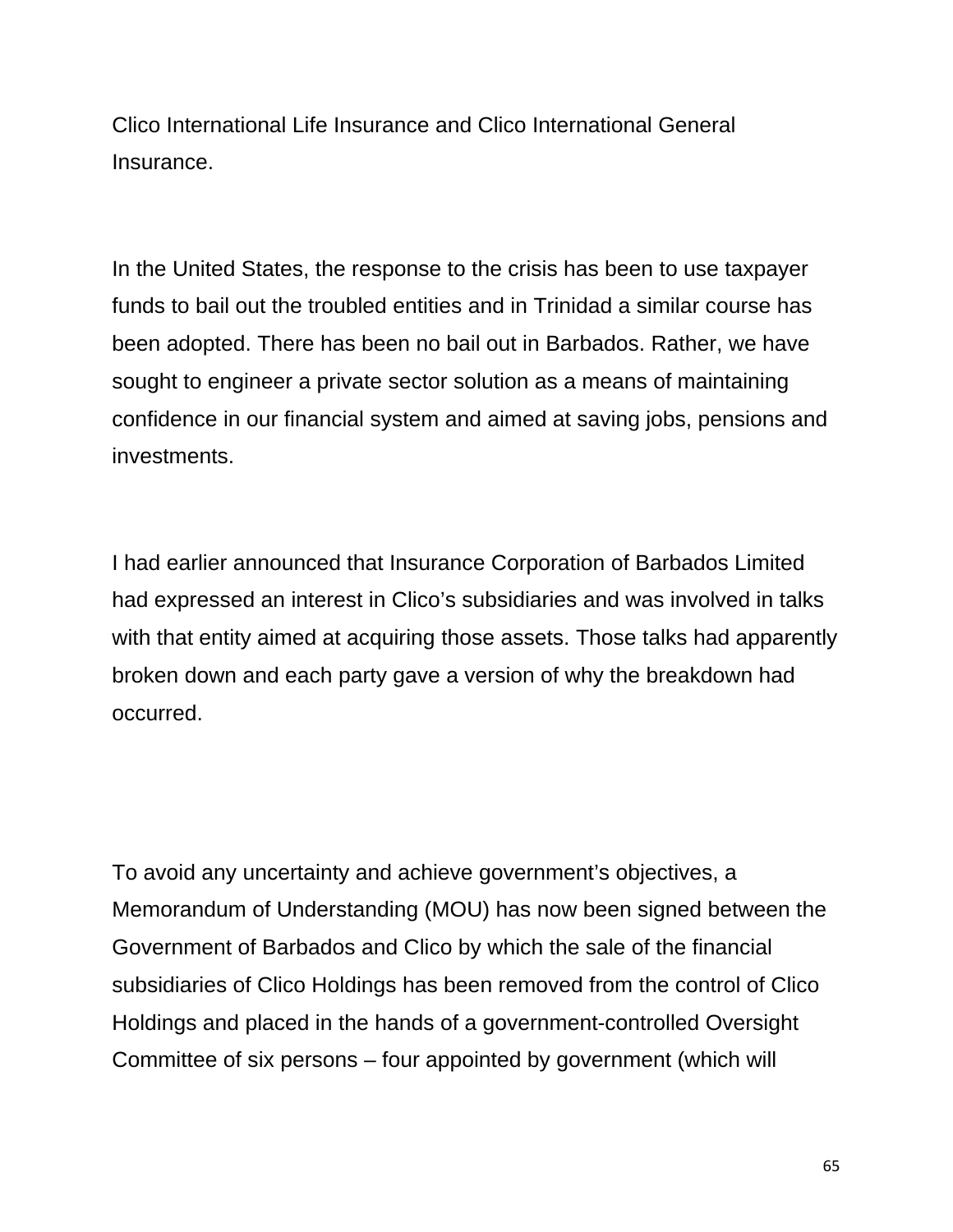include the Solicitor General, the Permanent Secretary, Ministry of Finance and the Central Bank of Barbados) and two by Clico Holdings.

In the interim, the Committee will be responsible for the approval of expenditure and such decisions as relate to the financial subsidiaries of Clico Holdings.

We have chosen this route rather than the lengthy and cumbersome route of Judicial Management under the Insurance Act.

I also wish to state that ICBL has expressed a willingness to return to the table and this company along with any other reputable companies interested in purchasing will be given the opportunity to submit bids to the Oversight Committee.

The government of Barbados has been in constant communication with the government of Trinidad and Tobago and other regional governments in this matter.

The Regional College of Regulators will meet on Tuesday in Guyana and work continues in the process of finding a regional solution to the CL Financial issue.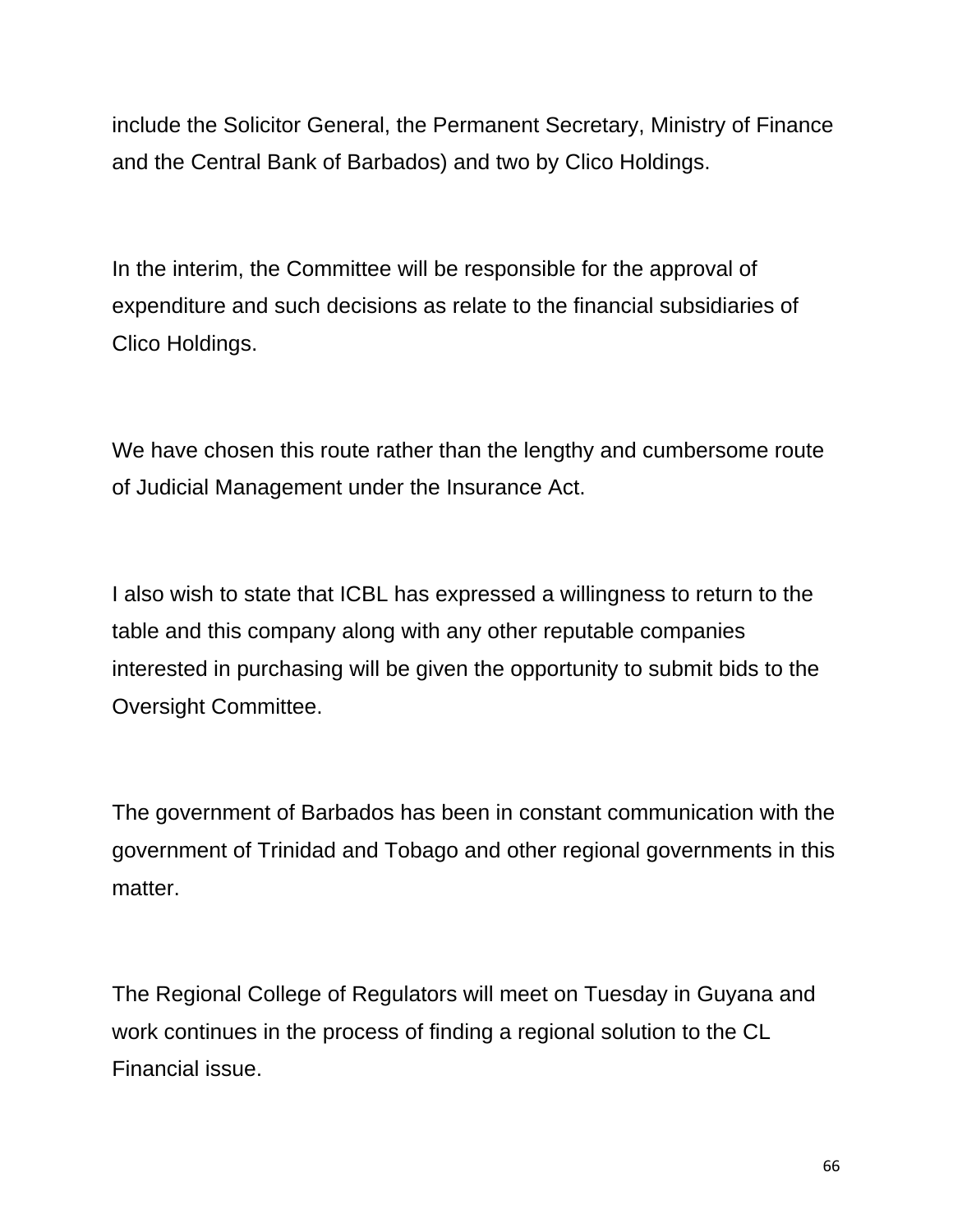#### International Business

Barbados welcomes and supports multilateral activity aimed at rebuilding the failed international financial markets, based on stronger international cooperation in matters of tax information exchange. In fact, for many years Barbados has quietly been expanding its network of tax treaties based not only on securing competitive withholding rates on dividends, interest and royalties but ensuring effective means of communication between our respective Inland Revenue Departments.

I am pleased to confirm that the accelerated expansion of tax treaty networks will stand alongside the specific measures I will address shortly.

The International Trust Act will be amended to allow for the creation and regulation of Private Trust Companies. Legislative changes will include a clear definition of "trust business" so as to better define the spectrum of services which Service Providers offer under the banner of trust services and the central registration of all International Trusts; guidelines on the licensing of trust companies and identification of the principals involved in the transaction.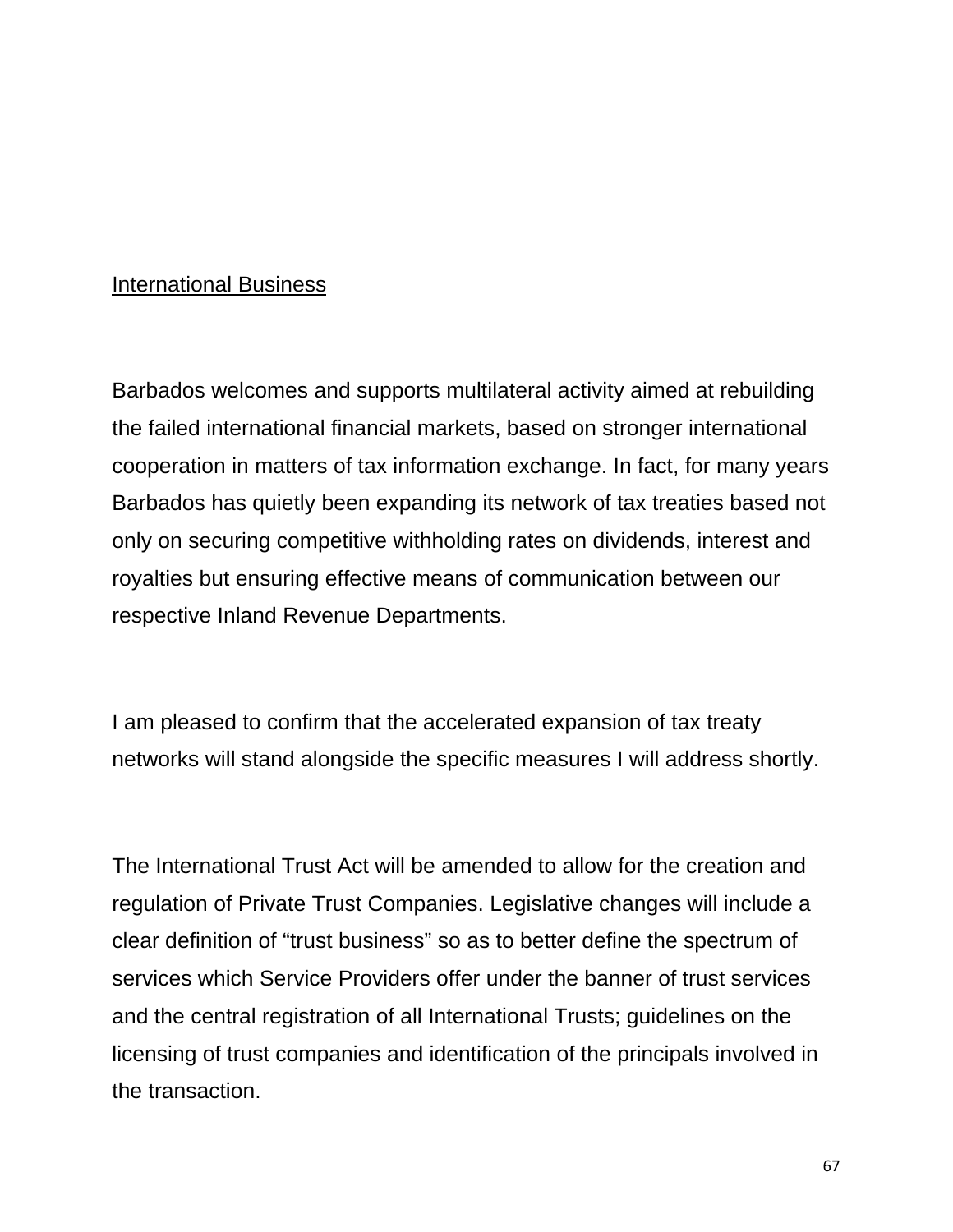In 2007 the Government introduced certain changes to the Income Tax Act which were designed to create opportunities for Barbados to be used as an attractive jurisdiction for the creation of holding companies.

Amendments will now be made to Property Transfer Tax Act and Stamp Duty Act to include a transfer to a non resident of Barbados of shares of a company, whose assets consist wholly of foreign shares, foreign securities and other foreign assets and whose income is derived solely from sources outside of Barbados.

It should be noted that the proposed changes to the Acts contemplate that the exemptions will apply to transfers by both Barbadian and non-Barbadian resident shareholders. With regard to exchange controls, it is imperative that "holding companies" benefit from similar exemptions to those enjoyed by International Business Companies and Regular Barbados Companies which conduct "international business" only.

The Income Tax Act provides that an individual, who is resident but not domiciled in Barbados, is taxable on income derived from local sources and on foreign income that is remitted or deemed remitted to Barbados. We will amend the Income Tax Act to reduce **the effective rate** of income tax that such individuals would be required to pay on their foreign income and to enable an individual who becomes domiciled here also, to claim the foreign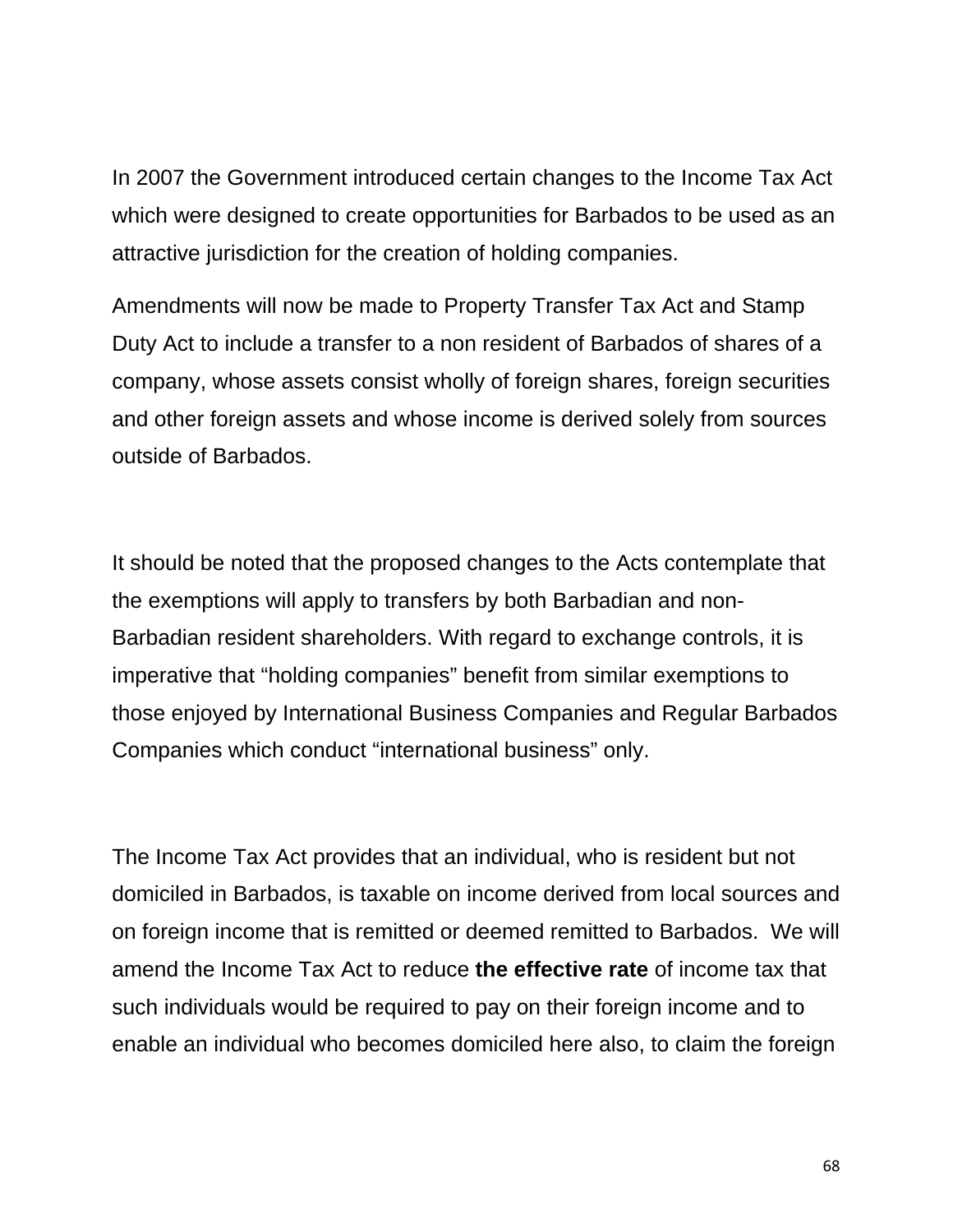currency earnings credit in respect of his income derived from outside Barbados.

The proposed incentive would potentially increase the amount of personal income tax revenues generated for the Government of Barbados.

Further, it is proposed that dividends derived by Barbadian resident companies, including companies licensed to operate in the international business sector should be exempt from tax in Barbados on dividends derived from a "substantial shareholding" in an overseas company.

With the objective of enhancing the attractiveness of Barbados as a holding company jurisdiction, an exemption from withholding tax in respect of dividends paid by a resident company to non resident shareholders out of foreign source income earned by the company will be granted.

#### **Shipping**

The Shipping (Incentives) Act will be amended to include game/sports fishing. I will extend customs duty-free concessions to fishing, rods and reels, safety equipment such as life rafts, satellite tracking systems, flares, fire extinguishers; lifejackets; satellite navigational systems, depth sounders; VHS, SSB and AM Radios, to any company engaged in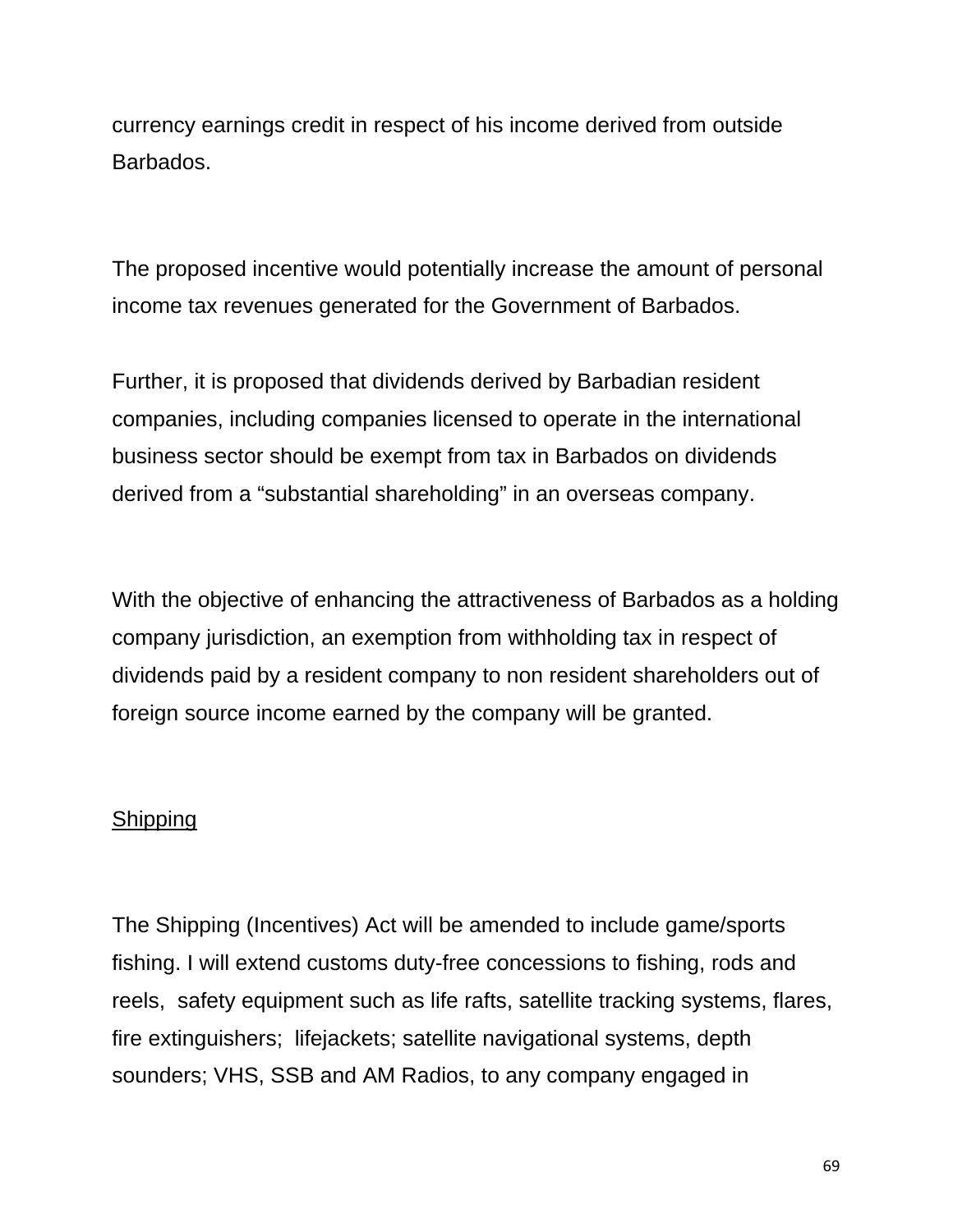commercial shipping and boating in the tourist industry (including game/sports fishers) from ten to fifteen years.

The Shipping Corporations Act which was enacted in 1996, with a view of providing incentives associated with the formation of shipping corporations established to own, manage and operate ships. This Act has attracted little clientele.

Dr. Trevor Carmichael was commissioned by the Barbados Ships' Registry to review the Act. He proposed a number of amendments to the Shipping Corporations Act, which would, inter alia:

- (a) Permit the incorporation of shipping corporations that are offshore (in terms of requisite authority) and that are domestic.
- (b) Remove the restriction that a Director may not be a resident of Barbados.
- (c) Amend the purposes of the Act to include, e.g. the registration of incorporated and unincorporated bodies for expanded shipping activities. (The main focus is to enable the incorporation of a company to operate bareboat charters, allow for the registration of external companies under the Act as well as the registration of a company owning a ship registered in another jurisdiction.)
- (d) Enable a shipping incorporation incorporated in another jurisdiction to be registered as an External Corporation under the Act.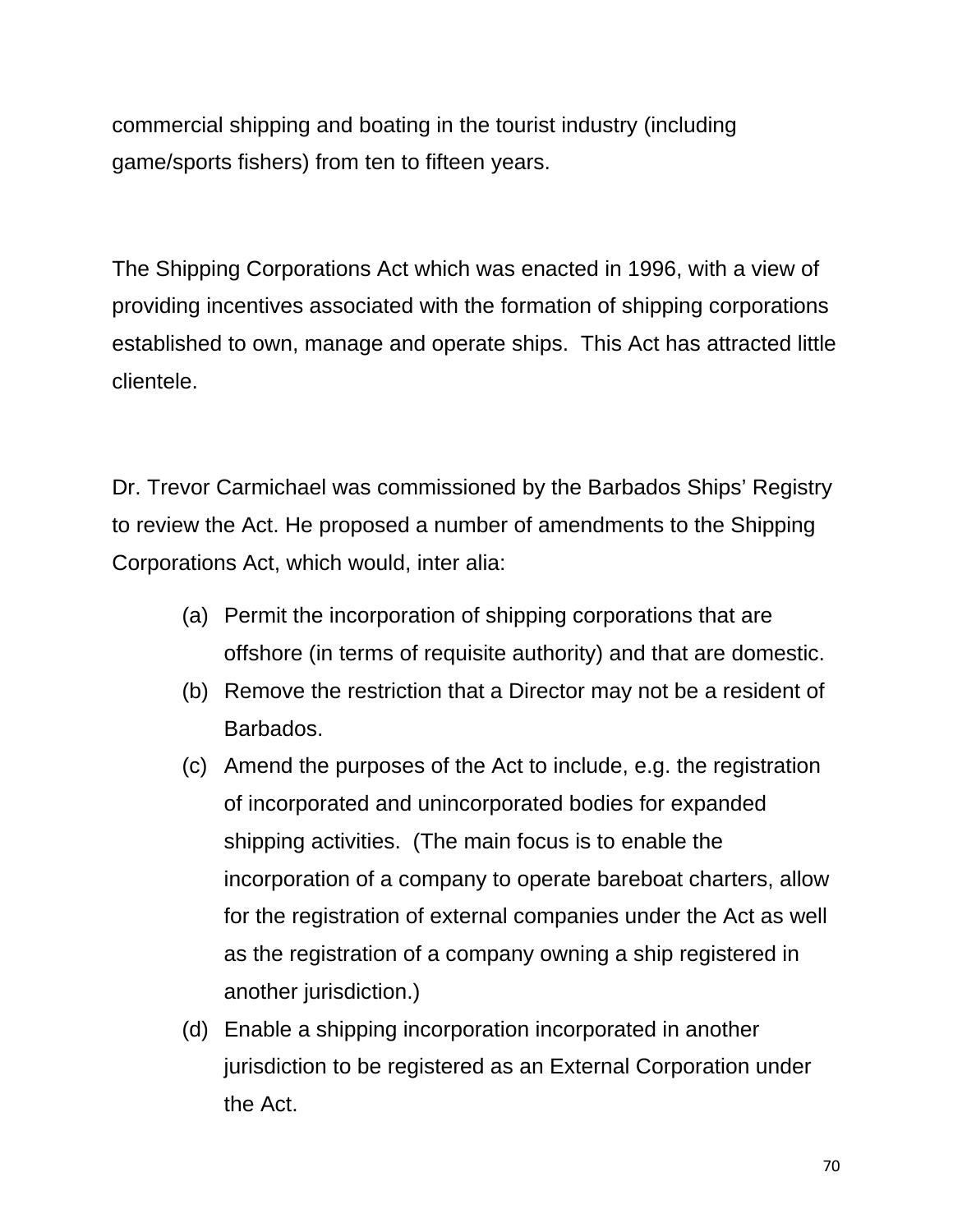The Act will be amended to facilitate these proposals.

### **Taxation**

Government's fiscal elbow-room is extremely limited. Many representations have been made to me regarding concessions that should be given here and there. Regrettably, many of these proposals cannot be accommodated this year. As I have explained, we have to "hold tight" wait for the winds of international misfortune to calm and see some clearing in the sky. A complete review of our tax policy and incentive and competitive framework is underway and a full strategy will be announced in due course.

## VAT on Automobiles

The automobile industry, particularly the new vehicle business, is currently witnessing a 43% decline in sales. It is anticipated that this decline will continue unless the Government intervenes to assist in sustaining this sector.

The automobile dealers have also revealed that there has been a decline in new vehicle sales as a consequence of increased cost when the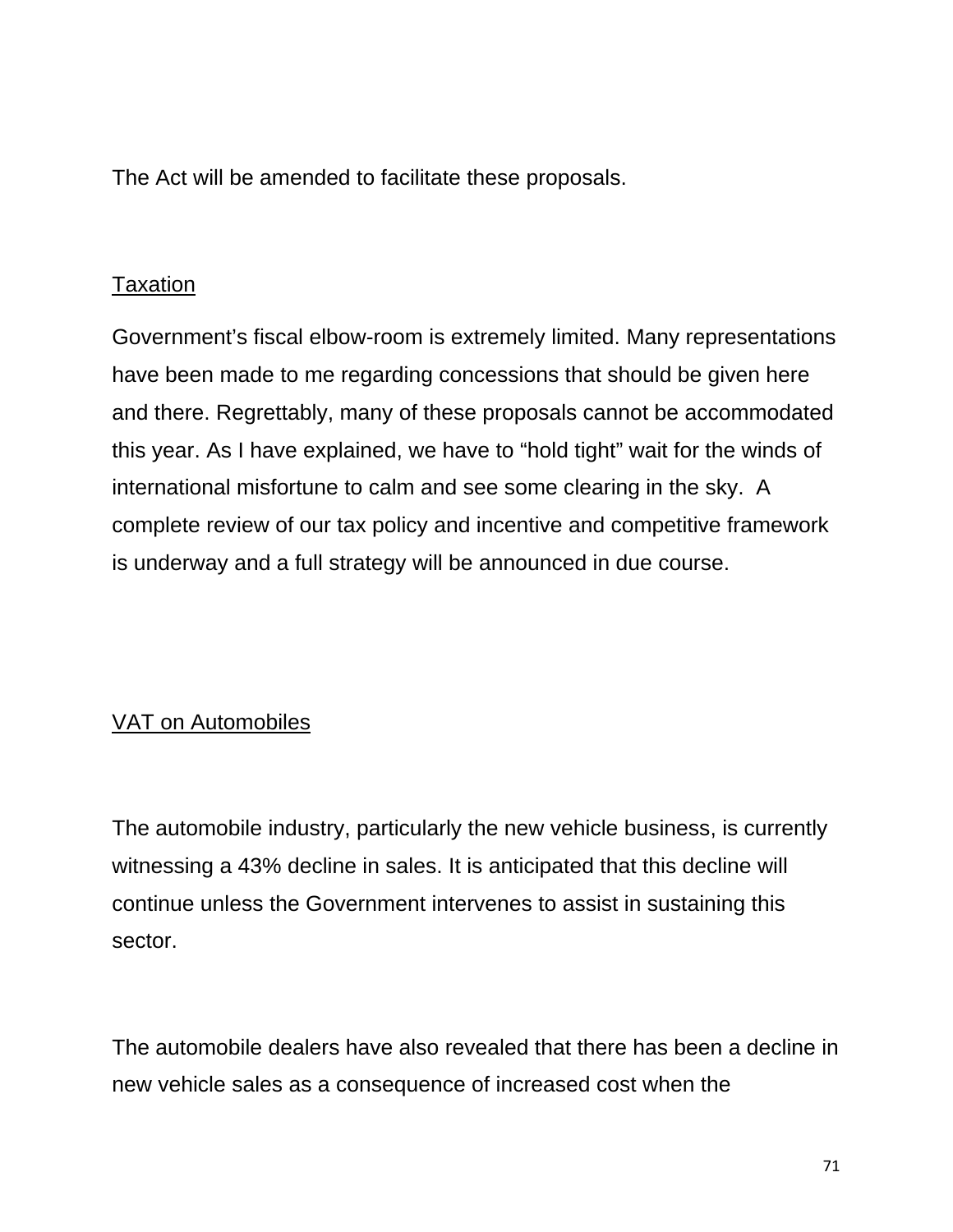environmental levy was equalized on both new and used vehicles, the appreciation of other currencies against the US dollar and also due to a rise in manufacturing costs.

As a consequence of the foregoing the Government has decided to reduce the effective excise tax payable on vehicles falling under the following tariff headings, by increasing the rebate payable to dealers on the importation of new vehicles from 15% to 20%;

These new rates will become effective July 1, 2009.

## VAT on Building Materials

Due to the rising cost of land and building materials, the cost of constructing a home is a problem for potential low income home owners. I have therefore decided to increase the value of the qualifying amount for a refund of VAT on building materials from \$150,000 to \$200,000 on a house costing not more than \$400,000 for first time home owners who reside in their homes. There will therefore be no maximum family income limit below which first time homeowners will have to qualify.

The removal of VAT from the construction materials on this proposal would cost the Government approximately \$2.4 million.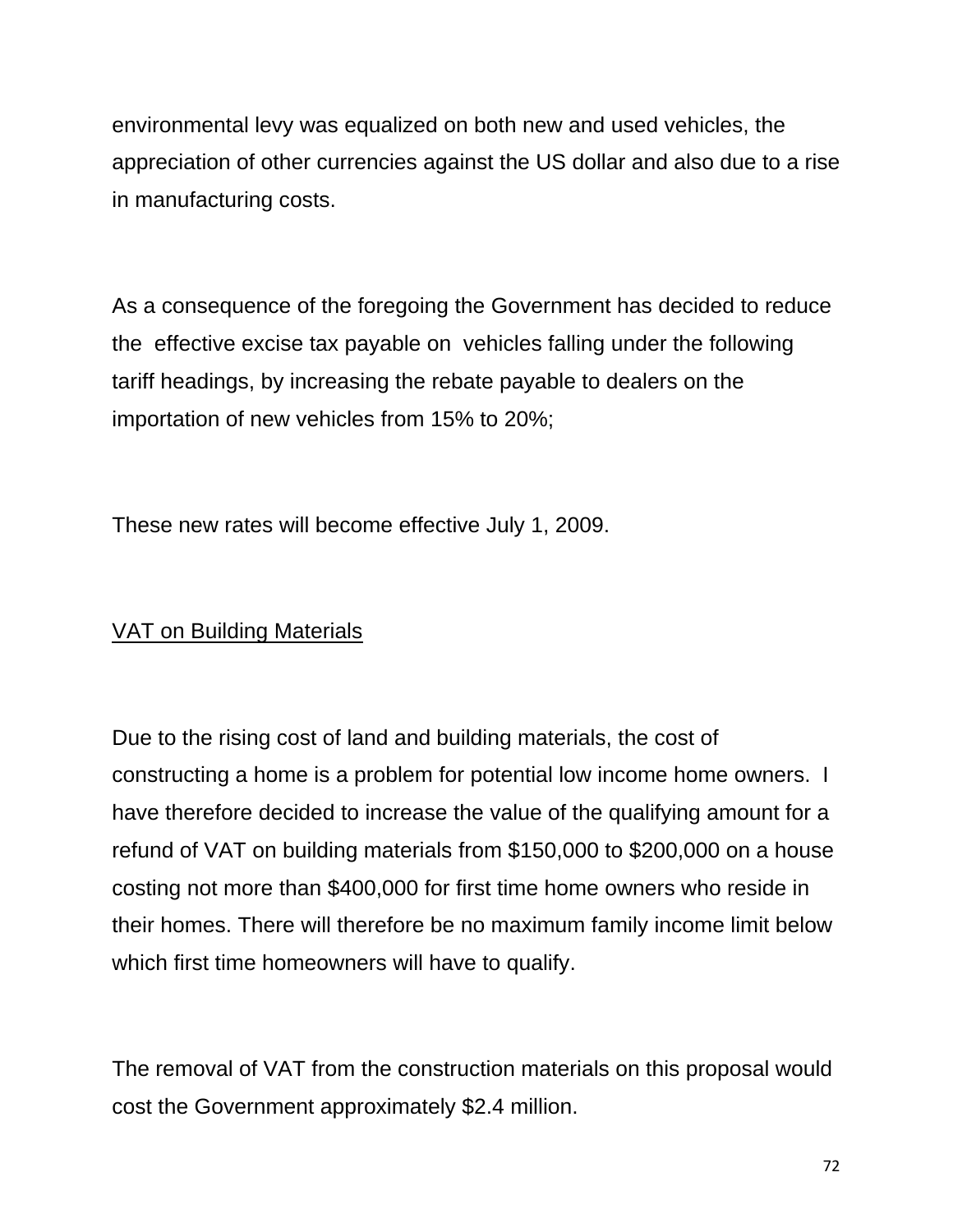In addition, I propose to remove the VAT on locally produced art and craft sold in locations such as the Grantley Adams International Airport and the Port to allow local art & craft to become more price-competitive.

# In-Bond Scheme

The phasing out of the in-bond scheme commenced on 1<sup>st</sup> May 2009. From that date, all companies registered on the in- bond scheme will have their bond liability coverage reduced from 30% to 5%. This will assist considerably with operators in the Duty Free Sector.

### **Water**

The level of revenue generated from existing water rates is insufficient to cover the costs of providing water and wastewater services. More importantly, it is not enough to maintain the existing level of service provision. Hence, it has become necessary to seek an increase in the rates.

The rates in existence today came into effect January 1, 2005. The existing rates have been structured to take into consideration the consumer's ability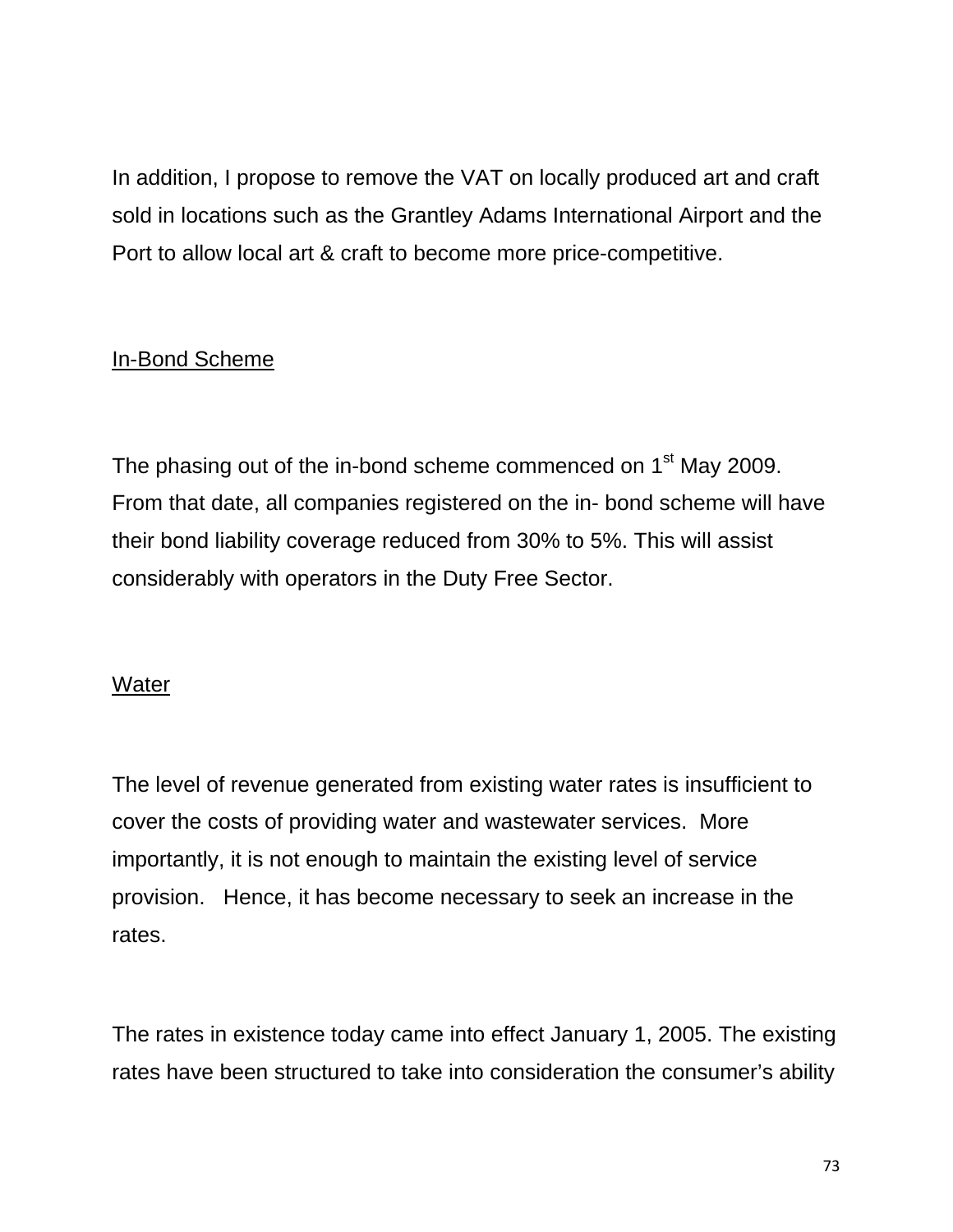to pay (affordability) and to encourage careful use of Barbados' water resources (conservation).

Barbados is a water-scarce country and consequently water shortages are becoming a problem with the continued growth in demand. Moreover, the amount of water available for development has become very limited. The Barbados Water Authority has had to resort to desalination to address the problem of water scarcity.

The financial picture for BWA for 2009-2010 is distressing. The BWA is not generating sufficient funds to finance its operating budget, the capital programme, the debt service costs on the \$150 million loan nor the Pension Plan.

For a long time, our water mains have needed replacement, and more recently we have needed to increase the amount of potable water available. It is now a massive undertaking but it has to start some time. Now is that time.

Too much money is wasted on pumping water of which a great deal (30% - 60%) is wasted through leaky drains, leaving residents without an adequate water service. We will this year begin the process of relaying these mains. It will take a long time to complete the job but the longest journey begins with the first step.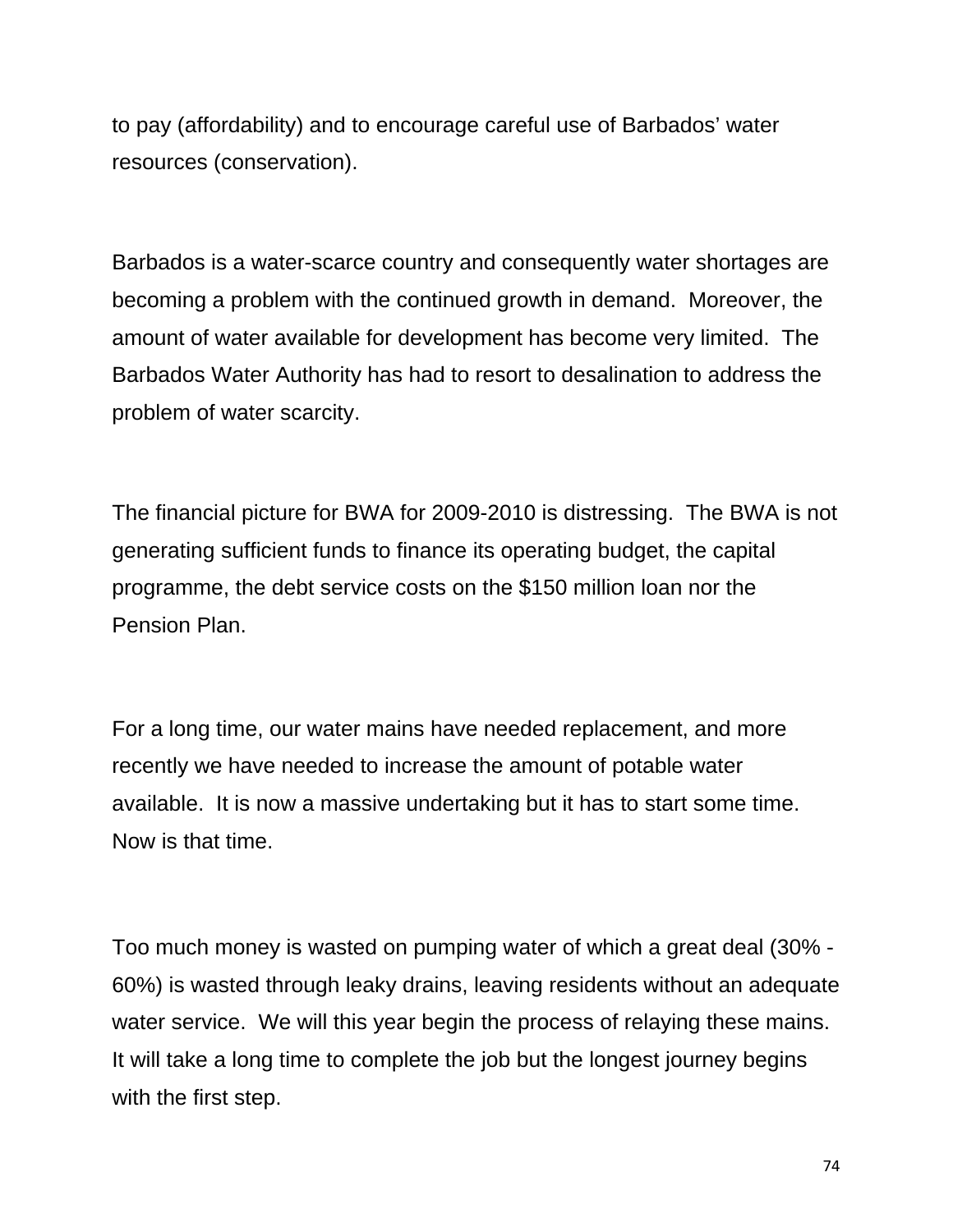Additionally, the need for more potable water will be met by commissioning a Reverse Osmosis plant to provide five million gallons per day more. The BWA has been instructed to seek private partners for this project as well as the mains replacement programme to ensure that this BWA improvement programme is efficiently and expeditiously executed and financed.

This programme will cost approximately \$50 million per year for the next several years. But without it, our people continue to be deprived of adequate water service, our efforts to house the population are frustrated and our attempts at expanding our tourism and real estate industries are stymied.

The BWA has very little flexibility in reducing its costs. Approximately \$80 million of BWA's operating budget comprise costs that cannot easily be reduced without significantly reducing the level of service.

Let me here itemize some of those costs:

| Summary of key expenditures: | <b>Expenditure</b> | % of Total Expenditure | % of Total Revenues |
|------------------------------|--------------------|------------------------|---------------------|
| Salaries & Wages             | 29.454.384.26      | 29%                    | 34%                 |
| Desalinated water            | 12,960,000.00      | 13%                    | 15%                 |
| Electricity                  | 25,200,000.00      | 25%                    | 29%                 |
| Depreciation                 | 11.657.312.10      | 12%                    | 13%                 |
| <b>TOTAL</b>                 | 79,271,696.36      | 79%                    | 90%                 |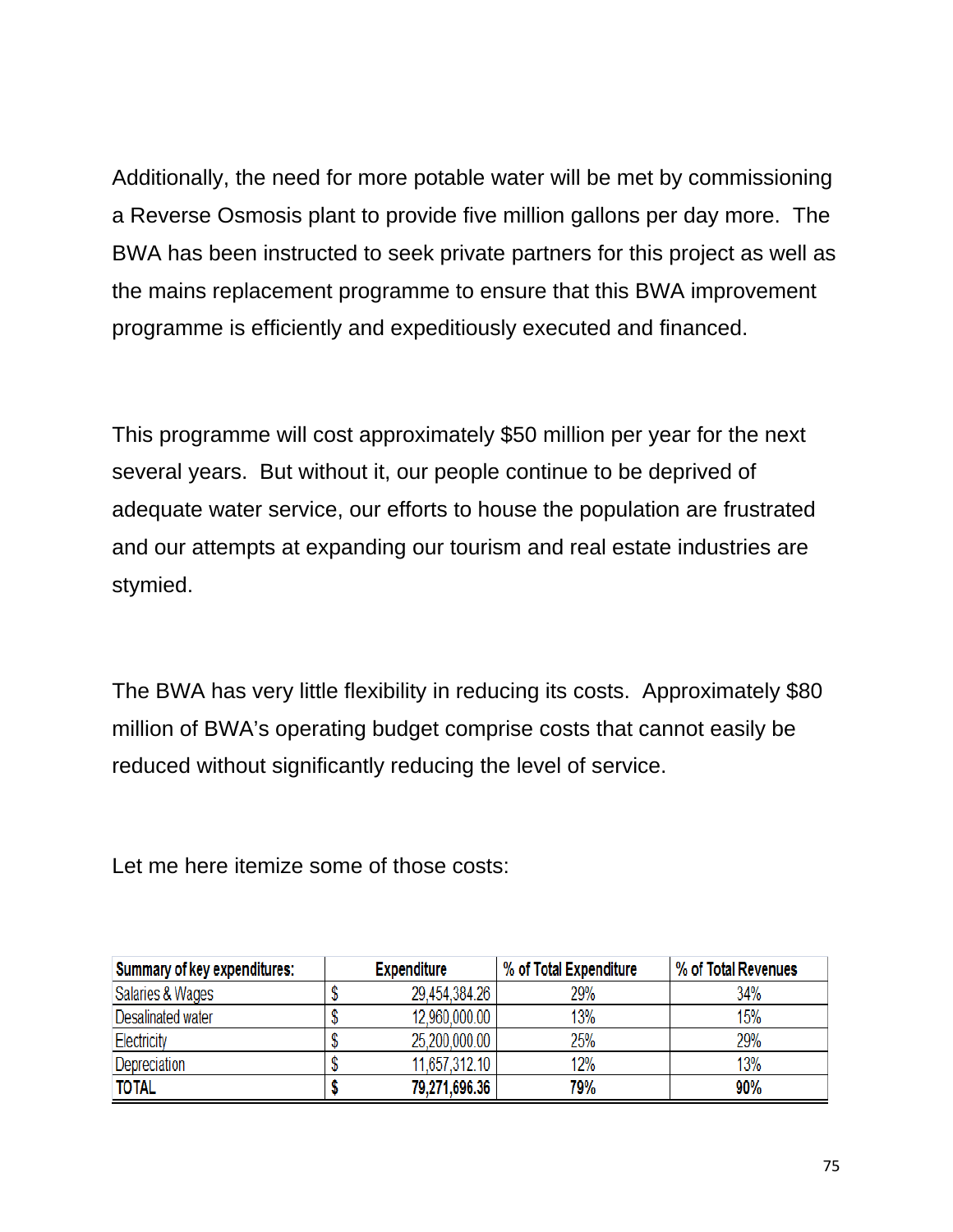The projected financial position for the next three years indicates that BWA's costs will continue to outstrip revenues resulting in operating losses and cash deficits. The accumulated net-loss position is projected at \$121M and the accumulated cash deficit at \$25M.

These statistics show that this is not a one off situation but will continue well into the future, under the existing tariffs.

The BWA has put in place a number of measures to reduce expenditures and to increase revenues. Some of these initiatives can be implemented expeditiously, while others require additional study to determine feasibility within the current operating environment. The key strategies include cost reducing and revenue enhancing measures.

To ensure that BWA is a financially viable entity and is in a position to undertake the major capital works programme that its development plan envisages, a change in tariff has been requested.

The increase as recommended by some analysts was in the vicinity of 100 percent of existing rates. I consider this high and not practical in the current economic environment.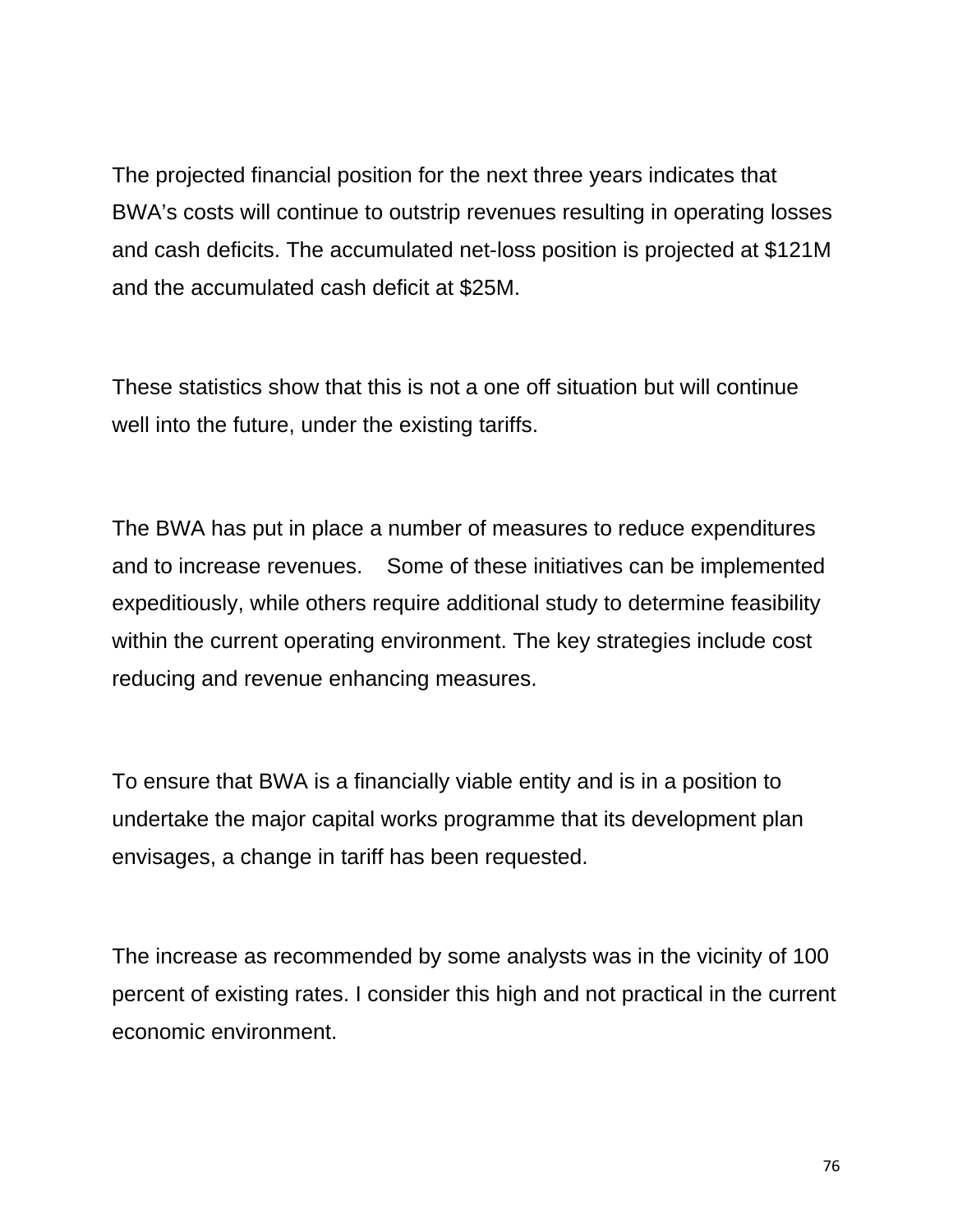Water is too vital a commodity, to be priced beyond the reach of any citizen or household. I have asked for a sharpening of pencils and also for a reasonable and equitable structure that will ensure and safeguard access to and affordability by the most vulnerable. The Welfare Department and other Social Care facilities will assist the most vulnerable in the payment of their bills.

All rates will definitely have to be increased by July 1, 2009.

# Gun Licenses

Mr. Speaker the current annual license fee on a firearm in Barbados is \$75. The cost of processing, documenting and maintaining these records is more than the \$75. I propose to introduce a two-tiered licensing system whereby, effective immediately, the first time cost of licensing a firearm is \$500 and the annual Renewal License Fee is \$200 per licensed firearm.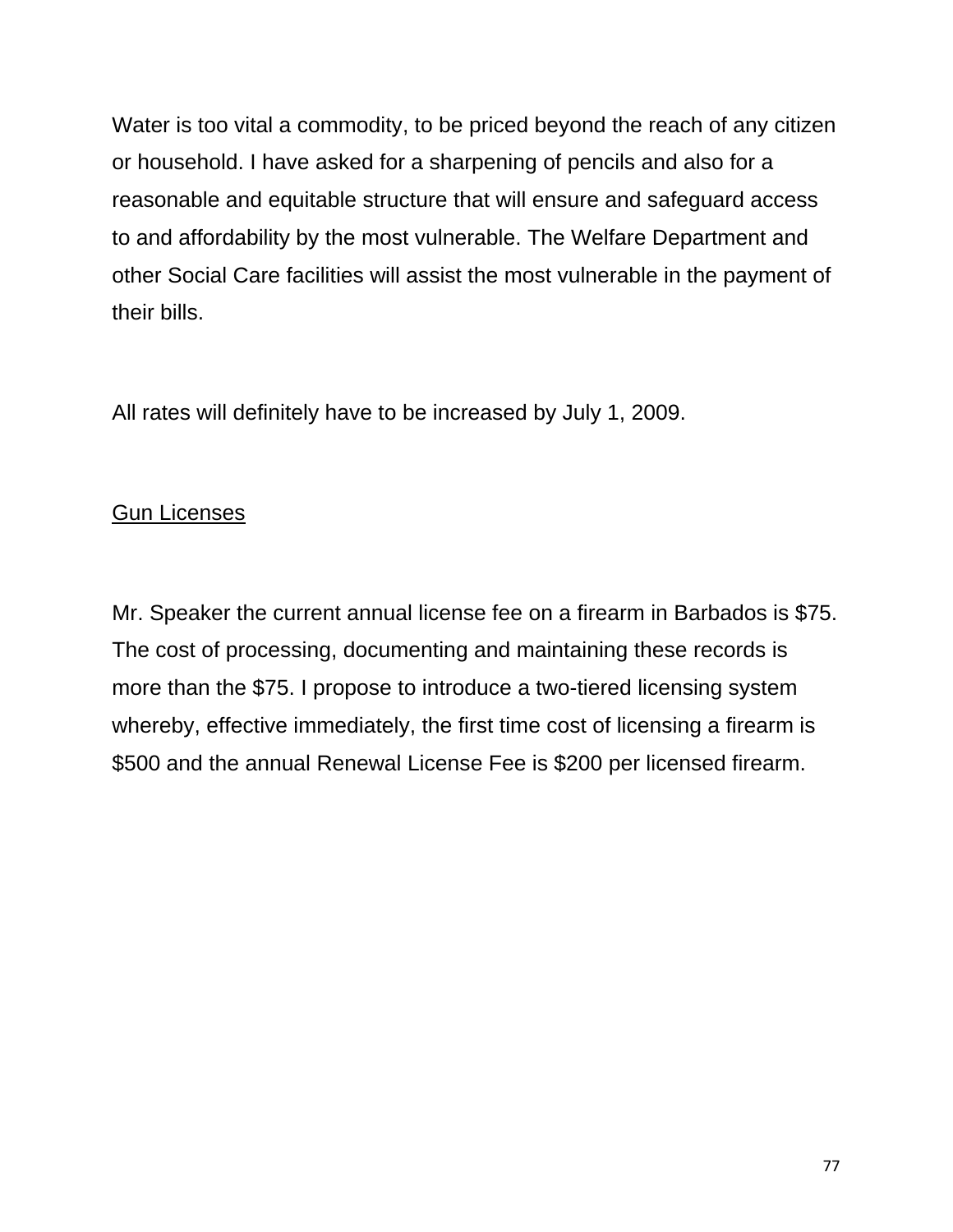## Drivers License

Currently, there is the anomaly, indeed, the inequitable scenario where senior citizens, who are beyond regular salary and wage earning years, pay more at the end of a three year period for the renewal of a driver's license than do persons who comprise the workforce. This is because retirees are granted only one year renewals, and this is after supplying annual medical reports, the acquisition of which incur additional cost.

I am satisfied that the hassle is not worth the effort. Accordingly, effective January 1<sup>st</sup>, 2010 the cost of annual renewal of Driving Licenses to persons 65 years and older shall be reduced from \$50 to \$25 at the time of renewal.

### **Projects**

We have done what can prudently be done to keep people gainfully employed.

In central government, we have extended the duration of the programme to keep our verges and drains clean so as to prevent or relieve the flooding that occurs in some areas when it rains.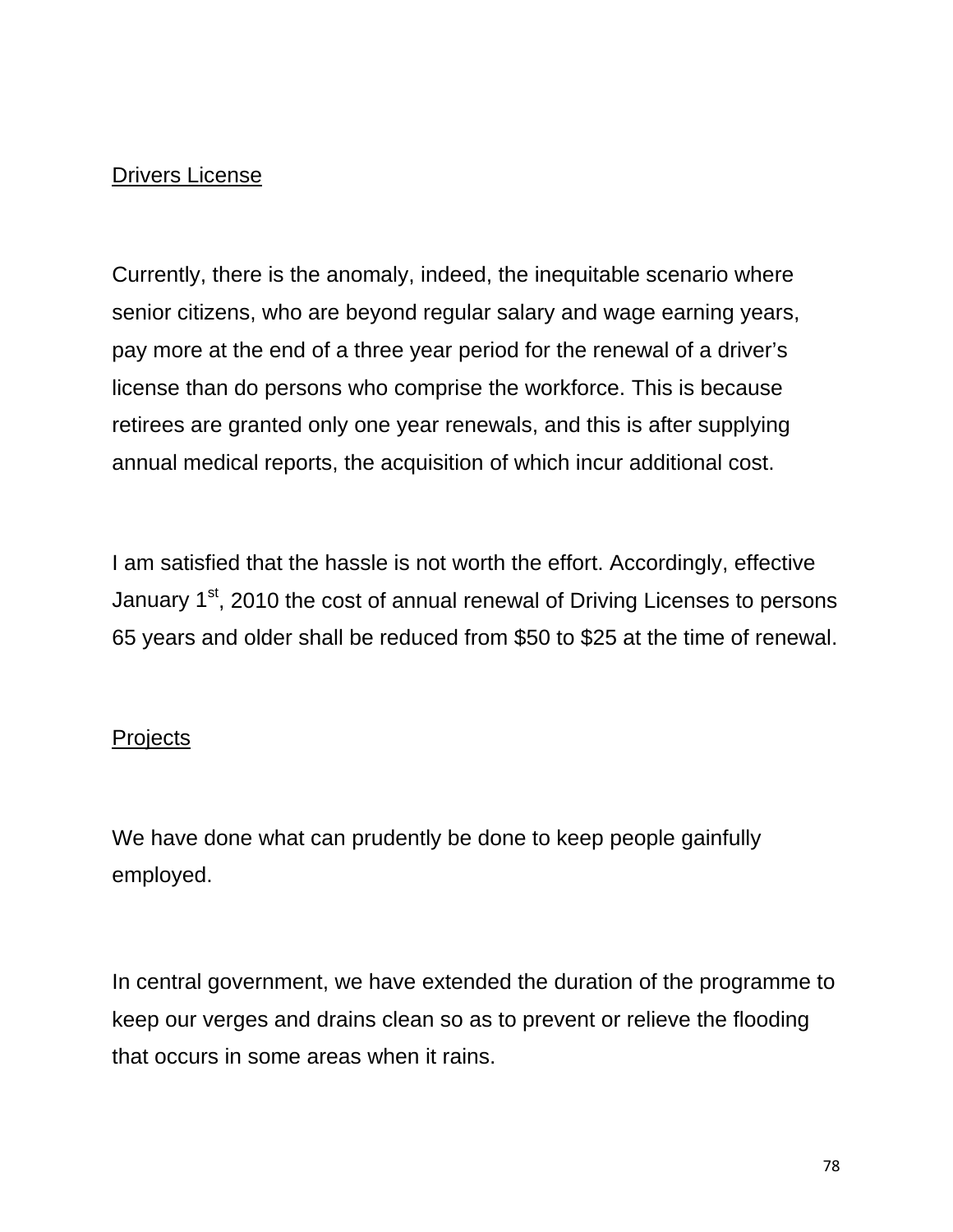Our road repairing programme has been intensified and spread further around the country including the constituencies previously neglected such as St. John, St. Philip North, St. Lucy and St. Andrew.

Work is also due to start this year on junction improvement in the Warrens area in order to increase the capacity of that road system to carry the volume of traffic traversing that junction as a result of the commercial development there, and so to reduce the congestion in the area and increase the productivity of the country.

The National Insurance Board has seized this current economic situation to position itself to improve the financial return it earns on the pension funds it manages on behalf of the people of Barbados. At the same time, the Government of Barbados will use this opportunity to provide improved accommodation for some of its employees whose work places leave much to be desired.

As a result, NIS is having constructed for it two buildings at Warrens at a total cost of approximately \$105 million over two years and providing almost two hundred thousand square feet of usable office space that Government has agreed to rent on a long term basis. One building has already started and the documentation for the second is now complete, the site hoarded up and the project ready to commence.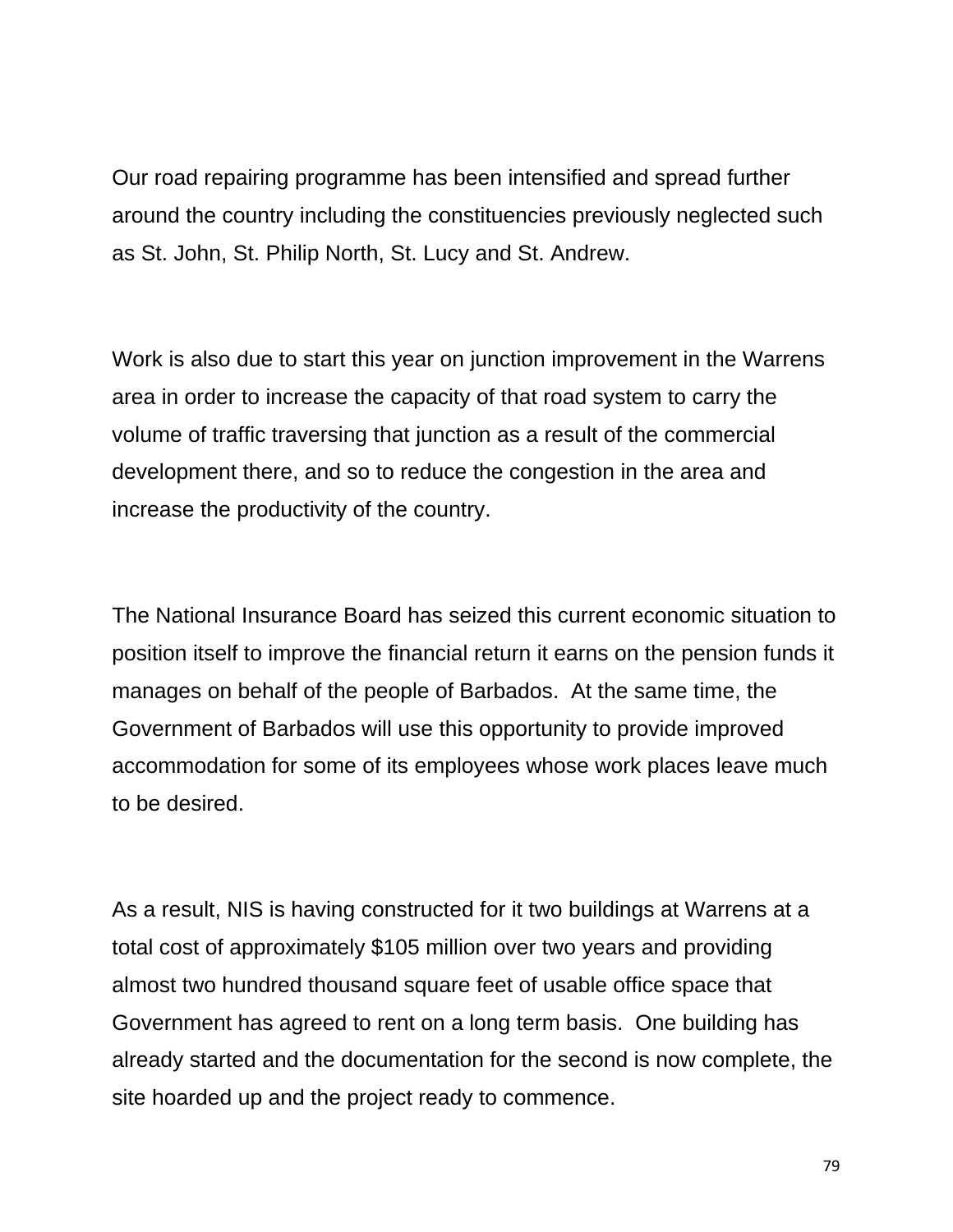Apart from improving working conditions, Government will then be able to repair vacated buildings properly, or demolish those buildings and use them in joint ventures with private partners to generate future income streams for Government.

The National Insurance Board through these investments will get nearer to the target for real estate in its investment portfolio without having to take as high a risk as the NIB would have to take if it depended on rentals solely from the private sector.

By making these investments, NIB will also be increasing the return it makes on its money since the returns on real estate are typically better than on long term government bonds or bonds of equivalent rating or on deposits held in the commercial banks, trust companies and mortgage houses.

The NIB is also nearing the point when it will be ready to commence construction on a third office building also for lease to Government but this time to accommodate the operations of the Caribbean Examinations Council.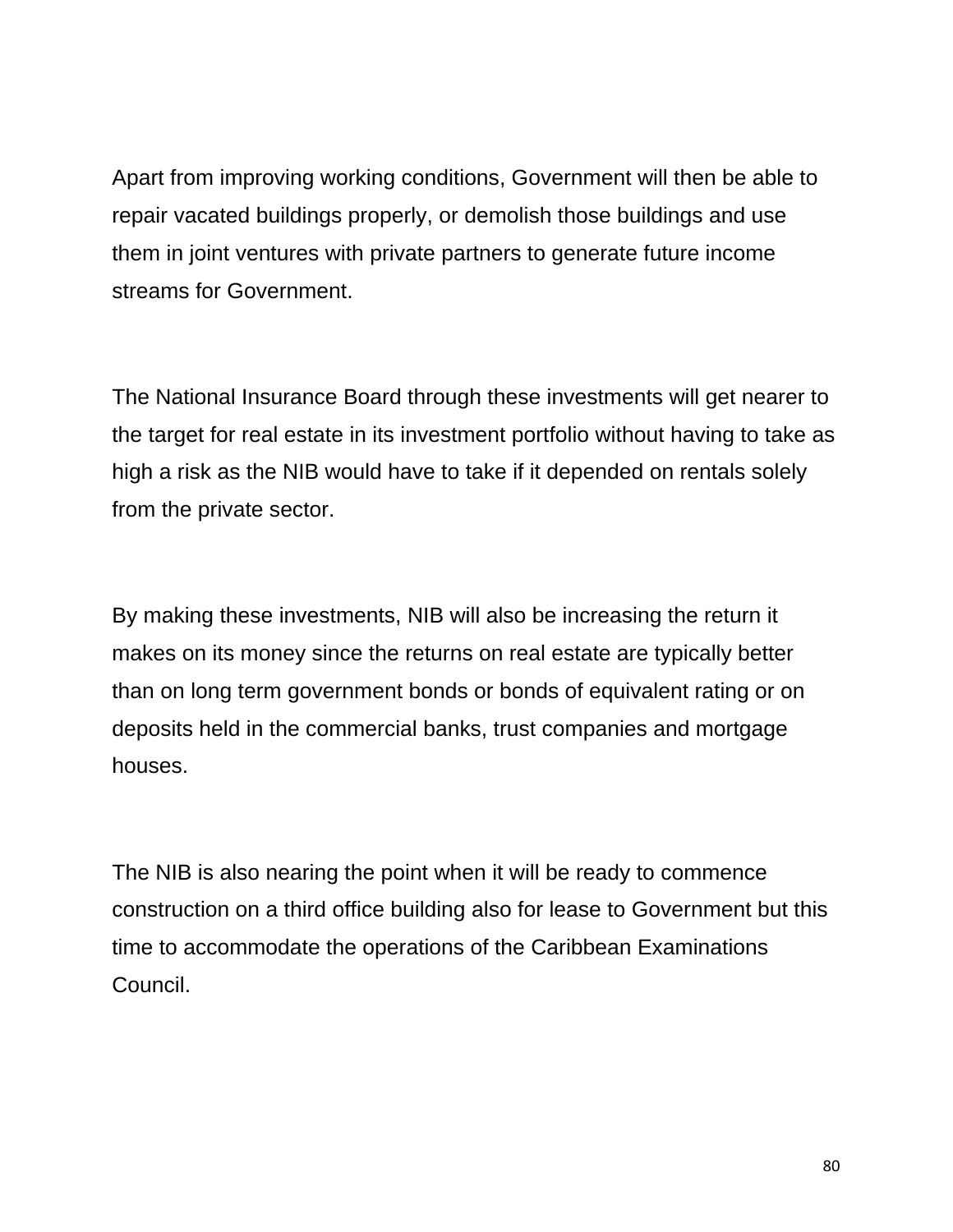Once again, this will be a very substantial building and current expectations are for construction on that building to start in the fourth quarter of this year.

Work is also due to start within the next few months on a substantial rebuild of the Lodge School. The tenders are in and are currently being evaluated.

Mr. Speaker, there are other projects under active planning and near to start of implementation. The programmes that I have just mentioned will together provide capital spending in the economy outside of central government spending of approximately \$100 million per year or nearly 1.5% of gross domestic product and, along with the expanded housing capital works programme, will go a long way towards restoring employment levels in the construction industry and the rest of the economy.

To protect the reserves in this capital works environment I have described, Government's foreign currency borrowing already approved by this House will be available.

Mr. Speaker, I come finally to the matter of further increases in taxes and other impositions. There has been speculation over the additional revenue it would require to meet anticipated increases in expenditures and to achieve the fiscal objectives earlier outlined.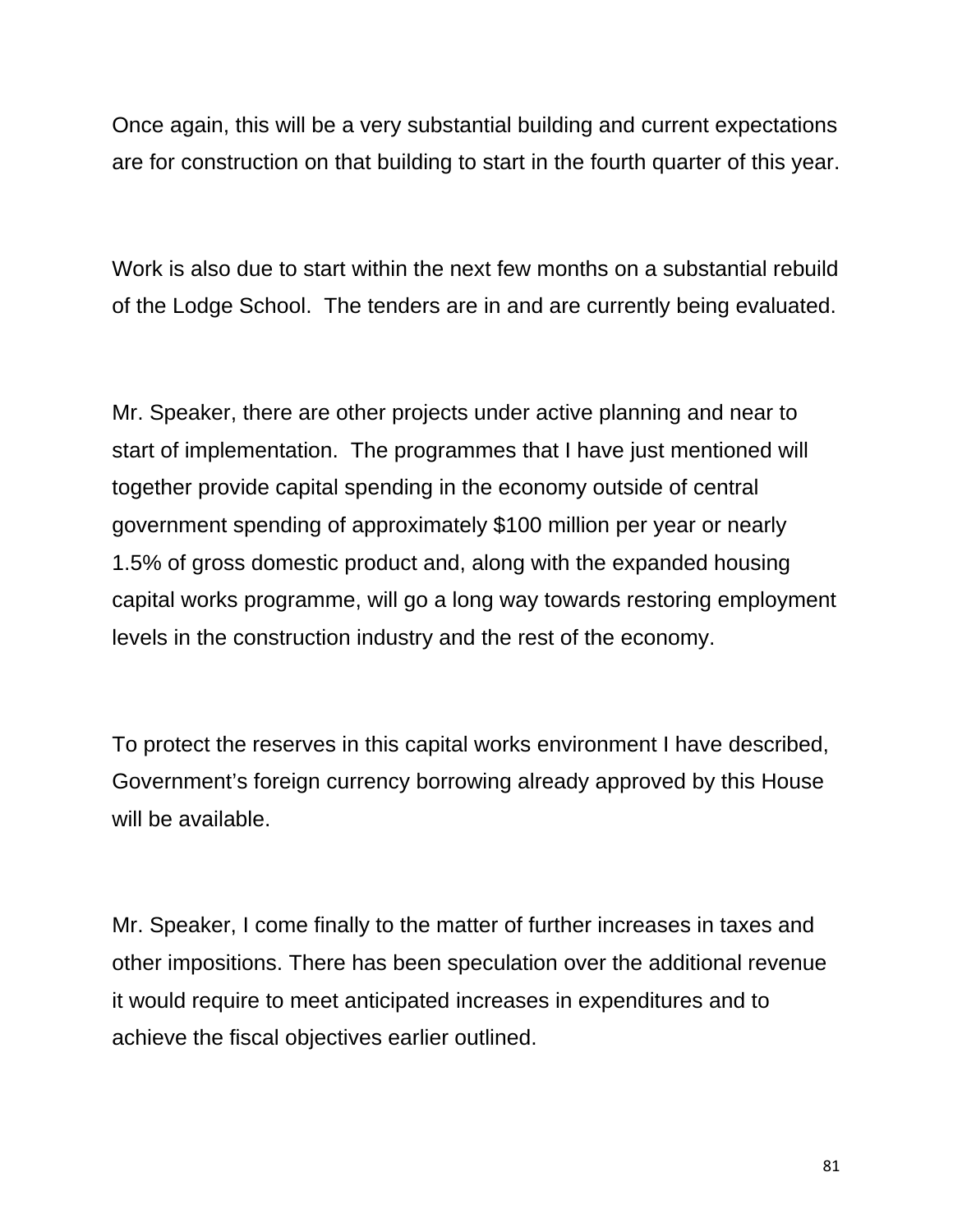I believe firmly that Barbadians understand and appreciate the gravity of the crisis confronting us. We cannot as individuals and we cannot as a country live beyond our means.

We must cut and contrive. I believe there is more we can do to cut out wastage. We need to begin in the public service!

Strong recommendations were made to me for a one-off increase in the Value Added Tax. Indeed, a convincing argument for a three per cent increase in the VAT was made and seriously considered. However, I do not believe that the citizens of Barbados can bear such at this time. I am aware of the warning signals and I am cognizant of the concerns that will be articulated by rating agencies, the World Bank, International Monetary Fund and other relevant bodies.

However, I also know the strain that workers in Barbados are already under and the load they are already carrying and more will not be asked of the tax paying and the consumer public of Barbados than that which they can reasonably bear.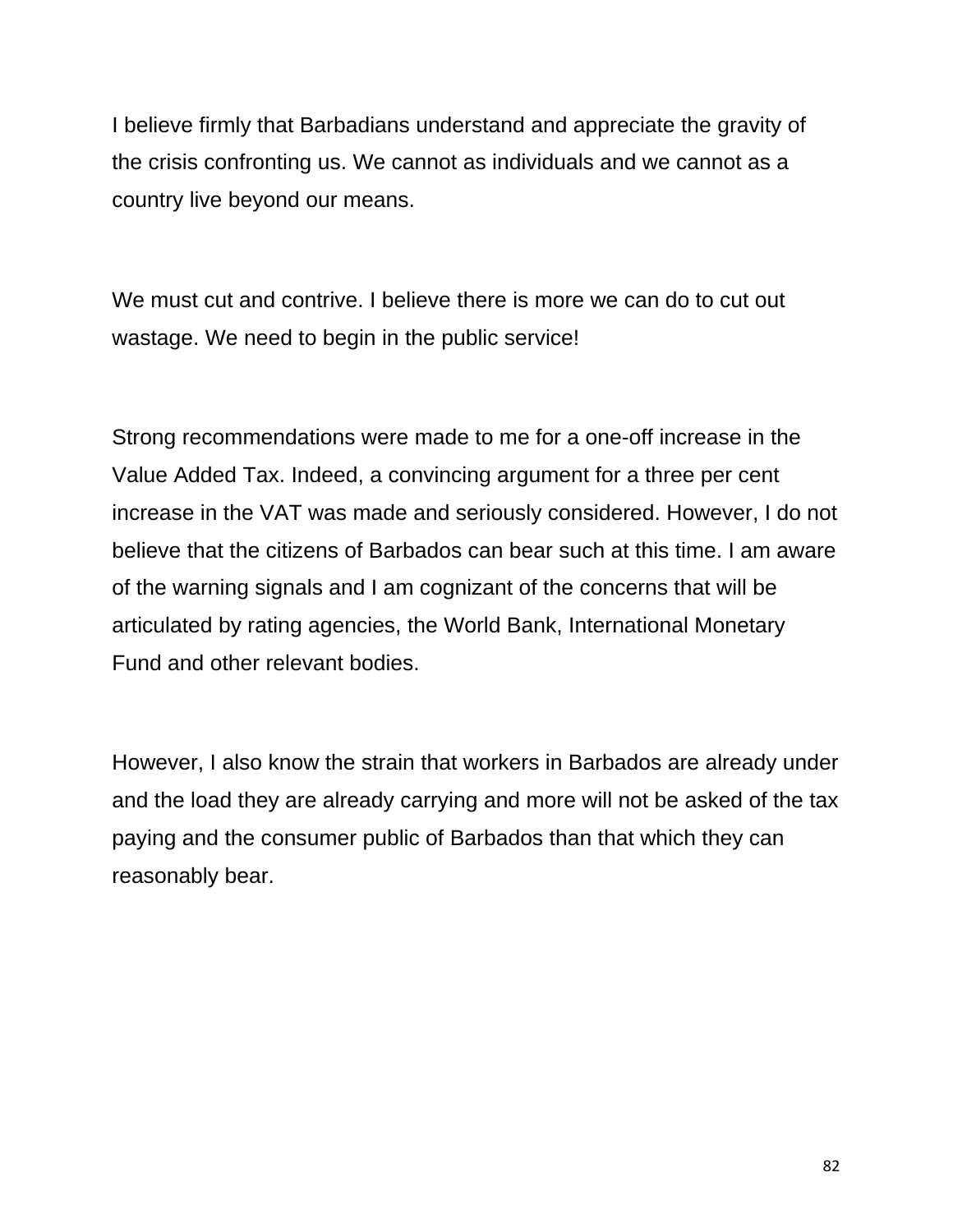### **Conclusion**

My moving a resolution in support of this Financial Statement will trigger three days of intense debate and discussion both in this Chamber and around Barbados. It's the perfect occasion and opportunity for us to bring into effect the 'Team Barbados' concept and approach.

I note with interest that the Opposition has promised to advance constructive policies and ideas for the forward movement of our country. I welcome that commitment to taking the high road in this debate.

As I said earlier, no plausible idea or suggestion will be discarded or frowned upon. Our position is that any and all ideas advanced for grappling with and surmounting current challenges will be embraced and pursued, no matter the source. This is a time for us to put Barbados first!

I have presented a Financial Statement for the times, in which I have set forth the challenges, minimized the potential fallout, while remaining fiscally responsible.

It is a strategy that should calm fears, guide us through the storm and brace us for perils unseen.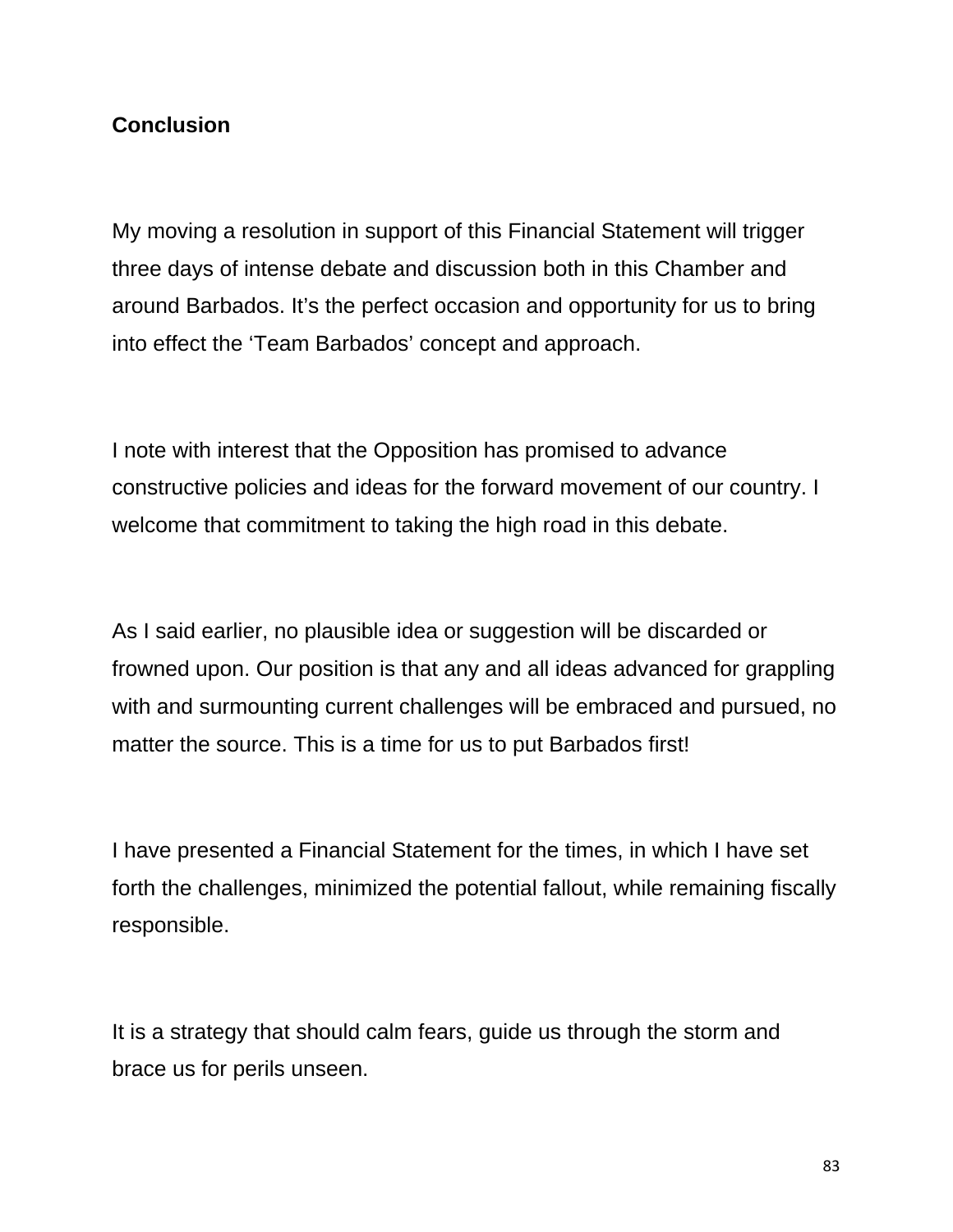This Financial Statement has remained true to the Government's pledge of open and transparent government; that is caring, responsive and real.

We have not ducked the issues or wilted under pressure. We have relayed and portrayed the situation as is, in the hope and with the confidence that Barbadians will respond with the tenacity for which they are known.

"Do not be anxious about anything, but in everything, by prayer and petition, with thanksgiving, present your requests to God. And the peace of God, which transcends all understanding, will guard your hearts and your minds …" (Philippians 4:6-7)

I have confidence in our people.

I have confidence in our country.

I have confidence in this House.

That is why I unreservedly commend this Resolution for consideration.